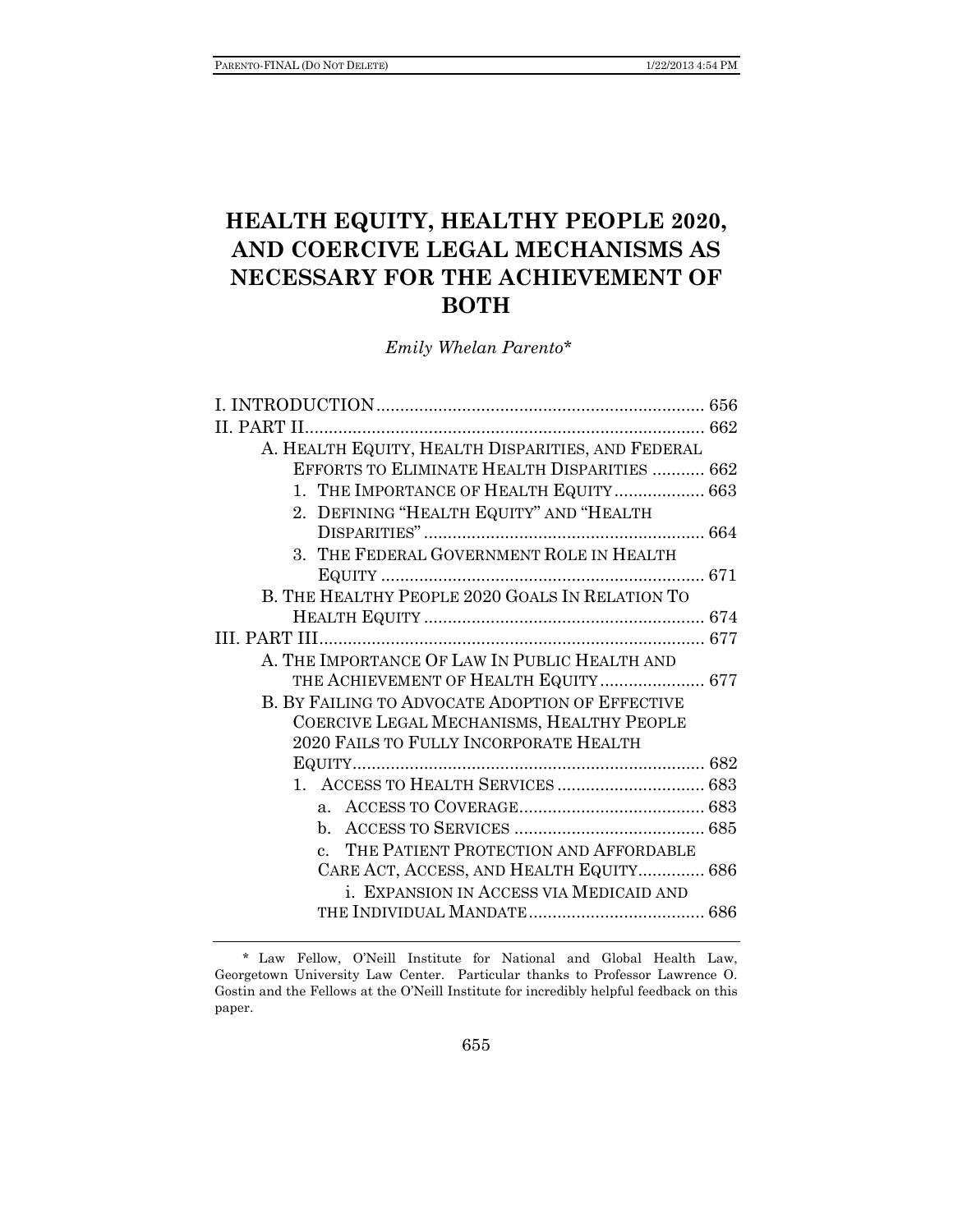| 656 | Loyola Law Review                      | [Vol. 58] |
|-----|----------------------------------------|-----------|
|     | ii. ACCESS TO SERVICES: THE CONTENT OF |           |
|     |                                        |           |

#### **ABSTRACT**

*Principles of health equity require that all people have equal opportunity to develop and maintain their health, yet in the face of widespread and presumptively inequitable health disparities, the law has done little. This paper argues that health equity demands the use of coercive legal mechanisms in certain circumstances given the existence of current disparities and the evidence of effectiveness of direct regulation as compared to its alternatives. Moreover, the paper argues that Healthy People 2020, which is the nation's "master blueprint for health" and explicitly seeks to achieve health equity, has not fully incorporated the principles of health equity in the formulation of its objectives and indicators because it fails to recognize the varying distributive effects of policies that could achieve population health targets. To truly incorporate the principles of health equity, Healthy People 2020 should advocate for those demonstrably effective coercive legal mechanisms that would both achieve its population health objectives* and *reduce health disparities.* 

### **I. INTRODUCTION**

*In the state of nature, indeed, all men are born equal, but they cannot continue in this equality. Society makes them lose it, and they recover it only by the protection of the laws.*<sup>1</sup>

Although health equity was not a part of seventeenthcentury political discourse, Montesquieu accurately captured the conflict that surrounds the concept today. In theory, people are born with equal potential for healthy lives, yet the minute their lives begin, a confluence of factors render some people immensely more likely than others to have the capability to lead healthy

 <sup>1.</sup> CHARLES DE MONTESQUIEU, THE SPIRIT OF LAWS, bk. VIII, § 3 (1750), *available at* http://www.constitution.org/cm/sol\_08.htm.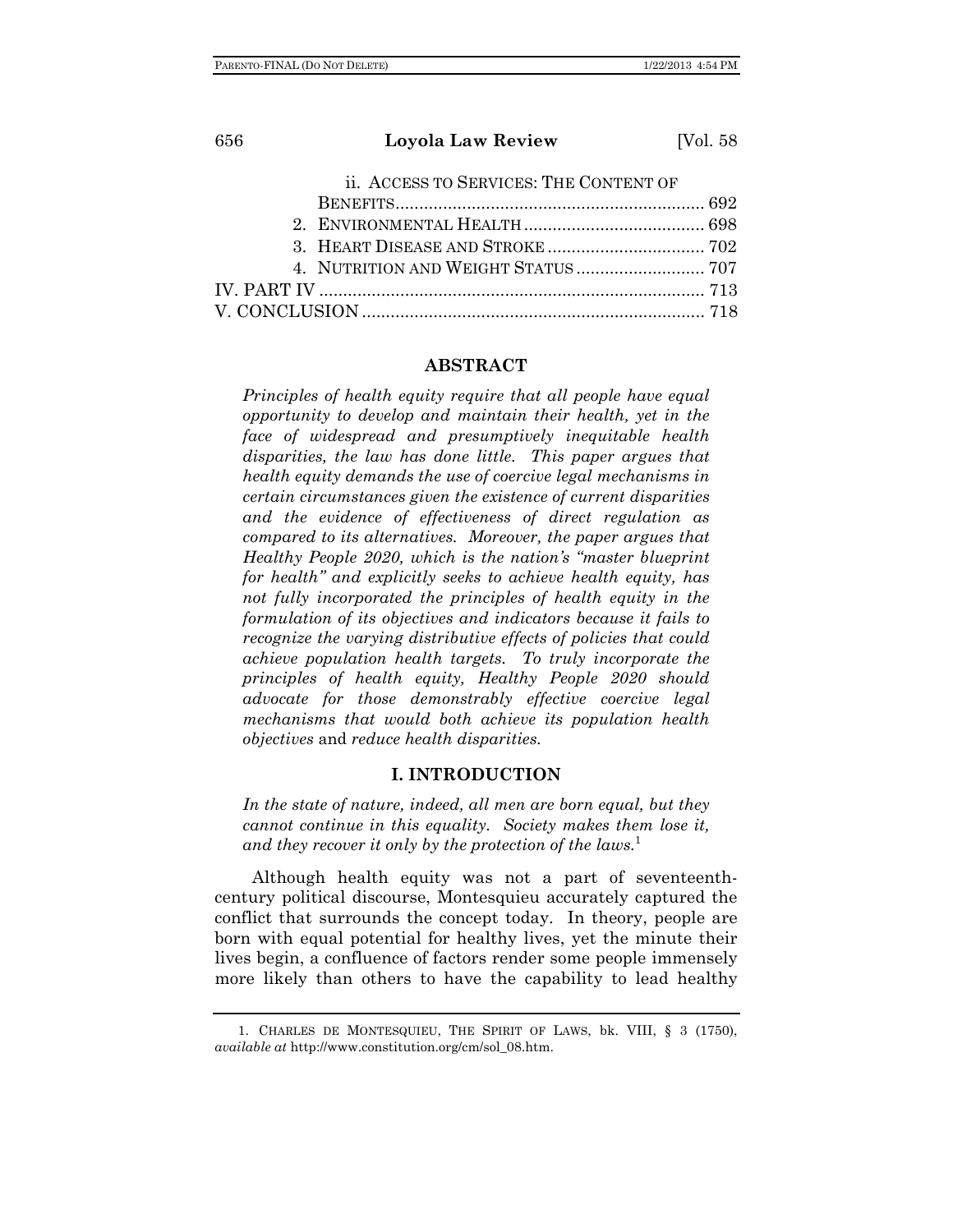lives. These disparities in individuals' capabilities to achieve good health raise important social justice questions—What obligation does society have to take measures to reduce health disparities based on race or ethnicity, socioeconomic status (SES), gender, sexual orientation, education, disability, and other factors, particularly where behavioral risk factors are a contributing factor to disease? Stated differently, how much "choice" do individuals truly possess regarding their health, and what can and should government do to address the societal influences that negatively impact health status?

Routinely, society looks at an individual health outcome and ascribes the result to modifiable lifestyle choices, good or bad, with the implicit assumption that people who are healthy deserve praise for their responsible choices and those who are not deserve at least partial blame for failing to act in ways that would improve their health. However, this personal responsibility framework fails at a population level. It is well-documented that there is a socioeconomic gradient to health, in which individuals are likely to be healthier as their socioeconomic status increases.<sup>2</sup> But no serious scholar ascribes population level socioeconomic health disparities to the superior willpower of the wealthy in making healthy lifestyle choices. Similarly, there is a persistent racial and ethnic component to health that is not explained by other factors,<sup>3</sup> pursuant to which certain racial and ethnic groups are more likely to have worse health outcomes than others. But no one argues that African-Americans have worse health outcomes on average than whites because African-Americans are not as motivated as whites to protect their health. There is no basis for making such population-wide generalities about motivation regarding health behavior.<sup>4</sup> Yet in the face of these widespread and presumptively inequitable disparities, the law has done little. This paper argues that coercive legal mechanisms are an essential element of eliminating health disparities and achieving health equity. Moreover, the paper argues that Healthy People 2020 (HP 2020), which is the nation's "master

 <sup>2.</sup> *See* Michael Marmot, *Achieving Health Equity: From Root Causes To Fair Outcomes*, 370 LANCET 1153 (2007).

 <sup>3.</sup> *See* U.S. DEP'T OF HEALTH AND HUMAN SERVS., ACTION PLAN TO REDUCE RACIAL AND ETHNIC DISPARITIES 1 (2011).

 <sup>4.</sup> DONALD A. BARR, HEALTH DISPARITIES IN THE UNITED STATES: SOCIAL CLASS, RACE, ETHNICITY AND HEALTH 66 (JOHNS HOPKINS UNIV. PRESS 2008). Note, however, that, historically, use of racial generalities by governments and individuals was common. *Id.* at 114-15.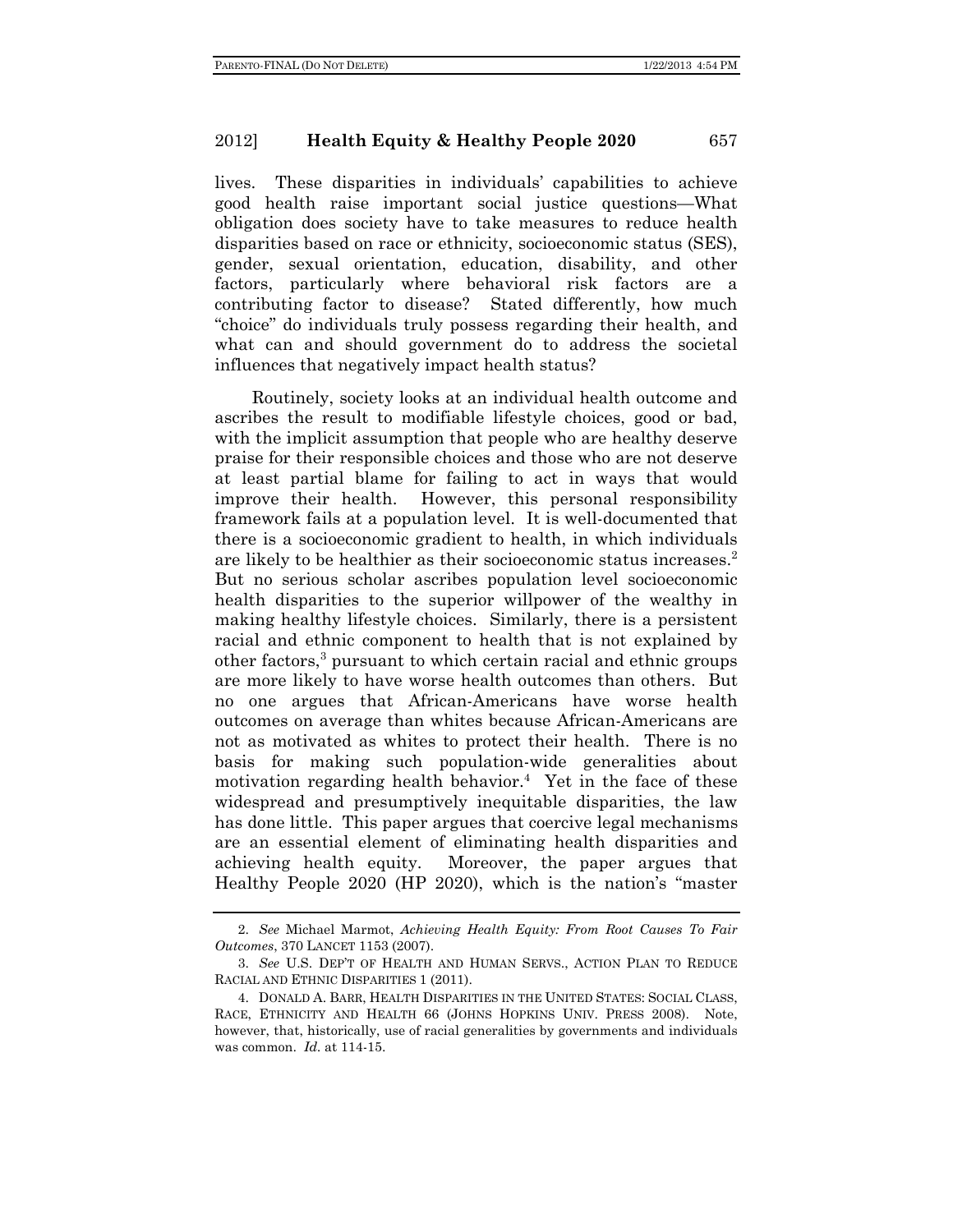blueprint for health"5 and explicitly seeks to achieve health equity, has not fully incorporated the principles of health equity in the formulation of its objectives and indicators because HP 2020 fails to recognize the varying distributive effects of policies that could achieve population health targets. To truly incorporate the principles of health equity, HP 2020 should advocate for those demonstrably effective coercive legal mechanisms that would both achieve its population health objectives *and* reduce health disparities.

The federal government has monitored health disparities in one form or another since at least 1985<sup>6</sup> and has advocated for the elimination of health disparities since at least 2000, with the release of the Healthy People 2010 goals.<sup>7</sup> However, decisive action on the reduction of disparities has been lacking, and, on average, disparities have not improved over at least the past fifteen years. Although health equity is a mainstay of health law and policy discourse, the concept has not had a significant role in mainstream political discussions. As it is commonly understood, health equity exists when "all people have an equal opportunity to develop and maintain their health, through fair and just access to resources for health."8 There are strong philosophical and social justice reasons that support government action to reduce disparities—among them are human rights principles of equality underlying the right to health;<sup>9</sup> Nussbaum's theory of health as an essential human capability necessary to fully function in life;  $10<sup>10</sup>$ Amartya Sen's theory of the capability for health as an

 <sup>5.</sup> MIRTHA R. BEADLE ET AL., WORLD CONFERENCE ON SOCIAL DETERMINANTS OF HEALTH, A NATIONAL PARTNERSHIP FOR ACTION TO END HEALTH DISPARITIES IN THE UNITED STATES 2 (2011), *available at* http://www.who.int/sdhconference/resources/draft\_background\_paper13\_usa.pdf.

 <sup>6.</sup> DEP'T OF HEALTH & HUMAN SERVS., NAT'L STAKEHOLDER STRATEGY FOR ACHIEVING HEALTH EQUITY 1 (2011), *available at* http://minorityhealth.hhs.gov/npa/files/Plans/NSS/NSSExecSum.pdf.

 <sup>7.</sup> DEP'T OF HEALTH & HUMAN SERVS., 1 HEALTHY PEOPLE 2010 11 (2000), *available at* http://www.healthypeople.gov/2010/Document/pdf/uih/uih.pdf. Note, however, that one of the three overarching goals of Healthy People 2000 was to *reduce* (but not eliminate) disparities. *Disparities*, HEALTHY PEOPLE 2020, http://www.healthypeople.gov/2020/about/DisparitiesAbout.aspx (last visited Oct. 1, 2012) [hereinafter *Disparities*, HP 2020].

 <sup>8.</sup> WHO, HEALTH PROMOTION GLOSSARY 7 (1998), *available at* http://www.who.int/healthpromotion/about/HPR%20Glossary%201998.pdf.

 <sup>9.</sup> *See* Braveman et al., *infra* note 12.

 <sup>10.</sup> Nussbaum, *infra* note 19.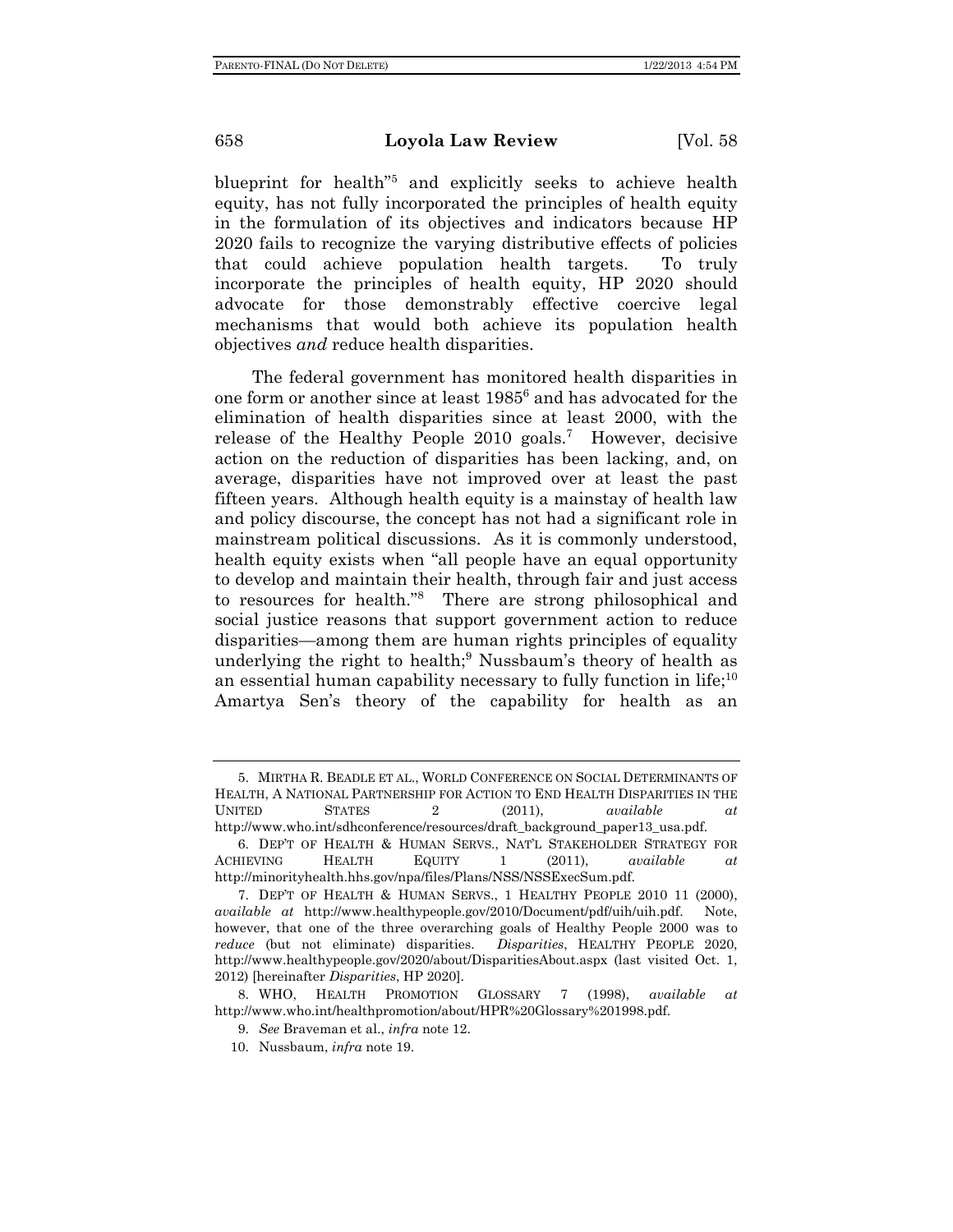instrumental human freedom; $11$  and principles of equality and nondiscrimination among people based on characteristics such as SES, race or ethnicity, gender, sexual orientation, religion, disability, rural/urban geography, and other characteristics historically linked to discriminatory treatment.<sup>12</sup>

The question, then, is, What means are both necessary and effective for reducing health disparities and achieving health equity? It is here that distributive consequences of policies become important, leading to the conclusion that coercive legal mechanisms such as direct regulation and taxation are essential to a serious strategy to reduce disparities. While coercive legal mechanisms are not suited to solve every problem and must always be balanced against concern for personal liberties and principles of autonomy, there are many instances in which coercive legal mechanisms are demonstrably the most effective way of reducing health disparities and improving population health. Unfortunately, when discussing these mechanisms, advocates are often cowed by advocates of "personal choice" into watering down interventions to the point that the likely result is—even with an improvement in population health—no change or a worsening in health disparities. This approach is problematic from a health equity standpoint, given that health equity by its nature requires the elimination of health disparities associated with social disadvantage.<sup>13</sup>

The U.S. government has made the achievement of health equity and the elimination of health disparities a national priority in HP 2020, recognizing the importance of working toward the realization of health equity.<sup>14</sup> Every ten years since 1979, the Department of Health and Human Services (HHS) issues new "Healthy People" nationwide health goals for the forthcoming decade, the most recent of which are HP 2020. The essential aim of the Healthy People project (the Project) is to establish national health priorities by setting targets for improvement of health across a broad spectrum of topics, ranging

 <sup>11.</sup> AMARTYA SEN, DEVELOPMENT AS FREEDOM, *infra* note 21.

 <sup>12.</sup> Paula A. Braveman et al., *Health Disparities and Health Equity: The Issue Is Justice*, 101 ENVTL. JUST. S149 (2011) (citing COMM. ON ECON., SOC. AND CULTURAL RIGHTS, NON-DISCRIMINATION IN ECONOMIC, SOCIAL AND CULTURAL RIGHTS (July 2, 2009), *available at* http://www2.ohchr.org/english/bodies/cescr/comments.htm).

 <sup>13.</sup> *Id.* at S149-50.

 <sup>14.</sup> *About Healthy People*, HEALTHY PEOPLE 2020, http://www.healthypeople.gov/2020/about/default.aspx (last visited Oct. 1, 2012).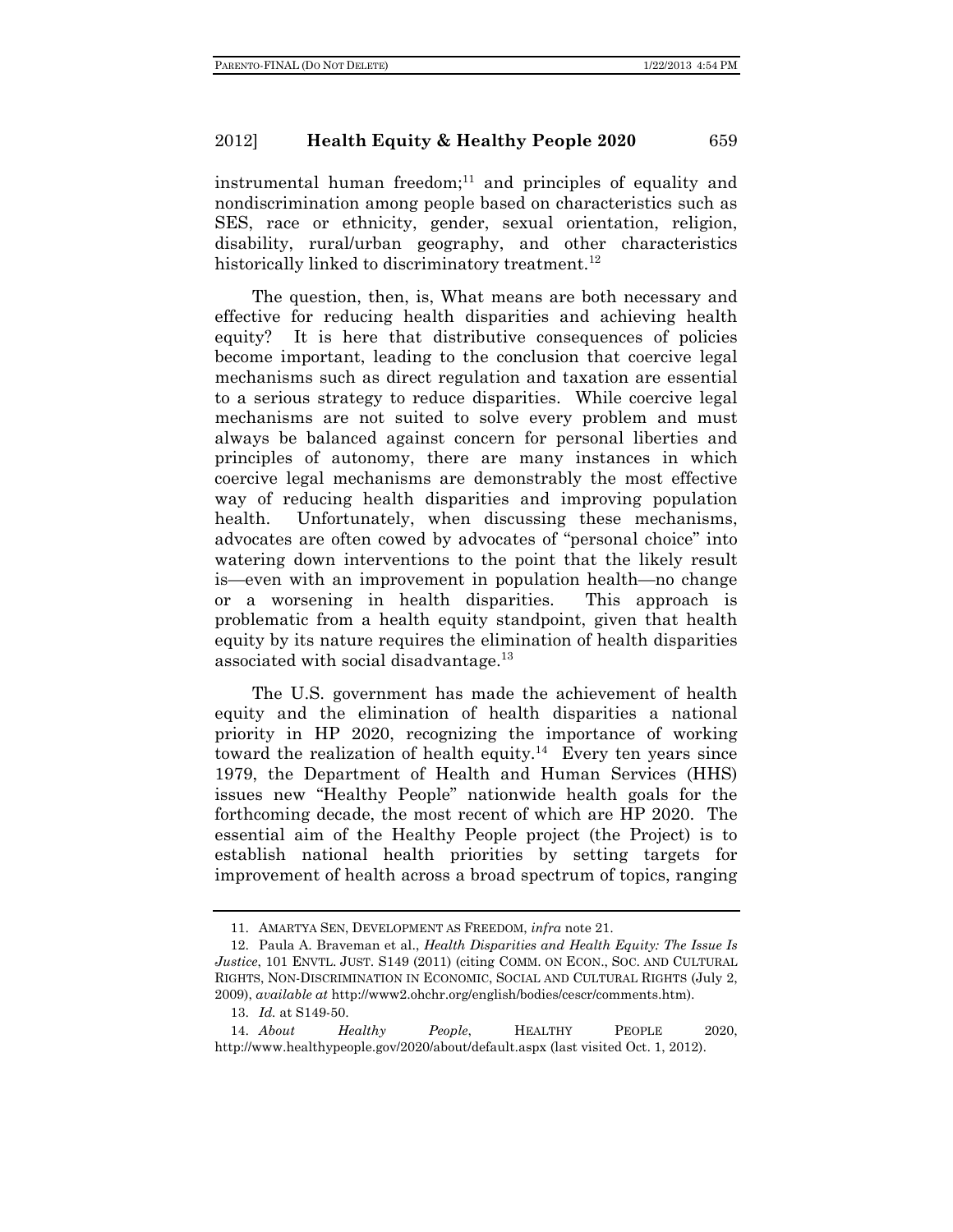from access to health services to environmental health to more discrete diseases such as cancer and heart disease and, for the first time in HP 2020, including the social determinants of health. In some instances, HP 2020 advocates the adoption of specific coercive legal mechanisms that would both further a population health goal and reduce disparities—for example, passage of smoke-free legislation would both reduce overall population exposure to secondhand smoke *and* more strongly affect disadvantaged groups (who have higher rates of smoking and are more likely to work in places where smoking is permitted),  $15$ thereby resulting in a reduction in the disparity in rates of exposure to secondhand smoke. This advocacy is laudable. However, in most instances, HP 2020 chooses to set broad, population-based targets for health measures without expressing a preference between means of achieving those targets, as in the case of access to health insurance coverage, where HP 2020 sets a target of 100% coverage without acknowledging the obvious—that there is no evidence that anything other than a coercive legal mechanism is a realistic way to achieve that goal.

The determination of which coercive legal mechanisms HP 2020 supports appears to be made not on the ground of epidemiological evidence of a policy's effectiveness; rather, HP 2020 seems to be willing to advocate for direct regulation only in areas that are relatively politically uncontroversial, such as helmet laws and certain tobacco control measures. This paper argues that a true internalization of the principles of health equity requires that HP 2020 acknowledge the predictably different distributive consequences of various policy interventions and urge the adoption of those coercive legal mechanisms that are demonstrably effective in reducing health disparities. Without such a framework under which to operate, the likely result is that, even if overall population health improves, health disparities will widen between the most vulnerable population groups and the already advantaged, or remain essentially

 <sup>15.</sup> *See, e.g., CDC Health Disparities and Inequalities Report – United States 2011*, 60 MORBIDITY AND MORTALITY WKLY. REP. 109, CTRS. FOR DISEASE CONTROL AND PREVENTION (Jan. 14, 2011), *available at* http://www.cdc.gov/mmwr/pdf/other/su6001.pdf (detailing higher rates of smoking among disadvantaged groups); NAT'L CANCER INST., CANCER TRENDS PROGRESS REPORT 2011/2012 UPDATE: SECONDHAND SMOKE (2012), *available at*  http://progressreport.cancer.gov/doc\_detail.asp?pid=1&did=2011&chid=101&coid=10 12&mid=#high (discussing increased likelihood that persons with low socioeconomic status are exposed to tobacco smoke in the workplace).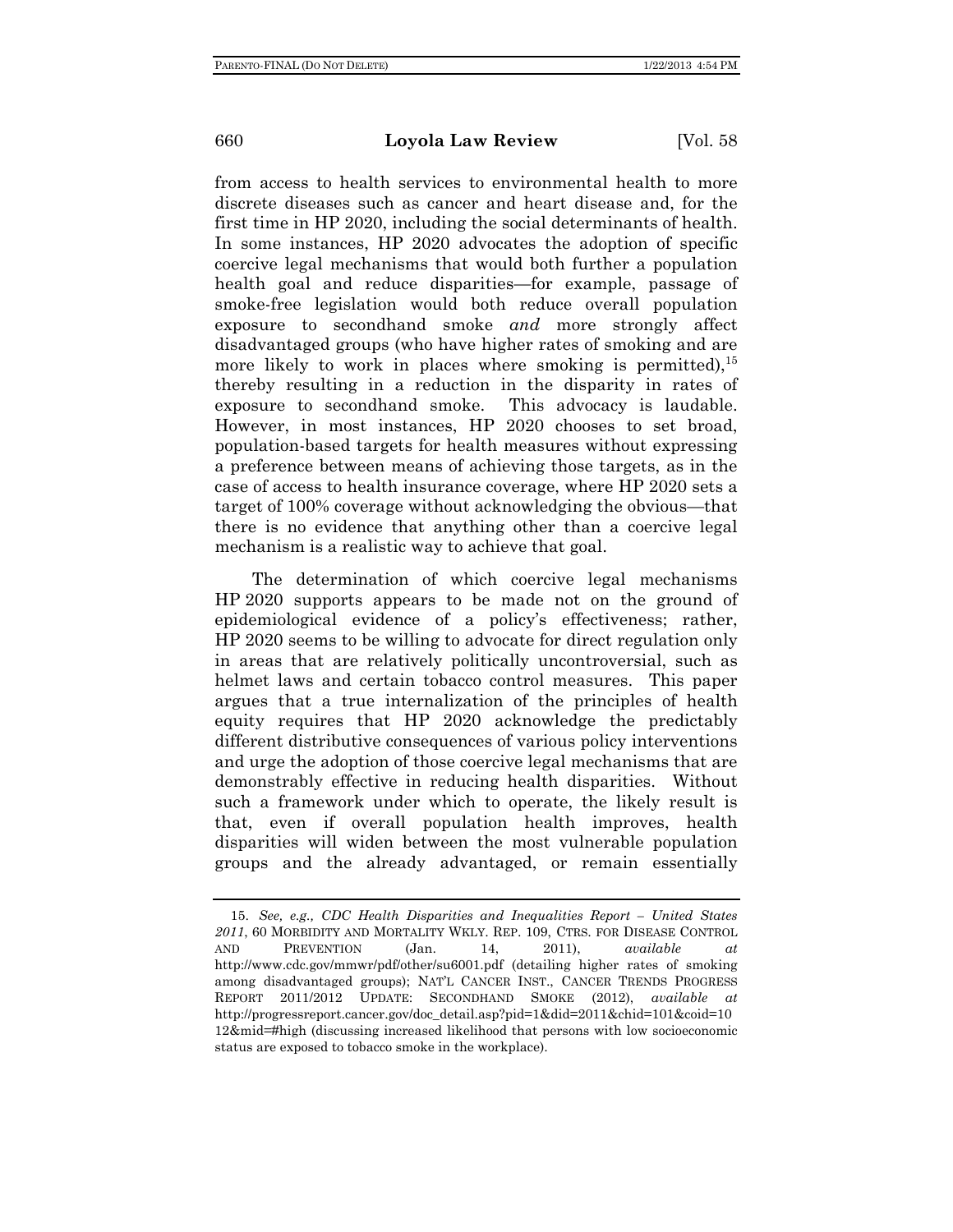stagnant, as they did under HP 2010.

More broadly, this paper argues that health equity demands the use of coercive legal mechanisms<sup>16</sup> in certain circumstances given the existence of current disparities and the evidence of effectiveness of direct regulation as compared to its alternatives. This is true for a number of reasons, including that purely voluntary policy initiatives often result in little impact on the most vulnerable populations (e.g., in the case of trans fat initiatives, discussed *infra* Part III.B.3), and because marketbased initiatives have failed to adequately account for the health needs of certain population groups (as in the case of access to health services, discussed *infra* Part III.B.1). Only with a candid assessment and acceptance of the critical role that coercive legal mechanisms play in furthering population health can progress be made toward the achievement of the HP 2020 goals and ultimately, health equity.

Part II of this paper discusses health equity in the U.S. and how HP 2020 incorporates health equity into its goals. Part III discusses the importance of law in public health and health equity and uses specific HP 2020 goals and objectives as examples of the essential role of coercive legal mechanisms in achieving those goals while also furthering health equity. Part IV proposes certain additional legal mechanisms that could inform selection of strategies for achieving the HP 2020 goals and health equity, including the use of a "health in all policies" approach to government, the use of health impact assessments in policymaking, and the use of various indices to measure the effects of various policies and assess progress toward disparities reduction.

 <sup>16.</sup> For a fuller discussion of legal tools governments may use in promoting health, see *infra* Part III.A. In this paper, "coercive legal mechanisms" is primarily intended to mean instances of regulation in which individual behavior is directly affected at the point of action by virtue of the relevant law (e.g., taxation directly increases the purchase price of a good; regulation directly changes the content or form of a product). Coercive legal mechanisms are intended to be contrasted with policy initiatives seeking to indirectly alter consumer behavior (e.g, educational campaigns urging people to eat healthier foods).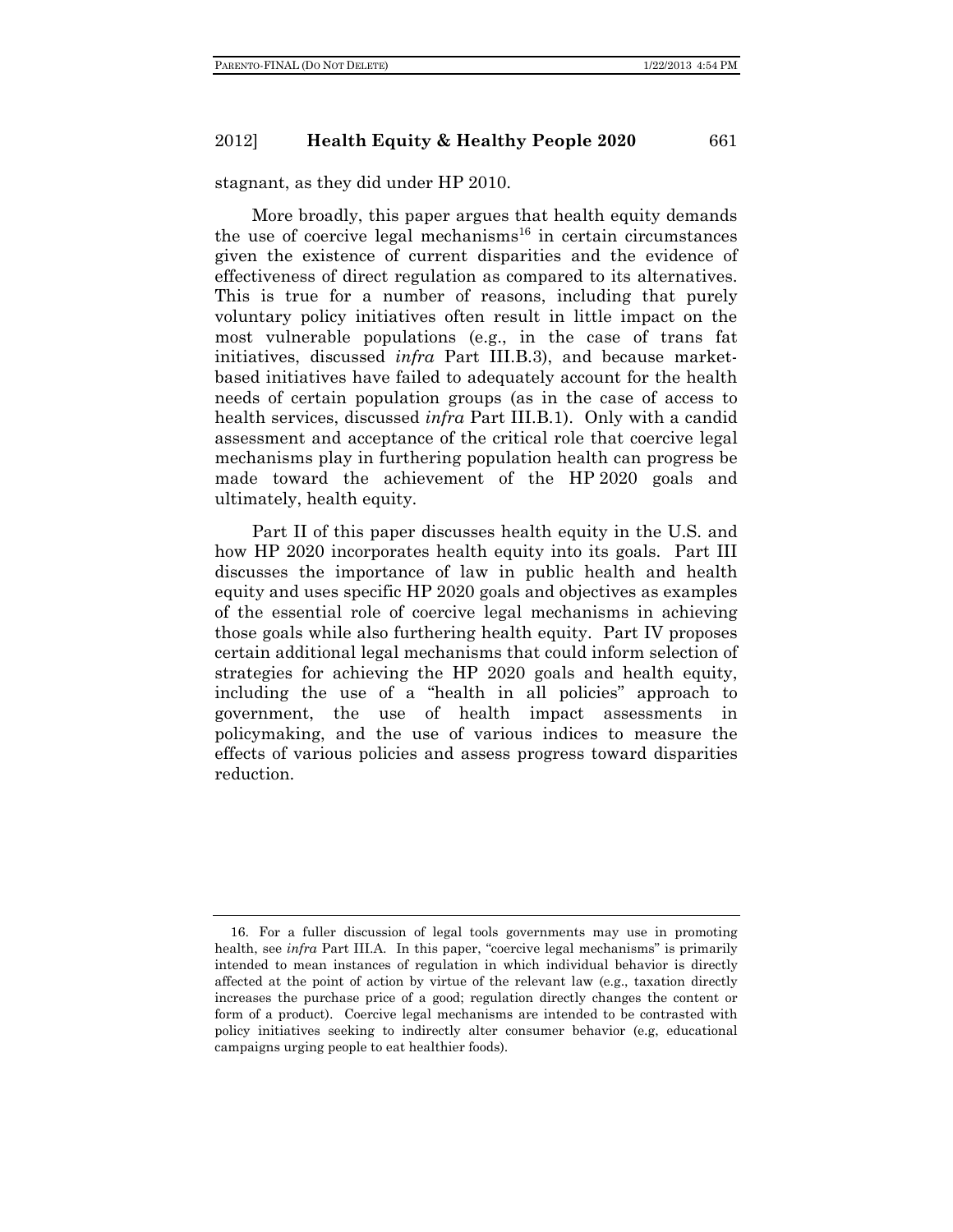# **PART II**

# **A. HEALTH EQUITY, HEALTH DISPARITIES, AND FEDERAL EFFORTS TO ELIMINATE HEALTH DISPARITIES**

Much has been written about the difficulty of defining health equity and in developing a framework for determining which health disparities should be considered unjust and thus subject to redress. To establish why health should be distributed equitably necessarily implicates the human right to health, which was first iterated in the 1948 Universal Declaration of Human Rights and restated in the World Health Organization (WHO) Constitution as "[t]he enjoyment of the highest attainable standard of health ... without distinction of race, religion, political belief, economic or social condition."17 Although it is intuitive that health<sup>18</sup> is important and that rational people want a high level of

 18. Although the final HP 2020 document does not contain a definition of health, see INST. OF MED., COMM. ON LEADING HEALTH INDICATORS FOR HEALTHY PEOPLE 2020, LEADING HEALTH INDICATORS FOR HEALTHY PEOPLE 2020: LETTER REPORT 25-

 <sup>17.</sup> WHO, CONST. pmbl., *available at*  http://apps.who.int/gb/bd/PDF/bd47/EN/constitution-en.pdf; *see also* WHO AND OFFICE OF THE U.N. HIGH COMM'R FOR HUMAN RIGHTS, THE RIGHT TO HEALTH: FACT SHEET NO. 31 *available at* http://www.ohchr.org/Documents/Publications/Factsheet31.pdf. Although the right to health is not judicially recognized in U.S. law, the U.S. is a party or signatory to a number of international agreements that do recognize the right to health and is thus bound, at a minimum, not to take actions that directly contravene the object or purpose of those treaties. The U.S. has signed (but not ratified) the International Convention on Economic, Social, and Cultural Rights, the Convention on the Elimination of All Forms of Discrimination Against Women, and the Convention on the Rights of the Child, each of which recognizes the right to health in one form or another. Moreover, the U.S. has ratified the International Convention on the Elimination of all Forms of Racial Discrimination and has thus bound itself to guarantee equality before the law in enjoyment of the right to public health, medical care, social security, and social services. However, as Yamin observes, the U.S. "has been uniquely averse to accepting international human rights standards and conforming national laws to meet them." Alicia Ely Yamin, *The Right to Health Under International Law and its Relevance to the United States,* 95 AM. J. PUB. HEALTH 7, 1157 (2005). Nonetheless, Yamin points out that the international law language of health as a right, rather than a privilege, can serve to shape the discourse around public perception and commitments, creating at least non-binding mechanisms by which to hold the government accountable, and thus the international law approach of health as a human right serves a valuable purpose even in a discussion about domestic goals such as HP 2020. *Id.* at 1157-58. Finally, that the U.S. has not formally recognized a justiciable right to health is not determinative of the government's moral obligation to take measures to reduce or eliminate health disparities. Moreover, by expressly adopting the human rights language of health equity in Healthy People 2020, the federal government has demonstrated at least a desire to seek to uphold the right to health.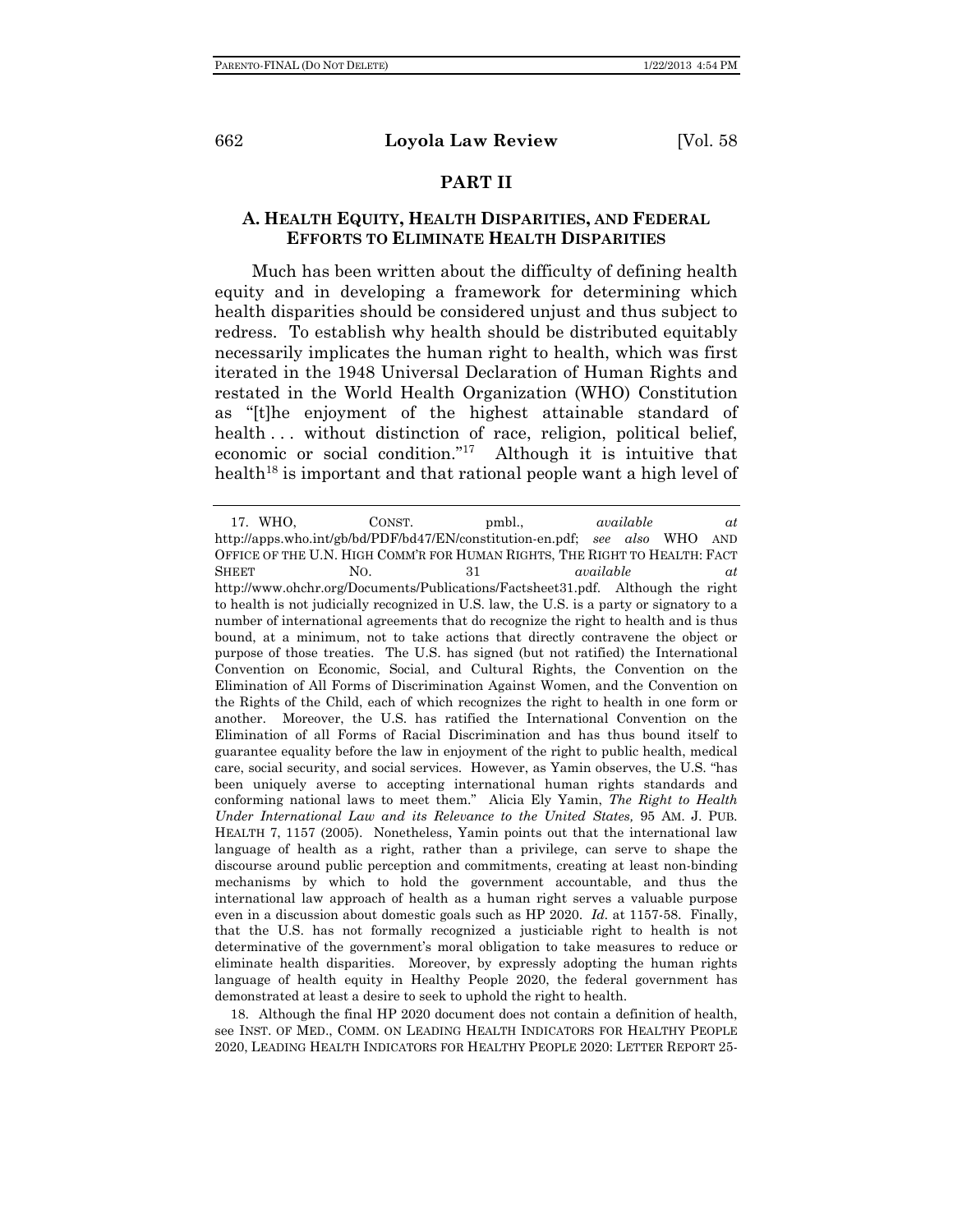health, it is useful to consider various theoretical bases for the importance of health as a human right—once the critical nature of health to the human experience is established, the social justice and philosophical reasons for equitable distribution of health become clearer.

### **1. THE IMPORTANCE OF HEALTH EQUITY**

Among all other rights, the case is often made that health is special in that it has a particular significance to individuals without health, individuals cannot fully function as human beings. Martha Nussbaum developed the "capability to function" framework, in which just societies should aim to give their citizens certain basic functional capabilities, including "[b]eing able to live to the end of a complete human life, as far as is possible; not dying prematurely; . . . [b]eing able to have good health; to be adequately nourished; [and] to have adequate shelter."19 Nobel Laureate economist Amartya Sen considered the capability to avoid preventable ill-health and premature mortality to be an instrumental human freedom, arguing that expansion of fundamental freedoms, including health, is both the primary end and principal means of development.<sup>20</sup> Without this capability for health and other fundamental freedoms, Sen argued, people are not free to do things that a person "has reason to value."21 Incorporating Sen's theory, the WHO Commission on the Social Determinants of Health spoke of concern for people

<sup>26 (2011) (</sup>observing that its work in selecting leading health indicators was made more complicated by the lack of a definition of health) [hereinafter INST. OF MED., LEADING HEALTH INDICATORS], the Project's subcommittee on health equity and health disparities appears to have based its recommendations on the broadly accepted international law definition of health as "[a] state of complete physical, social and mental well-being, and not merely the absence of disease or infirmity." Minutes of the Secretary's Advisory Committee Meeting, Appendix 2 (May 1, 2008), *available at* 

http://www.healthypeople.gov/2010/hp2020/advisory/faca2appendix2.htm?visit=1 (stating that "[h]ealth is defined as a complete state of physical, mental, and social well-being, not merely the absence of disease"); *see also* WHO, CONST. pmbl., *available at* http://apps.who.int/gb/bd/PDF/bd47/EN/constitution-en.pdf (containing the same definition of health).

 <sup>19.</sup> Martha C. Nussbaum, *Human Functioning and Social Justice: In Defense of Aristotelian Essentialism*, 20 POL. THEORY 2, 221-22 (1992).

 <sup>20.</sup> Amartya Sen, Keynote Address to the Fifty-second World Health Assembly: Health in Development (May 18, 1999), *available at* http://apps.who.int/gb/archive/pdf\_files/WHA52/ewd9.pdf; *see also* AMARTYA SEN, DEVELOPMENT AS FREEDOM, *infra* note 21, at 36-37.

 <sup>21.</sup> AMARTYA SEN, DEVELOPMENT AS FREEDOM 36-37 (1999).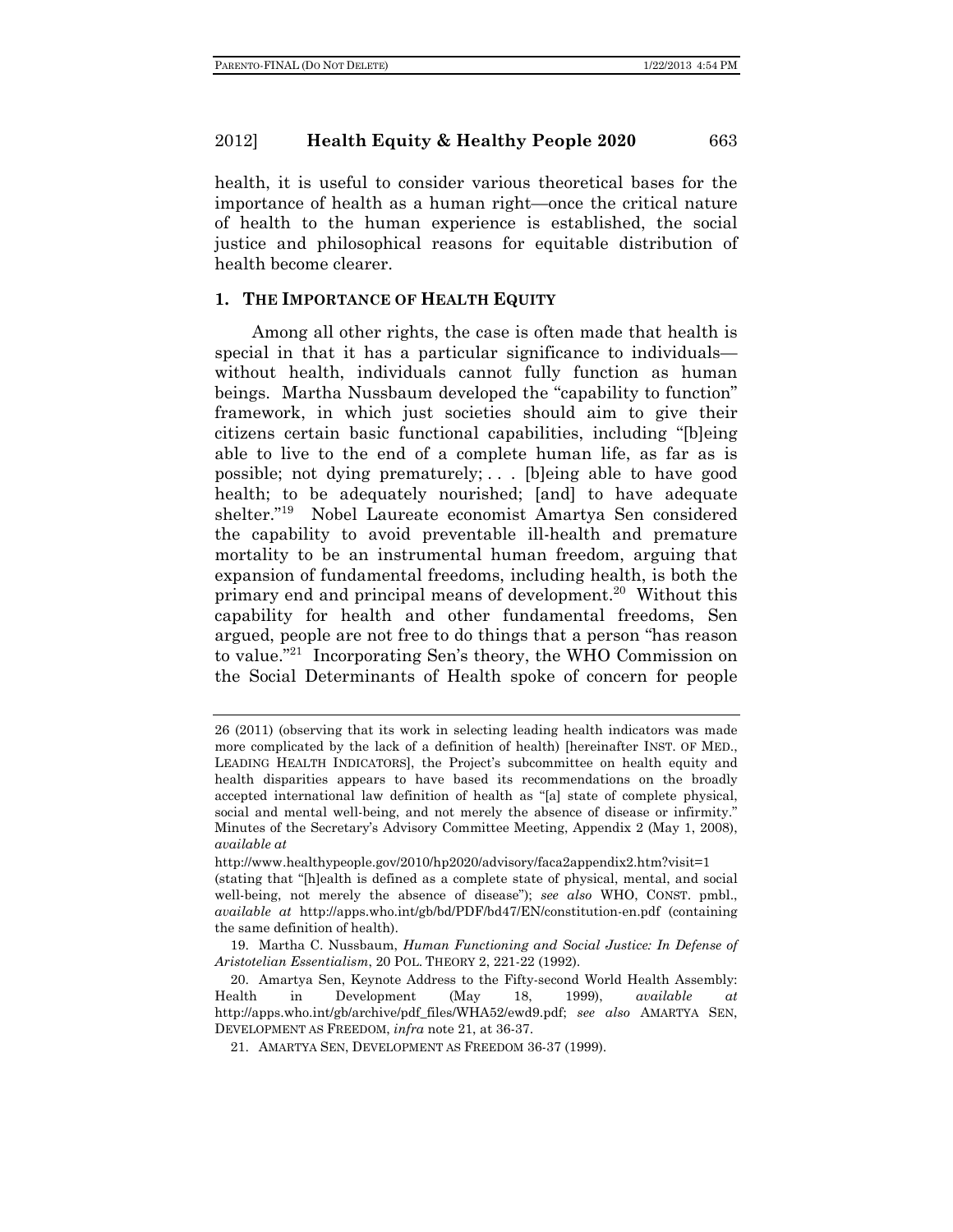who, by virtue of ill-health, are "without the freedom to lead flourishing lives."22 The Commission observed that, in addition to its intrinsic value, health also serves an instrumental function, allowing people to fully participate in society, with potentially positive consequences for economic development.23 In essence, health is requisite for much of what is considered a full life—the ability for individuals to "recreate, socialize, work, and engage in family and social activities that bring meaning and happiness to their lives."24 Moreover, in explaining why health is essential not only for individual functioning, but also for population health, Gostin observes:

Without minimum levels of health, people cannot fully engage in social interactions, participate in the political process, exercise rights of citizenship, generate wealth, create art, and provide for the common security . . . . Population health becomes a transcendent value because a certain level of human functioning is a prerequisite for activities that are critical to the public's welfare—social, political, and economic.25

Thus, it is not possible to have a well-functioning society if health disparities exist such that disadvantaged population segments are unable to fully participate in the essential activities of society.

# **2. DEFINING "HEALTH EQUITY" AND "HEALTH DISPARITIES"**

Having established the importance of health to individual and population functioning, the question arises as to what exactly is intended by the terms "health equity" and "health disparities." Why should society care about the distribution of health across populations, irrespective of averages, and what obligation should governments have to seek an "equitable" distribution of health? If it is incumbent on government to take steps to enable individuals and populations to achieve health, a degree of relative precision about that obligation is necessary to allow meaningful

 <sup>22.</sup> Marmot, *supra* note 2, at 1155.

 <sup>23.</sup> *Id.*

 <sup>24.</sup> Lawrence O. Gostin, *Socioeconomic Disparities in Health: A Symposium on the Relationships Between Poverty and Health*, 15 GEO. J. ON POVERTY L. & POL'Y 571, 576 (2008); *see generally* LAWRENCE O. GOSTIN, PUBLIC HEALTH LAW: POWER, DUTY, RESTRAINT 7-8 (2d ed. 2008) [hereinafter GOSTIN, PUBLIC HEALTH LAW].

 <sup>25.</sup> GOSTIN, PUBLIC HEALTH LAW, *supra* note 24, at 8.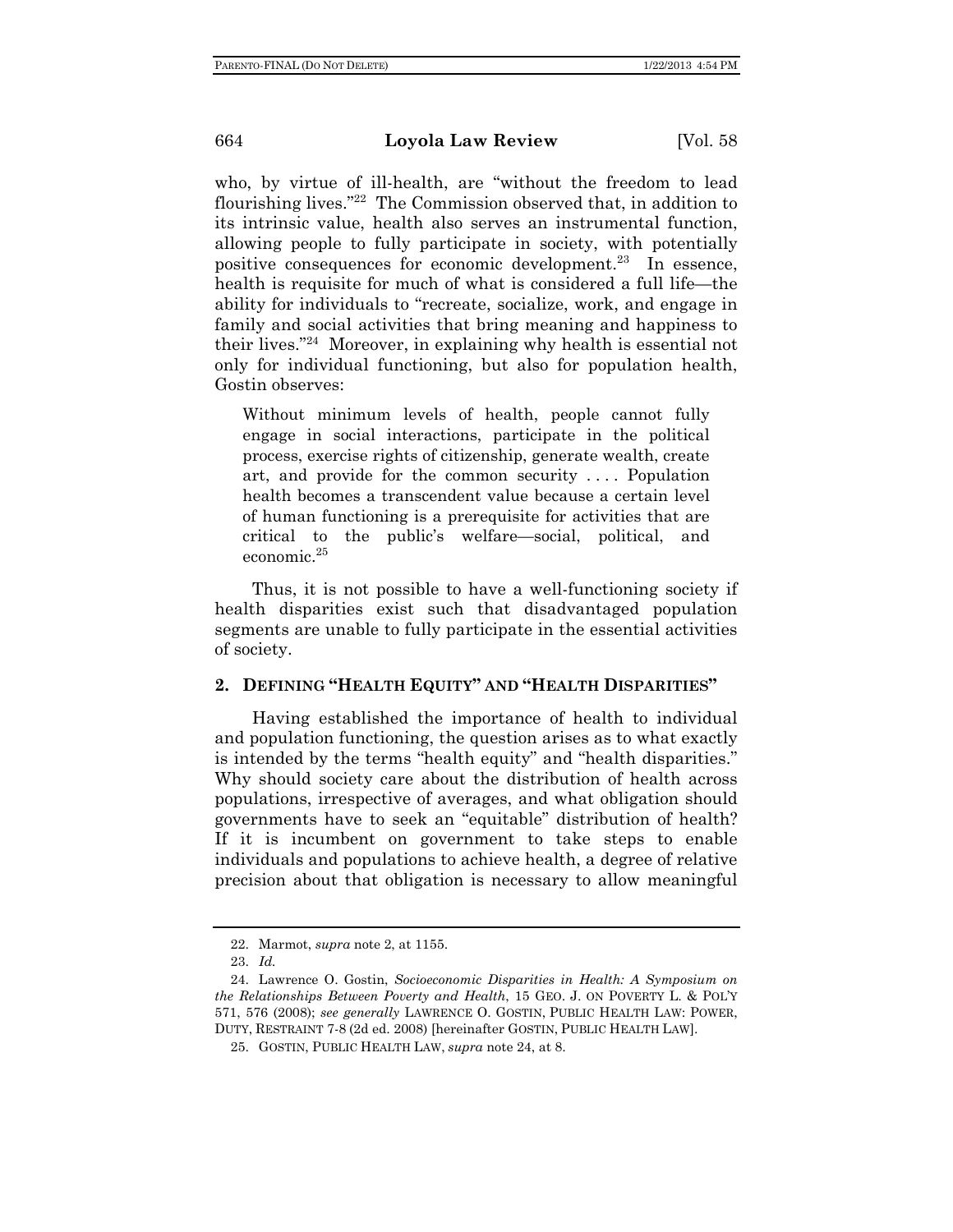assessment of progress. Although public health practitioners and scholars often take as self-evident that health disparities based on social disadvantage are unjust, the concept of health equity is far from accepted in mainstream political discourse, particularly when tangible measures to reduce health disparities are concerned. Thus, it bears discussing the philosophical and social justice rationales in support of government obligation to further the achievement of health equity.

As Asada observed, the use of the term "equity" in connection with health is intended to convey a moral judgment—that greater health disparities are less desirable than smaller health disparities.26 Stated differently, there are moral implications of the distribution of health within and among societies. Various moral justifications have been offered in support of health equity. One is based on the concept discussed above of health as a special good. If one accepts that health is essential to human flourishing, then "is it not inevitable that we pay particular attention to health equity?"<sup>27</sup> Others tie the concept of health equity more closely to general philosophical notions of equality and justice, particularly the notion of ensuring equitable distribution of essential capabilities.28 However, unlike those who argue that health is a special good, this approach regards health as one of a number of goods whose distribution is morally significant, but not automatically deserving of elevation above other goods.29 A third approach views the distribution of health among a population as an indicator of general social justice.<sup>30</sup> Under any of these approaches, the question arises as to what exactly constitutes an "equitable" distribution of health.

Incorporating the theories of Nussbaum, Sen, and others, members of a subcommittee of the Secretary's Advisory Committee for HP 2020 (the Subcommittee) attempted to provide a tangible basis for assessing progress by developing proposed definitions for health equity and health disparities that should be

 <sup>26.</sup> YUKIKO ASADA, HEALTH INEQUALITY: MORALITY AND MEASUREMENT 7 (2007). 27. *Id.* at 22.

 <sup>28.</sup> *Id.*; *see generally* Fabienne Peter, *Health Equity and Social Justice*, 18 J. APPLIED PHIL. 159 (2001); Fabienne Peter & Timothy Evans, *Ethical Dimensions of Health Equity*, *in* CHALLENGING INEQUALITIES IN HEALTH: FROM ETHICS TO ACTION, (M. Whitehead et al. eds., 2001).

 <sup>29.</sup> ASADA, *supra* note 26, at 23.

 <sup>30.</sup> *Id.* at 23-24.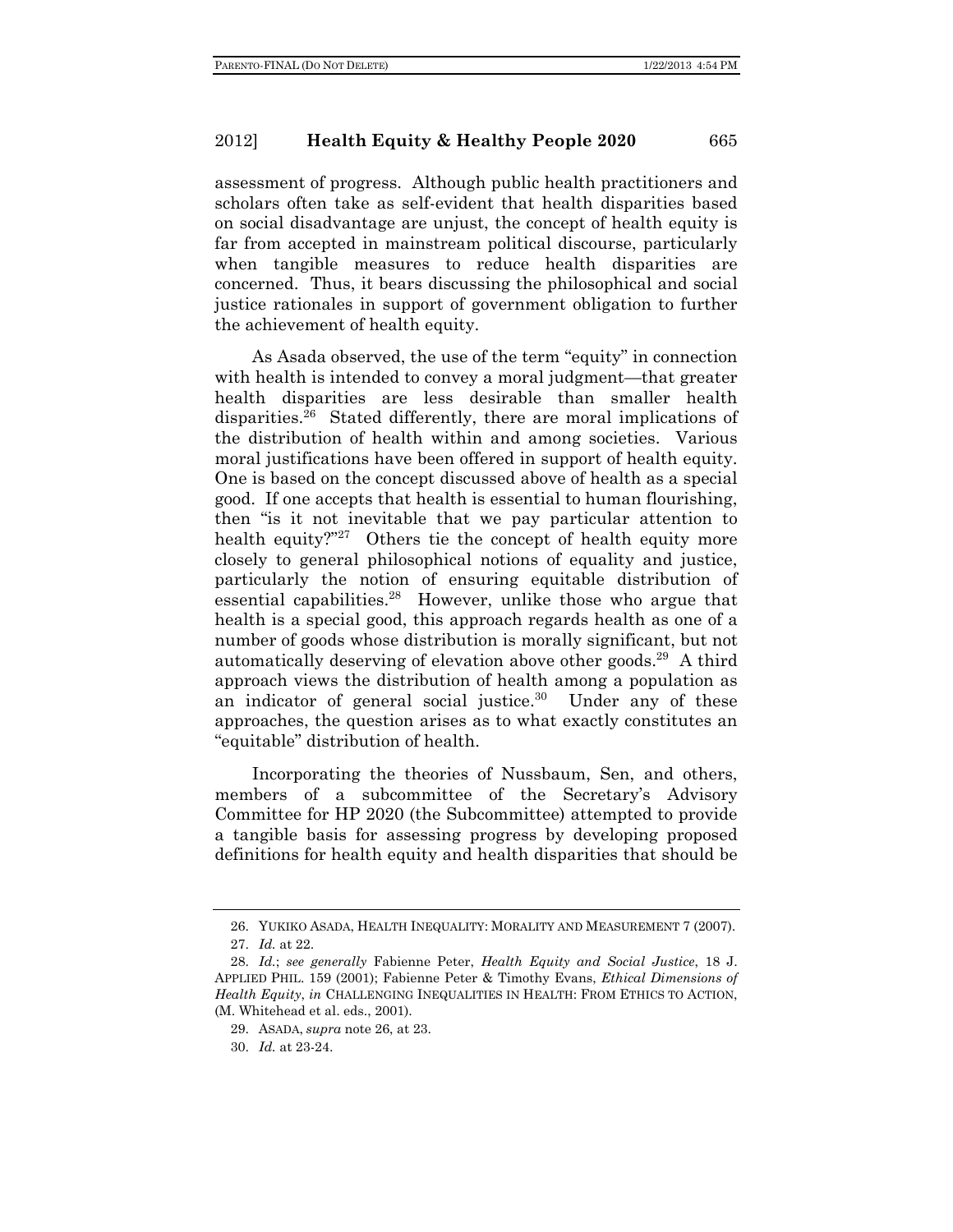applied to HP 2020 and to U.S. public health policy in general.<sup>31</sup> HP 2020 defines health equity as the "attainment of the highest level of health for all people. Achieving health equity requires valuing everyone equally with focused and ongoing societal efforts to address avoidable inequalities, historical and contemporary injustices, and the elimination of health and health care disparities."32 The Subcommittee further explained that health equity is

the value underlying a commitment to reduce and ultimately eliminate health disparities . . . . Health equity means social justice with respect to health .... Health equity means striving to equalize opportunities to be healthy. In accord with the other ethical principles of beneficence (doing good) and nonmalfeasance (doing no harm), equity requires concerted effort to achieve more rapid improvements among those who were worse off to start, within an overall strategy to improve everyone's health.<sup>33</sup>

The Subcommittee does not view health equity from a strictly egalitarian view because it expressly rejects the possibility of closing health gaps by worsening advantaged groups' health (the so-called "leveling-down" objection). $34$  This explanation is consistent with the general global health understanding of health equity, which the WHO describes as existing when "all people have an equal opportunity to develop and maintain their health, through fair and just access to resources for health."35

However, the Subcommittee's explanation of health equity does not specify *which* health disparities must be eliminated in order for health equity to exist. It is not possible to eliminate all health disparities because certain health factors are not amenable to government intervention, including genetic factors and some behavioral risk factors where government interference with individual decision-making would be at odds with

 <sup>31.</sup> *See* Braveman et al., *supra* note 12.

 <sup>32.</sup> *Disparities*, HP 2020, *supra* note 7 (citing U.S. DEP'T OF HEALTH AND HUMAN SERVS., OFFICE OF MINORITY HEALTH, NAT'L P'SHIP FOR ACTION TO END HEALTH DISPARITIES, THE NAT'L PLAN FOR ACTION DRAFT as of Feb. 17, 2010, ch. 1).

 <sup>33.</sup> Braveman et al., *supra* note 12, at S151.

 <sup>34.</sup> *Id.*; *see also* ASADA, *supra* note 26, at 28-30.

 <sup>35.</sup> WHO, HEALTH PROMOTION GLOSSARY (1998), *available at* http://www.who.int/healthpromotion/about/HPR%20Glossary%201998.pdf.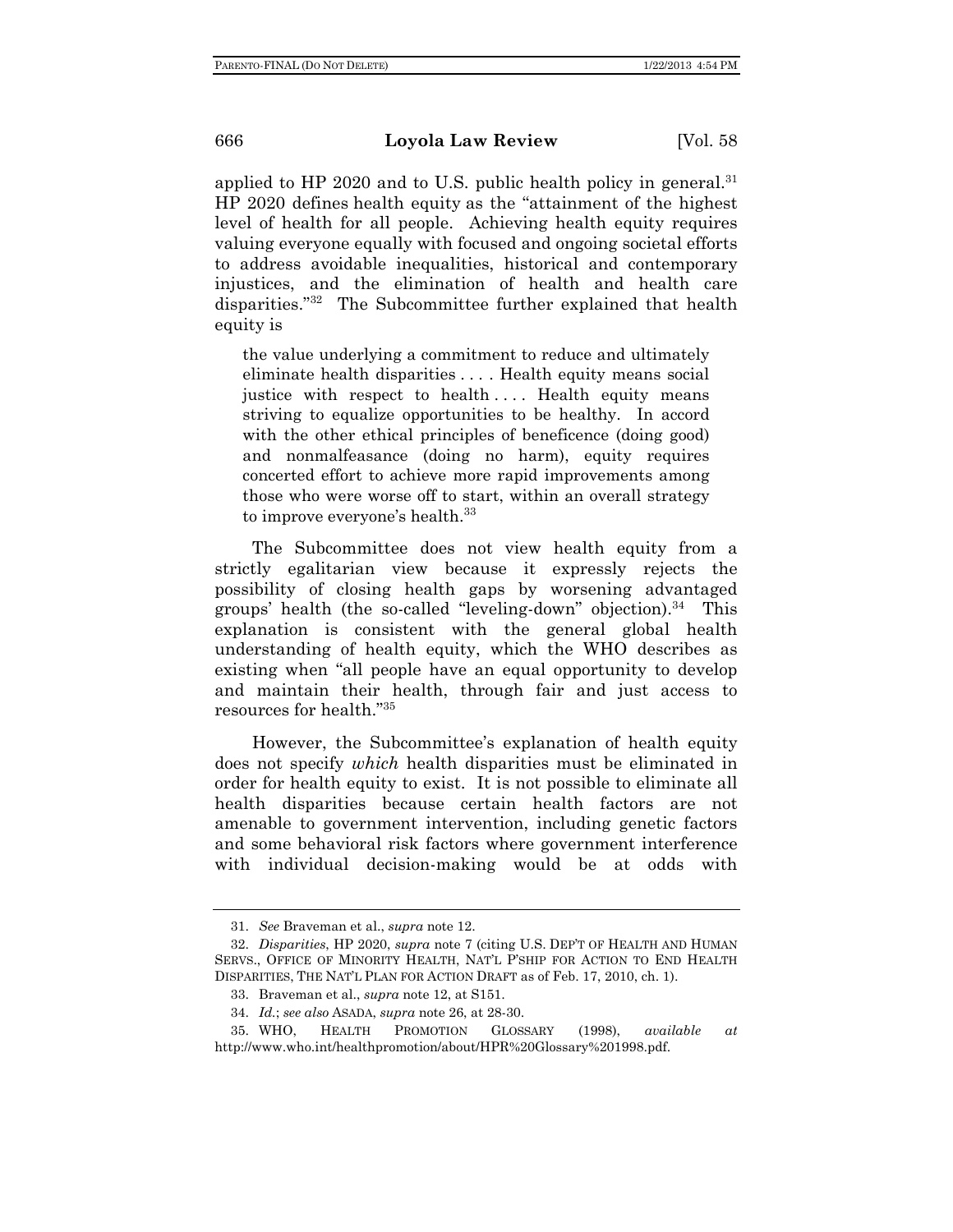democratic ideals. But a cogent theory for determining what constitutes unjust health disparities is necessary because, as the Subcommittee explained, "[r]eductions in health disparities (by improving the health of the socially disadvantaged) are the metric by which progress toward health equity is measured."36

Asada described three competing theories for determining which health disparities should be considered unjust and thus subject to government intervention. The first incorporates the historic practice of conducting empirical analysis of health equity by considering health disparities correlated with socioeconomic status. This theory, popularized by Hausman, suggests that we are concerned with health disparities based on SES because poor health tends to correlate with less success in other valued spheres of life, such as income, occupation, and education.37 Another theory, led by Whitehead, incorporates the value of individual choice:

Judgments on which situations are unfair will vary . . . but one widely used criterion is the degree of *choice* involved. Where people have little or no choice of living or working conditions, the resulting health differences are more likely to be considered unjust than those resulting from health risks that were chosen voluntarily.38

This theory attempts to balance the sometimes competing interests of health and autonomy, and the obvious difficulty is determining which factors are truly beyond or within individual control, and to what degree. For example, in assessing levels of physical activity across socioeconomic groups, the "individual choice" theory would undertake to determine the degree to which residents of certain neighborhoods (usually low income) have less access to safe recreational facilities, thereby diminishing the ability of residents to maintain sufficient levels of physical activity, before determining whether the disparity would be considered unjust.

 Finally, the third theory, which is largely adopted by the Subcommittee in its definition of health disparities, concerns itself not with the precise causes of disparities or the degree of

 <sup>36.</sup> Braveman et al., *supra* note 12, at S151.

 <sup>37.</sup> ASADA, *supra* note 26, at 39-40 (internal citations omitted).

 <sup>38.</sup> Margaret Whitehead, *The Concepts and Principles of Equity and Health*, 22 INT'L J. HEALTH SERVS. 429, 433 (1992).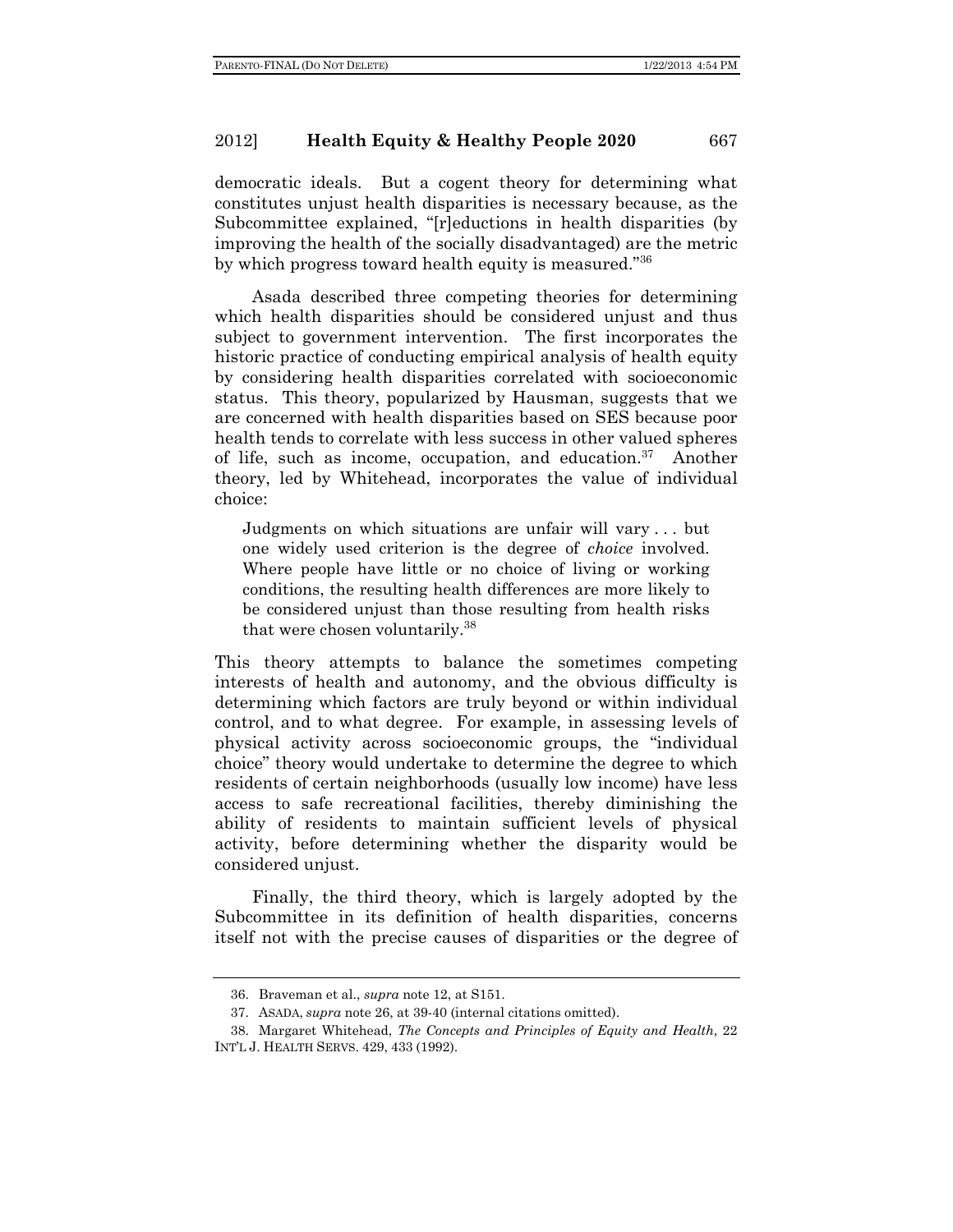individual choice, but whether the causes are amenable to human intervention.39 So, in the physical activity example above, the "amenable to human intervention" theory would determine that differences in physical activity levels based on neighborhood are unjust, irrespective of the recreational facilities available, because the disparity would be susceptible to human intervention in the form of programs designed to increase physical activity. Thus, the choice of theory is important because different governmental obligations are implied by each in certain circumstances. As another example, health disparities based on risky individual behavior such as riding a motorcycle without a helmet would be regarded as inequitable under a strict interpretation of the amenable to human intervention theory, but not under the SES or individual choice theories.

Varying definitions of health disparities have been adopted by governments and international organizations, reflecting incorporation of one or more of the theories described above. In its landmark report, "Closing the Gap in a Generation," the WHO Commission on the Social Determinants of Health explained "[w]here systematic differences in health are judged to be avoidable by reasonable action they are, quite simply, unfair."40 Moreover, the Commission said, "[p]utting right these inequities – the huge and remediable differences in health between and within countries – is a matter of social justice. Reducing health inequities is  $\dots$  an ethical imperative."<sup>41</sup> Writing for the Commission in a complementary article published in *The Lancet*, Sir Michael Marmot explained, "Not all health inequalities are unjust or inequitable. If good health were simply unattainable, this would be unfortunate but not unjust. Where inequalities in health are avoidable, yet are not avoided, they are inequitable.<sup>"42</sup> Thus, the WHO Commission seems to rely primarily on the amenable to human intervention theory in determining which disparities are unjust and thus require societal action.<sup>43</sup>

 <sup>39.</sup> ASADA, *supra* note 26, at 42.

 <sup>40.</sup> WHO, COMM'N ON SOC. DETERMINANTS OF HEALTH, CLOSING THE GAP IN A GENERATION: HEALTH EQUITY THROUGH ACTION ON THE SOCIAL DETERMINANTS OF HEALTH 8 (2008), *available at* http://whqlibdoc.who.int/publications/2008/9789241563703\_eng.pdf [hereinafter WHO, COMM'N ON SOC. DETERMINANTS OF HEALTH].

 <sup>41.</sup> *Id.*

 <sup>42.</sup> Marmot, *supra* note 2, at 1154.

 <sup>43.</sup> The Commission also frames its claim of the social injustice of health inequities in the human rights language of the right to health, which, as noted above,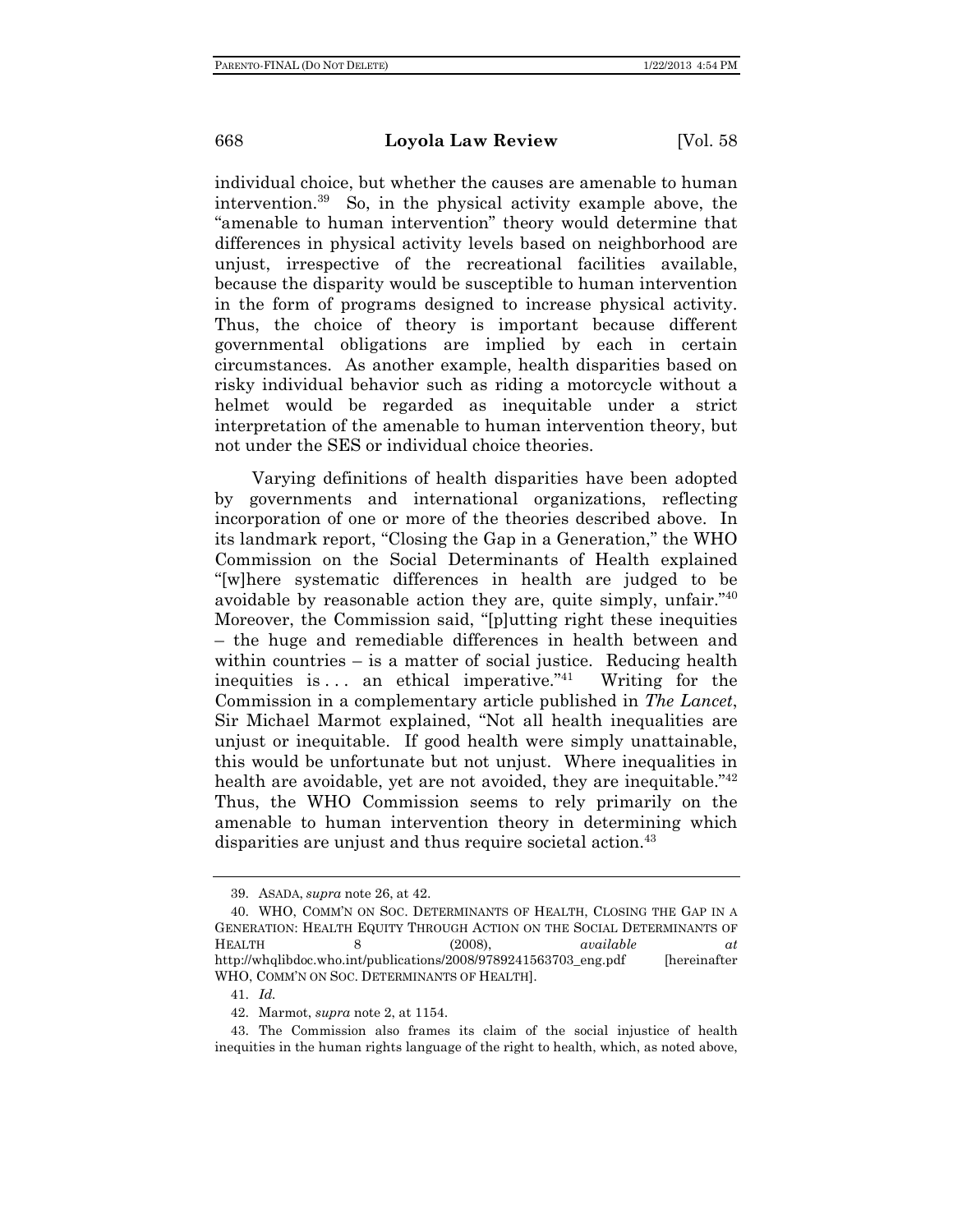HP 2020 defines health disparities as "particular type[s] of health difference<sup>[s]</sup> that [are] closely linked with social, economic, and/or environmental disadvantage."44 In addition, HP 2020 explains that "[h]ealth disparities adversely affect groups of people who have systematically experienced greater obstacles to health based on their racial or ethnic group; religion; socioeconomic status; gender; age; mental health; cognitive, sensory, or physical disability; sexual orientation or gender identity; geographic location; or other characteristics historically linked to discrimination or exclusion."45 The Subcommittee, however, defines health disparities in a slightly different way: "Health disparities are systematic, plausibly avoidable health differences adversely affecting socially disadvantaged groups."46 Importantly, the health differences must be both systematic—i.e., not isolated or exceptional findings—*and* they must be systematically linked with social disadvantage (but causation need not be definitively established).<sup>47</sup>

The Subcommittee considers that health differences associated with social disadvantage raise special social justice concerns because ill-health reinforces and/or compounds the negative effects of social disadvantage, making it more difficult to overcome.48 The component of the definition requiring that the health differences be "plausibly avoidable" evokes the amenable to human intervention framework discussed above. The Subcommittee explained that "plausibly avoidable" intends to convey that "[i]t must be plausible, but not necessarily proven, that policies could reduce the disparities . . . [T]he criterion is whether the given condition is *theoretically avoidable*, based on current knowledge of plausible causal pathways and biological mechanisms, and assuming the existence of sufficient political will."<sup>49</sup> Acknowledging political reality and limited resources, the Subcommittee does not establish an obligation that all

is not firmly entrenched in U.S. political discourse. WHO, COMM'N ON SOC. DETERMINANTS OF HEALTH, *supra* note 40, at 42.

 <sup>44.</sup> *Disparities*, HP 2020, *supra* note 7 (citing DEP'T OF HEALTH AND HUMAN SERVS., SECRETARY'S ADVISORY COMMITTEE ON NATIONAL HEALTH PROMOTION AND DISEASE PREVENTION OBJECTIVES: PHASE I REPORT, § IV, *available at* 

http://www.healthypeople.gov/hp2020/advisory/PhaseI/sec4.htm# Toc211942917).

 <sup>45.</sup> *Id.*

 <sup>46.</sup> Braveman et al., *supra* note 12, at S149.

 <sup>47.</sup> *Id.* at S151.

 <sup>48.</sup> *Id.*

 <sup>49.</sup> *Id.* at S152 (emphasis added).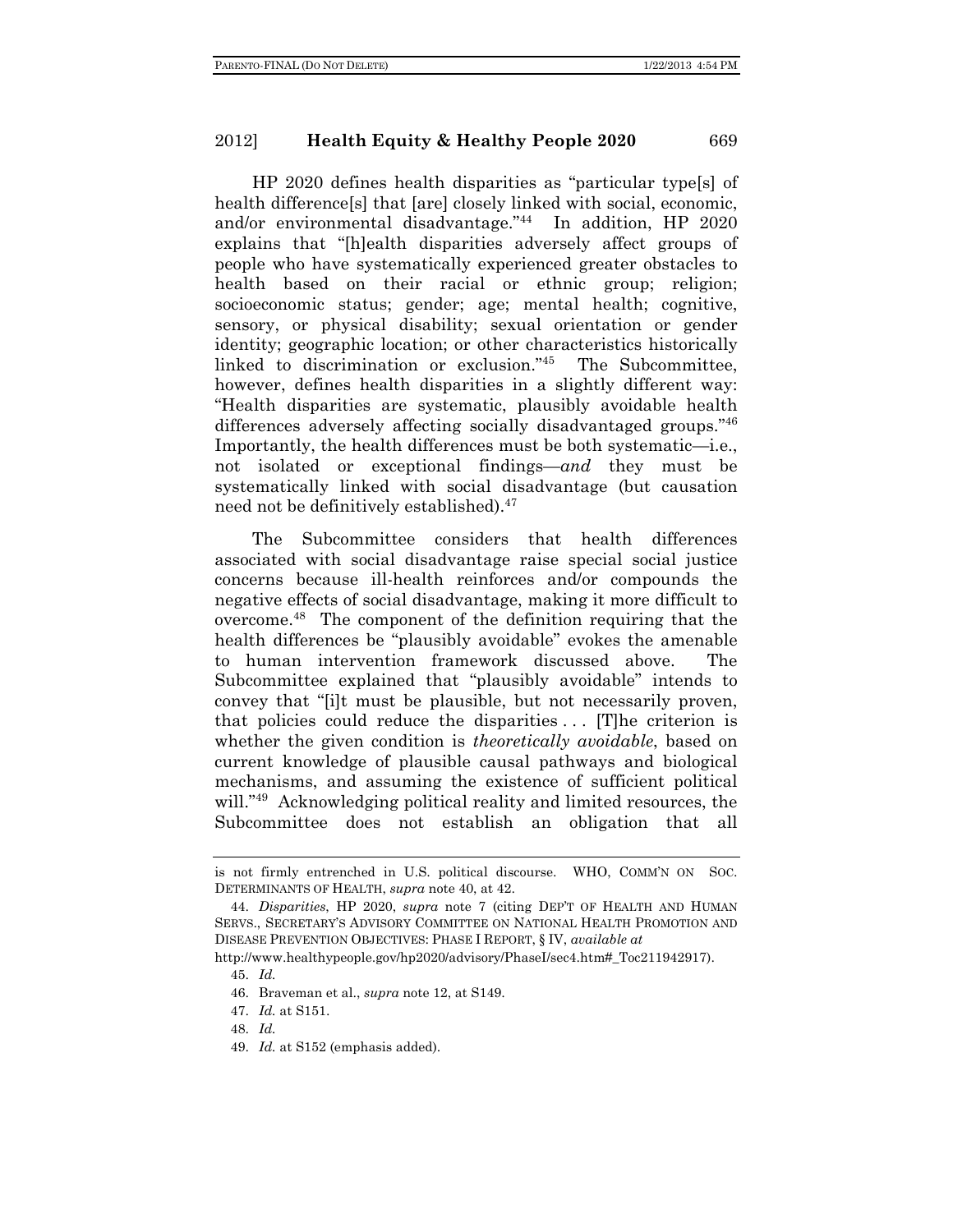theoretically avoidable health differences are disparities (as the amenable to human intervention framework implies); rather the Subcommittee seems to establish a sort of sliding scale, stating that "[t]he more solid the knowledge, the more reasonable and politically viable it will be to invest resources in interventions; feasibility, costs, and potentially harmful unintended consequences must be considered."50

The Subcommittee's definition of health disparities raises a critical question for measurement and assessment purposes— What factors constitute "social disadvantage" such that correlated health differences should be considered (unjust) health disparities? The Subcommittee says that "social disadvantage" refers to the "unfavorable social, economic, or political conditions that some groups of people systematically experience based on their relative position in social hierarchies."51 In addition, social disadvantage means "restricted ability to participate fully in society and enjoy the benefits of progress . . . [and] is reflected, for example, by low levels of wealth, income, education, or occupational rank, or by less representation at high levels of political office."52 This definition is quite broad and could prove infeasible for purposes of assessing progress. Perhaps for this reason, for measurement purposes, HP 2020 takes a slightly narrower view. HP 202 0 says that, for purposes of assessing U.S. progress toward eliminating disparities over the coming decade, it will measure results across the following factors: income, race and ethnicity, gender, sexual identity and orientation, disability status or special health care needs, and geographic location (rural and urban).53

52. *Id.*

 <sup>50.</sup> The most problematic part of this framework for establishing which health differences constitute disparities is the requirement, however vague, that there be a degree of political will present in order to make a health difference theoretically avoidable. Although the reference appears to be intended as a straightforward acknowledgment that political will is almost always determinative of which priorities among many are made into policy, taken to its logical conclusion the premise implies that societal indifference to systematic health differences associated with disadvantage could take them outside the framework of disparities. It seems unlikely this is what the Subcommittee intended. Braveman et al., *supra* note 12, at S152.

 <sup>51.</sup> Braveman et al., *supra* note 12, at S151.

 <sup>53.</sup> *Disparities*, HP 2020, *supra* note 7.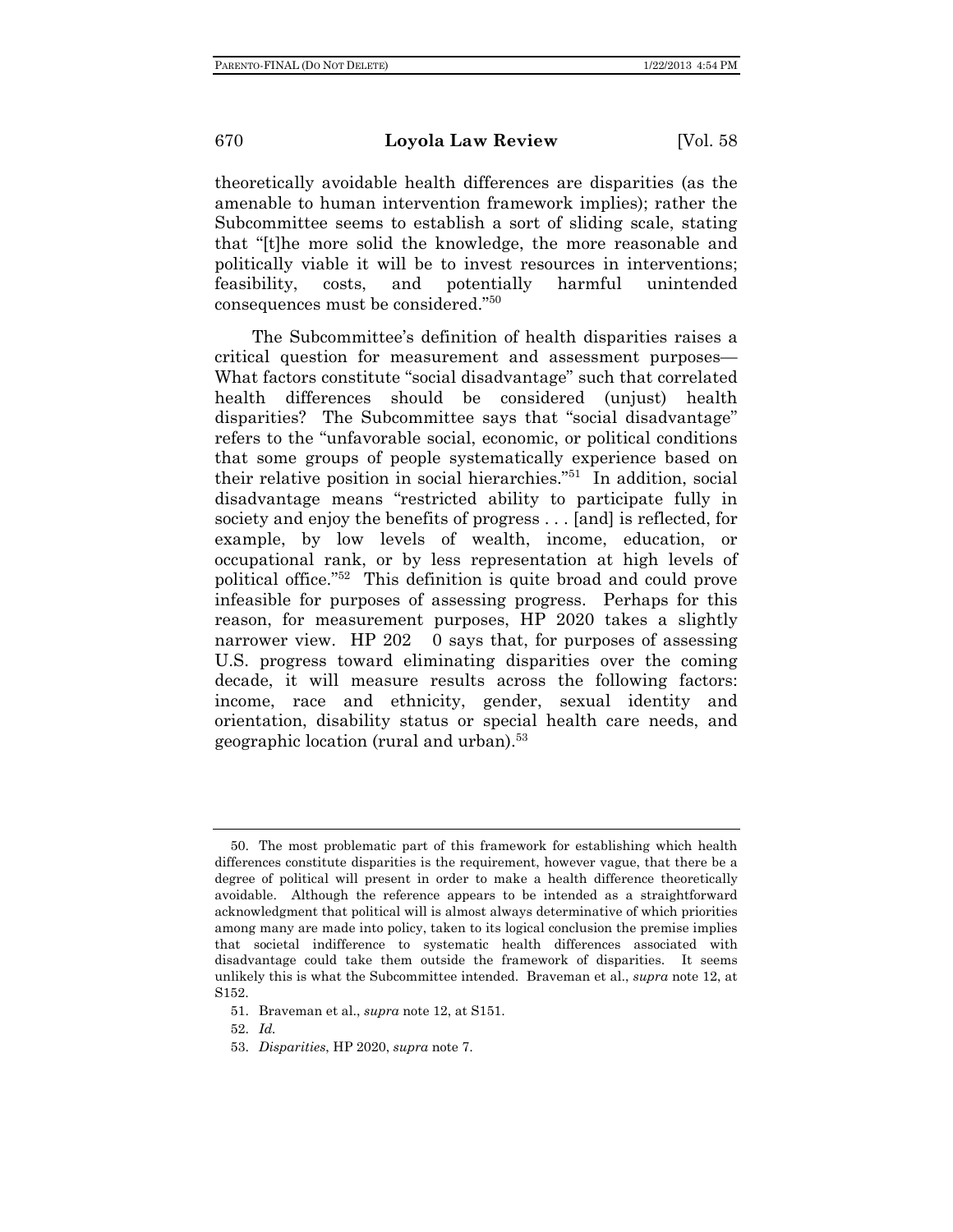### **3. THE FEDERAL GOVERNMENT ROLE IN HEALTH EQUITY**

HP 2020 is not the first instance in which the federal government has made disparities a national health priority. Federal recognition of health disparities related to SES and race or ethnicity dates to at least 1985, with the release of the congressionally mandated "Report of the Secretary's Task Force on Black and Minority Health," which documented a significant pattern of disparities among racial and ethnic groups.<sup>54</sup> Shortly thereafter, the Office of Minority Health was established within HHS and today exists within six federal agencies.<sup>55</sup> In 1998, President Clinton announced the Initiative to Eliminate Racial and Ethnic Disparities in Healthcare, the goal of which was to eliminate racial and ethnic health disparities in six key areas of health status by  $2010^{56}$  When the HP 2010 goals were released, one of the two overarching goals was the elimination of health disparities.<sup>57</sup>

The federal focus on disparities has increased in the last decade, particularly since 2002, with the release of the Institute of Medicine's (IOM) landmark report, Unequal Treatment: Confronting Racial and Ethnic Disparities in Healthcare, which documented significant disparities in health care.<sup>58</sup> Since then, the Agency for Healthcare Research and Quality (AHRQ) has

http://minorityhealth.hhs.gov/npa/templates/browse.aspx?lvl=1&lvlid=35. In addition, each of the 50 states has an office of minority health. *Id.*

 <sup>54.</sup> MARGARET M. HECKLER, DEP'T OF HEALTH & HUMAN SERVS., REPORT OF THE SECRETARY'S TASK FORCE ON BLACK & MINORITY HEALTH (1985).

 <sup>55.</sup> The Patient Protection and Affordable Care Act (ACA), Pub. L. No. 111-148, 124 Stat. 119, 971 (2010), required the establishment of Offices of Minority Health (OMH) within six agencies of HHS: the Agency for Healthcare Research and Quality (AHRQ); the Centers for Disease Control and Prevention (CDC); the Centers for Medicare & Medicaid Services (CMS); the Food and Drug Administration (FDA); the Health Resources and Services Administration (HRSA); and the Substance Abuse and Mental Health Services Administration (SAMHSA). *See* U.S. DEP'T OF HEALTH & HUMAN SERVS., NAT'L P'SHIP FOR ACTION TO END HEALTH DISPARITIES, OFFICES OF **MINORITY HEALTH,** 

 <sup>56.</sup> *See* Jennifer Brooks, *Clinton Announces Racial and Ethnic Disparities Initiative*, CLOSING THE GAP, LOOKING FOR MONEY, April 1998, *available at* http://minorityhealth.hhs.gov/assets/pdf/checked/Clinton%20Announces%20Racial%2 0and%20Ethnic%20Health%20Disparities%20Initiative.pdf.

 <sup>57.</sup> U.S. DEP'T OF HEALTH & HUMAN SERVS., HEALTHY PEOPLE 2010, GOALS, *available at* http://www.healthypeople.gov/2010/About/goals.htm.

 <sup>58.</sup> INST. OF MED. OF THE NAT'L ACADS., UNEQUAL TREATMENT: CONFRONTING RACIAL AND ETHNIC DISPARITIES IN HEALTHCARE (2002), *available at* http://www.iom.edu/Reports/2002/Unequal-Treatment-Confronting-Racial-and-Ethnic-Disparities-in-Health-Care.aspx.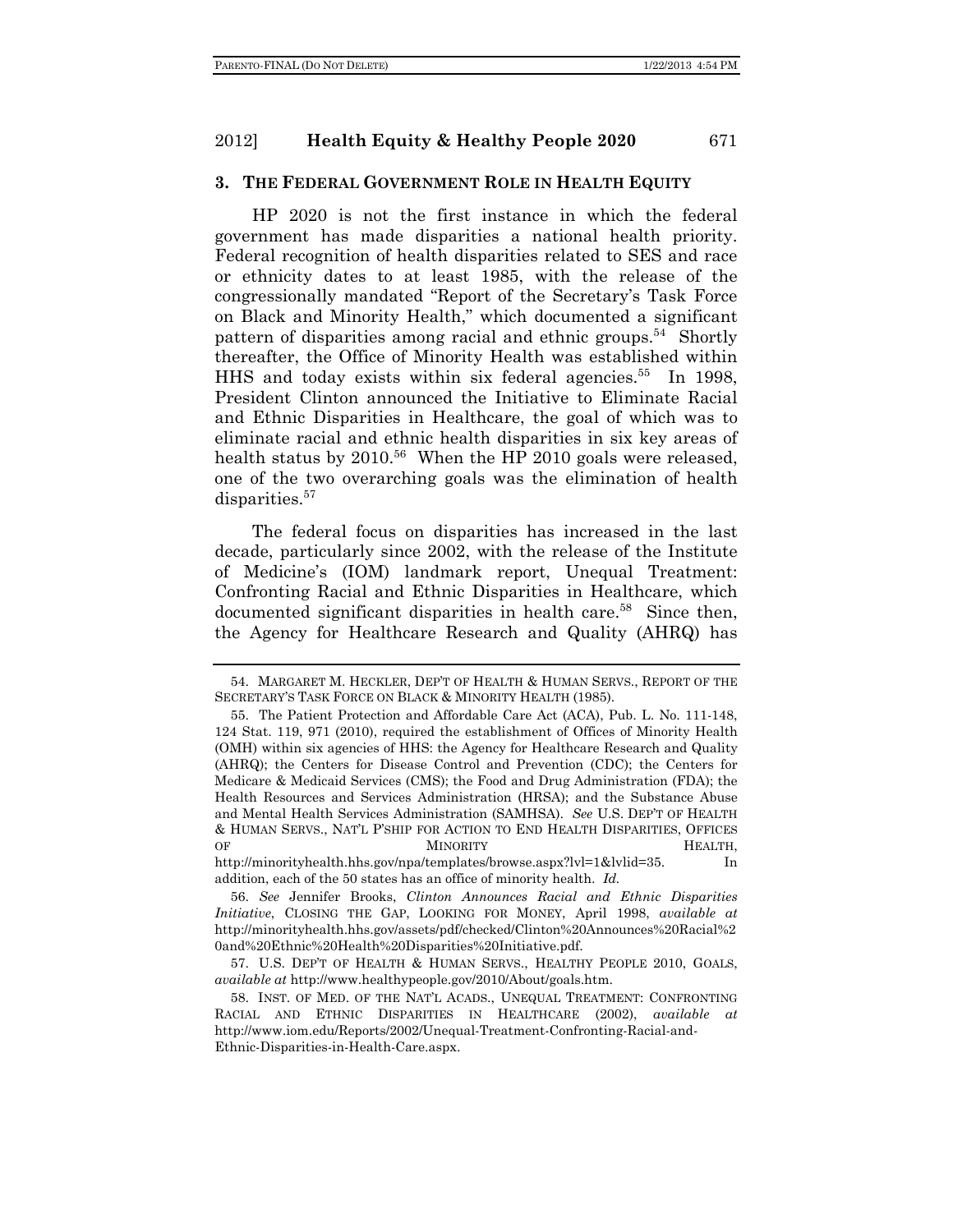issued yearly National Health Disparities Reports, which document healthcare-related disparities among racial, ethnic, and socio-economic groups in the United States.<sup>59</sup> In 2011, the CDC issued its first "Health Disparities and Inequalities Report," containing a broad array of health disparities measurements, including those based on SES, race or ethnicity, geography, and others.60 Most recently, thousands of community and government leaders collaborated on the National Partnership for Action to End Health Disparities (NPA), sponsored under the auspices of HHS.61 The NPA was created to "mobilize a nationwide, comprehensive, community-driven, and sustained approach to combating health disparities and to move the nation toward achieving health equity."62 The result of this collaborative effort is the "National Stakeholder Strategy for Achieving Health Equity," which is described as "a roadmap for eliminating health disparities through cooperative and strategic actions."63 In addition, the collaboration resulted in the "HHS Action Plan to Reduce Racial and Ethnic Health Disparities,"64 which outlines specific HHS actions in regard to racial and ethnic health disparities, building on provisions of the Affordable Care Act. Unfortunately, notwithstanding the various federal initiatives to address health disparities, progress has been slow, and, since  $2000$ , virtually nonexistent.<sup>65</sup> In light of the lack of

http://minorityhealth.hhs.gov/npa/templates/content.aspx?lvl=1&lvlid=33&ID=286. 62. *Id.* at 1.

63. *Id.*

 <sup>59.</sup> *See* AGENCY FOR HEALTHCARE RESEARCH & QUALITY, NATIONAL HEALTHCARE QUALITY REPORT 3 (2011), *available at*  http://www.ahrq.gov/qual/nhqr10/nhqr10.pdf [hereinafter NHQ Report].

 <sup>60.</sup> CTRS. FOR DISEASE CONTROL AND PREVENTION, MORBIDITY AND MORTALITY WKLY REP., CDC HEALTH DISPARITIES AND INEQUALITIES REPORT – UNITED STATES 2011 4 (Jan. 14, 2011), *available at* http://www.cdc.gov/mmwr/pdf/other/su6001.pdf.

 <sup>61.</sup> DEP'T OF HEALTH & HUMAN SERVS., NAT'L P'SHIP FOR ACTION TO END HEALTH DISPARITIES, NATIONAL STAKEHOLDER STRATEGY FOR ACHIEVING HEALTH EQUITY (2011), *available at*

 <sup>64.</sup> U.S. DEP'T OF HEALTH AND HUMAN SERVS., NAT'L P'SHIP FOR ACTION TO END HEALTH DISPARITIES, HHS ACTION PLAN TO REDUCE RACIAL AND ETHNIC DISPARITIES 11 (2011), *available at* http://minorityhealth.hhs.gov/npa/templates/content.aspx?lvl=1&lvlid=33&ID=285.

 <sup>65.</sup> Healthy People 2010 Final Review: Executive Summary (2010), at ES-22-32, *available at* 

http://www.cdc.gov/nchs/healthy\_people/hp2010/hp2010\_final\_review.htm. *See also*  AGENCY FOR HEALTHCARE RESEARCH & QUALITY, NATIONAL HEALTHCARE QUALITY REPORT 2-8 (2011), *available at* http://www.ahrq.gov/qual/nhqr10/nhqr10.pdf. Note, however, that difficulties in the measurement of disparities have been observed. *See* R.J. Klein and L.T. Bilheimer, *Data and Measurement Issues in the Analysis of*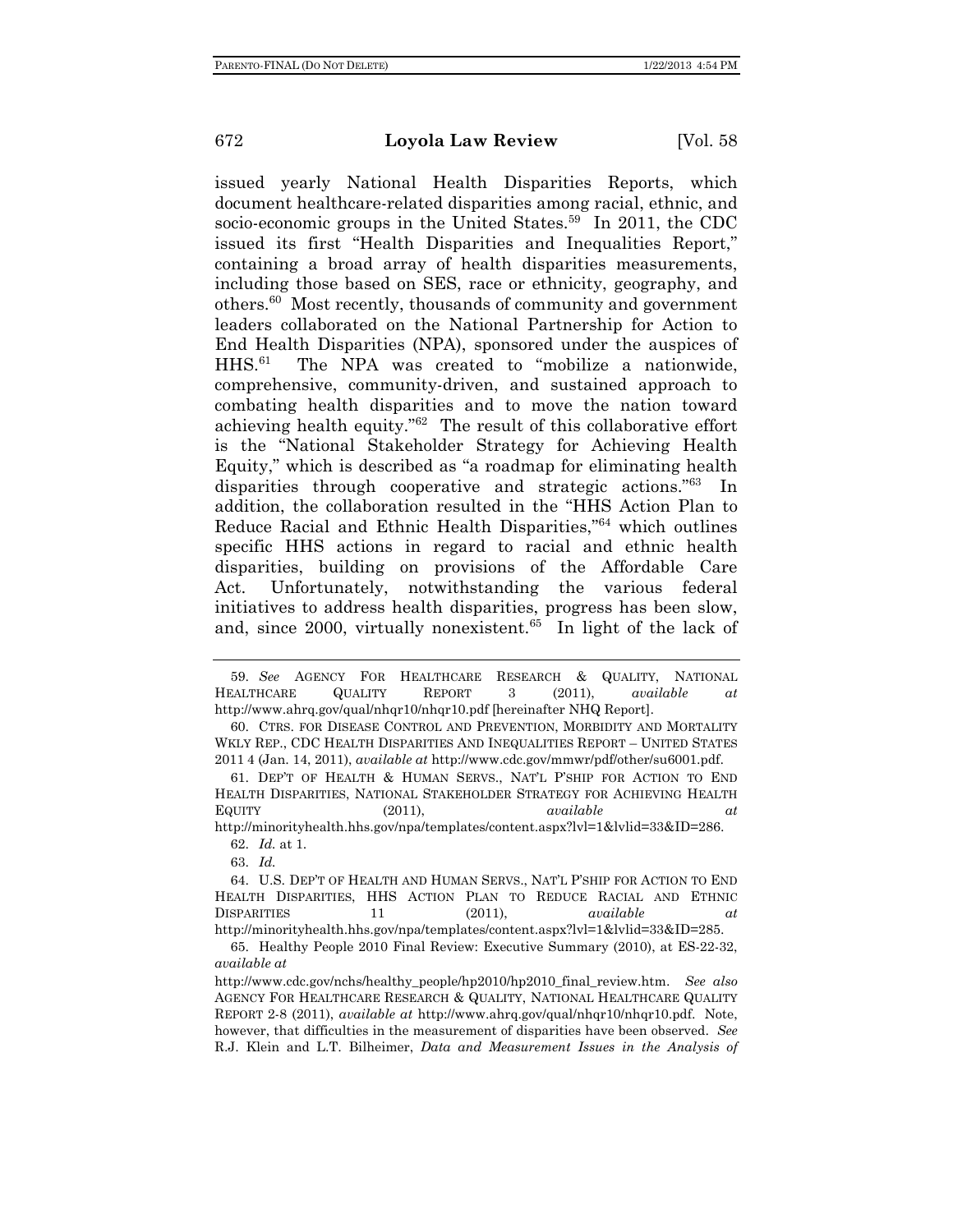progress even in the face of what appears to be a significant federal effort, it is fair to ask whether federal policies have truly prioritized reduction of disparities.

In addition, when considering health equity and disparities it is helpful to place the United States in context relative to other developed countries, in regard to both statistics and the legal environment. Although precise country comparisons are difficult given the differences in the way countries monitor health and health disparities, in general, the state of health equity in the U.S. appears to be worse than in most industrialized nations.<sup>66</sup> For example, among lower SES groups in the U.S. and Canada (which has generally adopted more interventionist health promotion approaches than the U.S., including a national health care system), adverse personal health-related behaviors have a more significant impact on the U.S. cohort than on the comparable Canadian group. $67$  Similarly, differences in health outcomes by racial and ethnic group are more pronounced in the U.S. than in Canada.<sup>68</sup>

Finally, from a policy perspective, it is useful to observe the close interaction between efforts to reduce disparities and efforts to address what are referred to as the "social determinants of health." HP 2020 (and other U.S. health policy initiatives) consider social determinants of health to be the "conditions in the environments in which people are born, live, learn, work, play, worship, and age that affect a wide range of health, functioning, and quality-of-life outcomes and risks."69 Differences in health

 68. Arjumand Siddiqi and Quynh C. Nguyen, *A Cross-National Comparative Perspective on Racial Inequities in Health: The United States versus Canada*, 64 J. EPIDEMIOLOGY AND COMM. HEALTH 29, 29-34 (2010).

It is important to note that the phrase "social determinants of health" refers not just to traditional social factors such as education (both accessibility and quality) and discrimination (among others), but also physical factors such as the "built

*Disparities*, 45 HEALTH SERVICES RESEARCH 1489 (Oct. 2010) (observing that larger sample sizes are necessary for evaluation of disparities for major population subgroups and concluding that evaluation of existing methodologies for assessing health disparities should be a priority for health services researchers).

 <sup>66.</sup> HILARY GRAHAM, UNEQUAL LIVES: HEALTH AND SOCIOECONOMIC INEQUALITIES (2007). *See also* Stephen Bezruchka, *Health Equity in the USA*, 29 SOC. ALTERNATIVES 50 (2010).

 <sup>67.</sup> Kimberlyn M. Mcgrail et al., *Income-Related Health Inequalities in Canada and the United States: A Decomposition Analysis*, 99 AM. J. PUB. HEALTH 1856, 1856- 63 (2009).

 <sup>69.</sup> *Social Determinants of Health*, HEALTHY PEOPLE 2020, *available at* http://www.healthypeople.gov/2020/topicsobjectives2020/overview.aspx?topicid=39.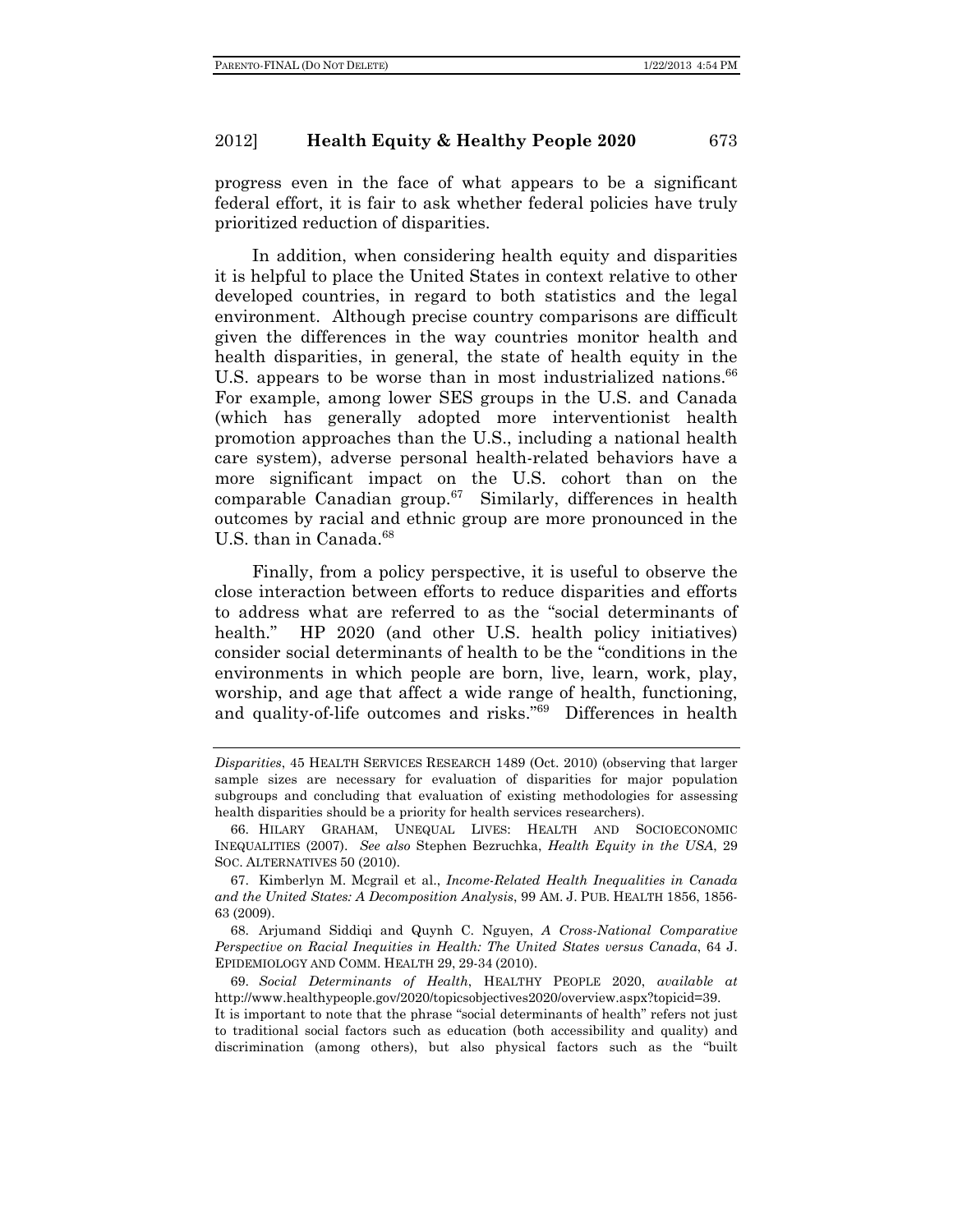status that are linked to these factors reflect a lack of health equity.<sup>70</sup> An advantage of the amenable to human intervention theory in addressing social determinants is that it avoids to some extent the implicit "blame" contained in the individual choice theory, recognizing that even health inequalities based on modifiable personal behavior are influenced by external factors. Thus, the amenable to human intervention theory implicitly views disparities in the context of the social determinants of health.<sup>71</sup> In this framework, strategies to achieve health equity must necessarily incorporate approaches to mitigate the effects of the social determinants of health—that is, strategies to reduce health disparities must be directed at factors beyond traditional health care services. The strong influence of the social determinants of health on ultimate health outcomes presents a particular challenge for HP 2020 in that many of the factors are outside the traditional purview of HHS—indeed, this jurisdictional issue may account for the fact that the social determinants of health are the only topic for which HHS has not yet set objectives and indicators.

# **B. THE HEALTHY PEOPLE 2020 GOALS IN RELATION TO HEALTH EQUITY**

The Healthy People Initiative describes its work as providing "science-based, 10-year national objectives for improving the health of all Americans," and, since its inception roughly thirty years ago, Healthy People has "established benchmarks and monitored progress over time in order to: encourage collaborations across sectors[,] empower individuals toward making informed health decisions, [and] [m]easure the impact of prevention activities."72 HP 2020 is the latest in a series of Healthy People goals, which have been issued roughly every ten years since 1979, with each iteration becoming more ambitious in seeking to address the pressing health problems of the U.S. through the addition of new topic areas and objectives.<sup>73</sup> HP 2020

environment" (e.g., the quality of housing, sidewalks, roads), the natural environment (e.g., pollution), and aesthetic elements.

 <sup>70.</sup> *Social Determinants of Health*, HEALTHY PEOPLE 2020, *available at* http://www.healthypeople.gov/2020/topicsobjectives2020/overview.aspx?topicid=39.

 <sup>71.</sup> However, to a lesser degree, the individual choice theory also recognizes that individual choice is both circumscribed and influenced by societal factors.

 <sup>72.</sup> *About Healthy People*, HEALTHY PEOPLE 2020, *available at* http://www.healthypeople.gov/2020/about/default.aspx.

 <sup>73.</sup> *History & Development of Healthy People,* HEALTHY PEOPLE 2020, *available*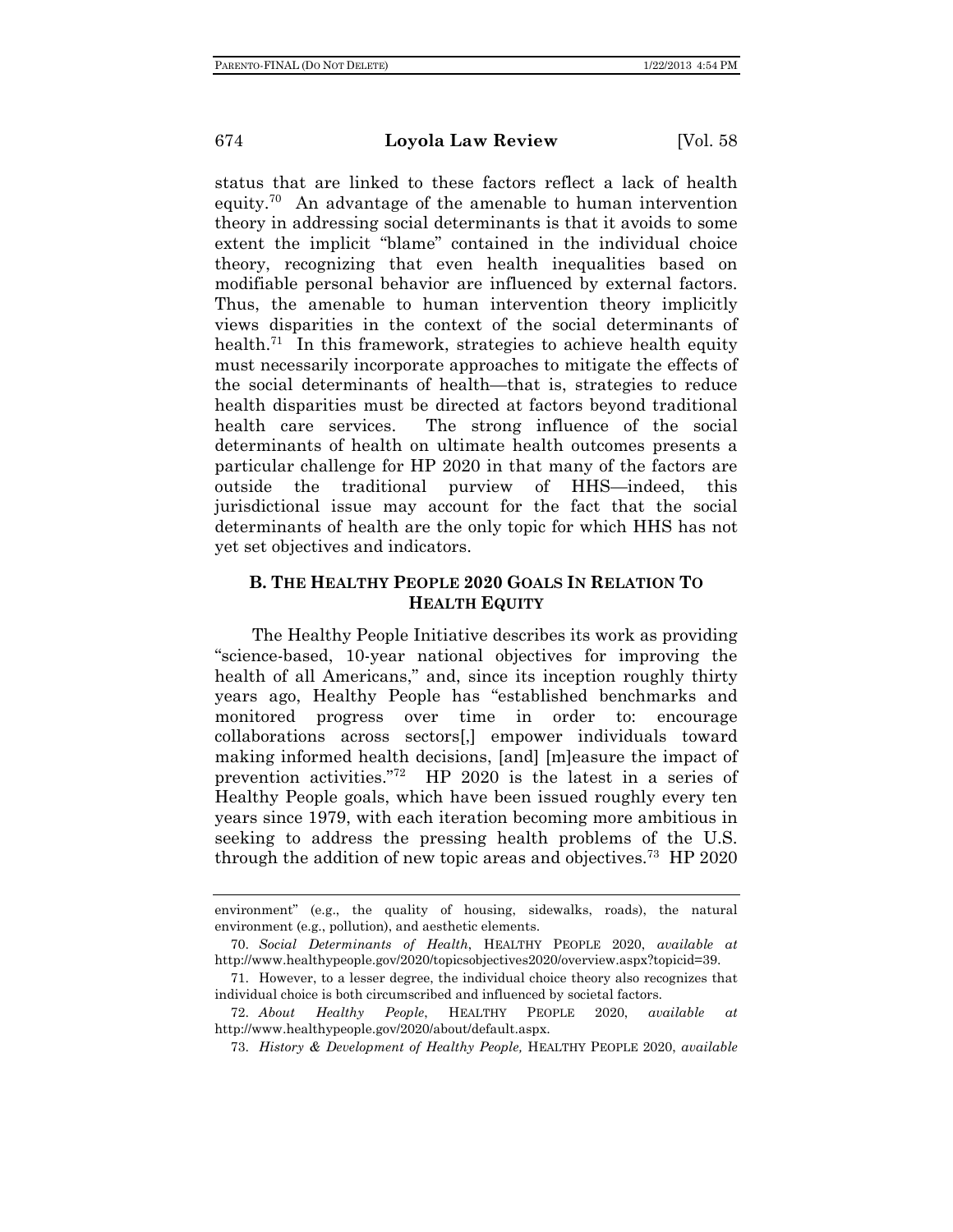builds on the achievements and shortcomings of prior Healthy People goals, most recently HP 2010.

Key changes from HP 2010 to HP 2020 include a movement from two overarching goals to four (though, in both the 2010 and 2020 iterations, the elimination of disparities is an overarching goal), the inclusion of social determinants of health as an explicit focus, as well as the addition of a number of new topic areas.<sup>74</sup> In evaluating the goals of HP 2020, it is noteworthy that the HP 2010 final review found that the areas of weakest progress were in regard to obesity and health disparities, which essentially did not improve over the decade in which HP 2010 was in effect.75 This lack of improvement is disappointing, but it is perhaps unsurprising that overall health disparities did not improve during the term of HP 2010. Although there were many federal efforts to monitor disparities, as described above, in the context of overall population health efforts, very little was done to directly address the causes of health disparities.

While the approach of making the elimination of disparities an overarching goal that theoretically applies to all targets and objectives is effective in that the goal is implicitly incorporated in every objective, this approach also creates potential problems when looking at the specific objectives. Just as in HP 2020, HP 2010 very rarely advocated for specific legal mechanisms such as direct regulation or taxation, even where public health evidence

*at* http://www.healthypeople.gov/2020/about/history.aspx.

 <sup>74.</sup> For instance, adolescent health, blood disorders and blood safety, dementias, including alzheimer's disease, early and middle childhood, genomics, global health, health-related quality of life and well-being, healthcare-associated infections, lesbian, gay, bisexual and transgender health, older adults, preparedness, sleep health, and social determinants of health. *What's New for 2020*, HEALTHY PEOPLE 2020, *available at* http://www.healthypeople.gov/2020/about/new2020.aspx.

 <sup>75.</sup> 

While much progress has been made with regard to most of the 2010 health objectives, it is clear from the Healthy People assessment that the nation still comes up short in a number of critical areas, including efforts to reduce health disparities and the obesity rate.

Over the past decade, health disparities have not changed for approximately 80 percent of the health objectives and have increased for an additional 13 percent. And, the report found that obesity rates increased across all age groups. Among children aged 6-11 years, obesity rates rose by 54.5 percent, and among adolescents aged 12-19 years, the obesity rate rose 63.6 percent. In addition, the proportion of adults who are obese rose by 48 percent.

Press Release, U.S. Dep't of Health and Human Servs., HHS Releases Assessment of Healthy People 2010 Objectives (Oct. 2011), *available at* http://www.cdc.gov/nchs/data/hpdata2010/hp2010\_final\_review\_press\_release.pdf.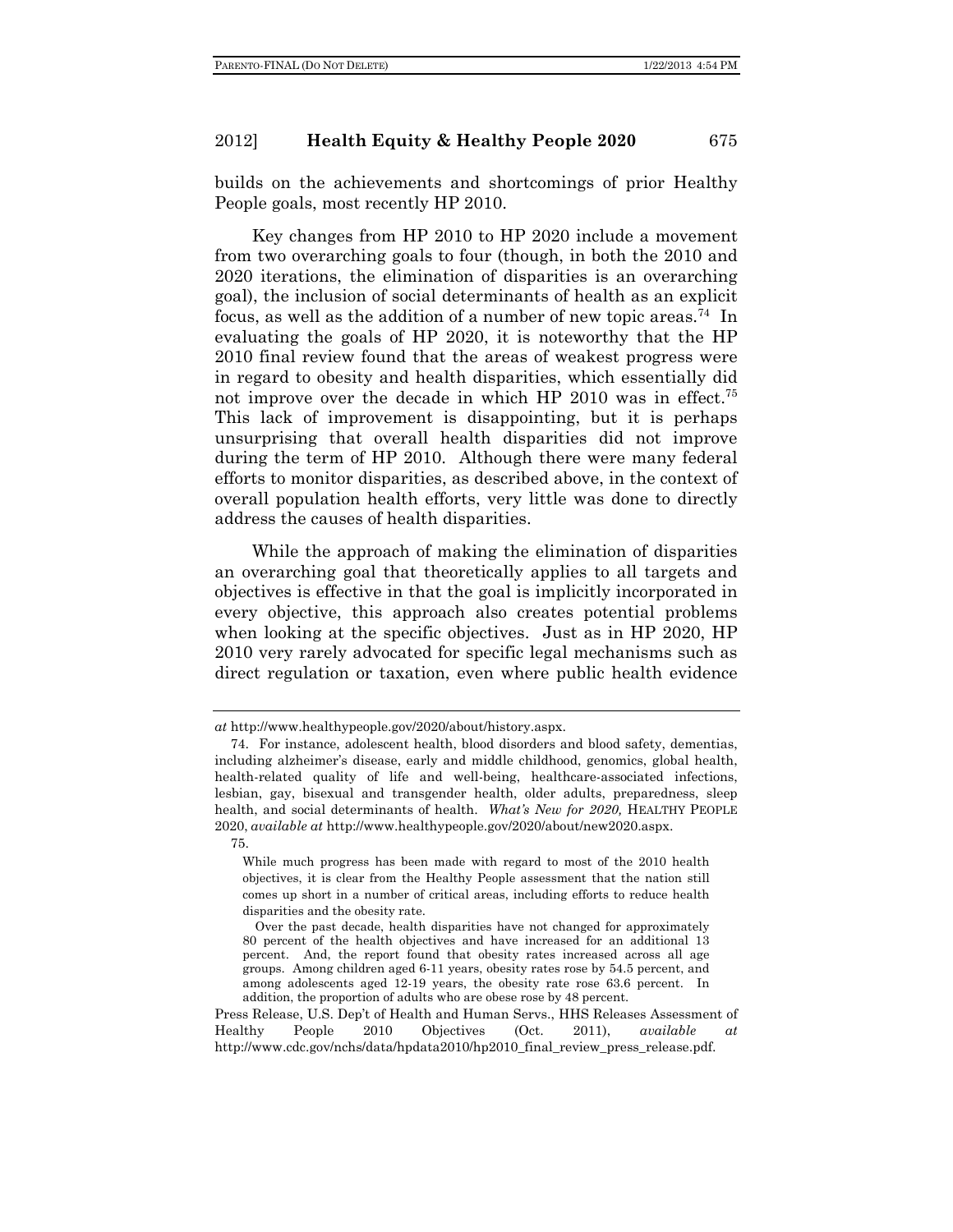supported such interventions.<sup>76</sup> Without direct action, it is unlikely such disparities will remedy themselves. Given that HP 2010 acknowledged that disparities were an area of particularly weak progress,<sup>77</sup> HP 2020 presents an opportunity for relevant governmental agencies to take a new approach in policy formulation—explicitly acknowledging the distributive impacts of policy choices and advocating for specific measures, particularly coercive legal mechanisms, to reduce disparities in addition to improving population health, rather than setting broad population health targets with no specific recommendations for their achievement.

This distributive approach is essential to an effort to achieve health equity. HP 2020 incorporates health equity as a pillar upon which the HP 2020 goals are conceived. In addition to the many specific goals discussed herein, HP 2020 has four overarching goals:

- Attain high-quality, longer lives free of preventable disease, disability, injury, and premature death;
- **Achieve health equity**, eliminate disparities, and improve the health of all groups;
- Create social and physical environments that promote good health for all;
- Promote quality of life, healthy development, and healthy behaviors across all life stages.<sup>78</sup>

In addition, HP 2020 utilizes four foundational health measures to measure progress towards achieving these goals:

- General Health Status
- Health-Related Quality of Life and Well-Being

 <sup>76.</sup> *See* Mary Anne Bobinski, *Health Disparities and the Law: Wrongs in Search of a Right*, 29 AM. J.L. & MED. 363, 370 (2003).

 <sup>77.</sup> *See id.* Note also that tobacco use was identified as an area of particular concern, as only minor strides were made in reducing smoking rates, although tobacco control was considered an area of success. *Id.*

 <sup>78.</sup> HEALTHY PEOPLE 2020, FRAMEWORK, *available at* http://www.healthypeople.gov/2020/Consortium/HP2020Framework.pdf (emphasis added). Although only one of the four overarching goals explicitly addresses health equity, the other three have obvious health equity implications in that their achievement would contribute to the elimination of disparities.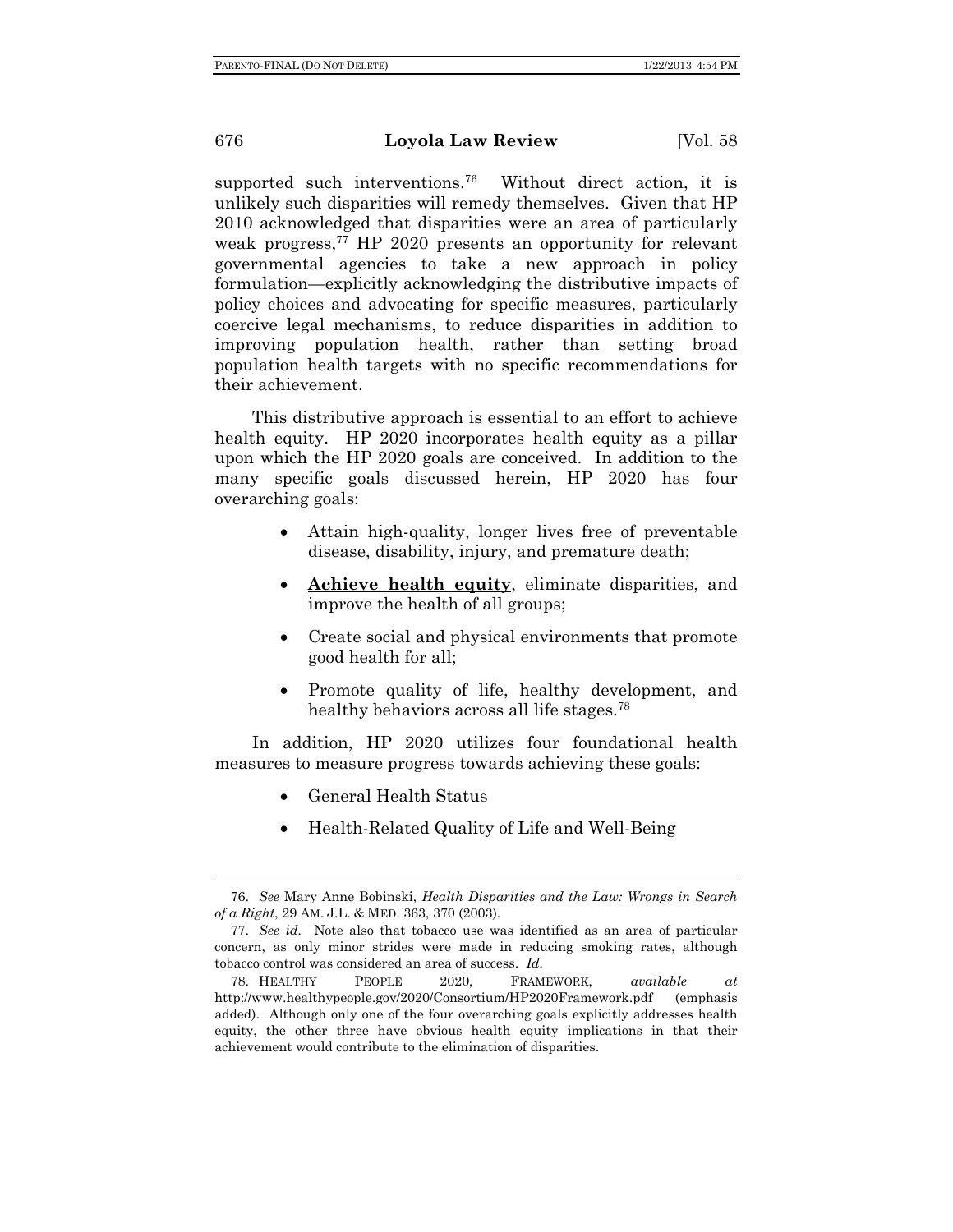Determinants of Health

# **Disparities**<sup>79</sup>

As discussed above, health disparities are almost always considered to reflect a lack of health equity; thus, utilizing disparities as a foundational health measure of progress ensures that health equity will remain a key focus area as progress toward the HP 2020 goals is measured. While improvement in each of the other three foundational health measures is obviously both desirable and necessary to achieving the HP 2020 goals, improvement in those three measures alone will not inevitably signal progress toward health equity because health equity necessarily involves elimination of disparities. In Part III, this paper discusses the particular importance assessing the distributive consequences of policy interventions and why coercive legal mechanisms are essential to achieving the population health objectives of HP 2020 while also reducing disparities.

### **PART III**

### **A. THE IMPORTANCE OF LAW IN PUBLIC HEALTH AND THE ACHIEVEMENT OF HEALTH EQUITY**

Scholars have long debated the appropriate role of law in furthering the public's health. Broadly speaking, the overarching tension is between paternalism and autonomy—that is, between government's right or obligation to enact laws that either circumscribe individual autonomy (e.g., helmet laws) or shift the decision-making paradigm toward more desired choices (e.g., tobacco taxes) versus an individual's freedom to engage in conduct not immediately and directly harmful to others.<sup>80</sup> Law is an essential tool in reducing health inequity because it is axiomatic that a laissez-faire system disadvantages those individuals with less education, fewer resources, and less political power. The distributive consequences of health policy interventions become quite relevant in any consideration of

 <sup>79.</sup> HEALTHY PEOPLE 2020, FRAMEWORK, *available at* http://www.healthypeople.gov/2020/Consortium/HP2020Framework.pdf (emphasis added).

 <sup>80.</sup> *See, e.g.*, Lawrence O. Gostin and Kieran G. Gostin, *A Broader Liberty: JS Mill, Paternalism and the Public's Health*, 123 PUB. HEALTH 214-22 (2009); INST. OF MED., FOR THE PUBLIC'S HEALTH: REVITALIZING LAW AND POLICY TO MEET NEW CHALLENGES 88 (2011) [hereinafter INST. OF MED., FOR THE PUBLIC'S HEALTH].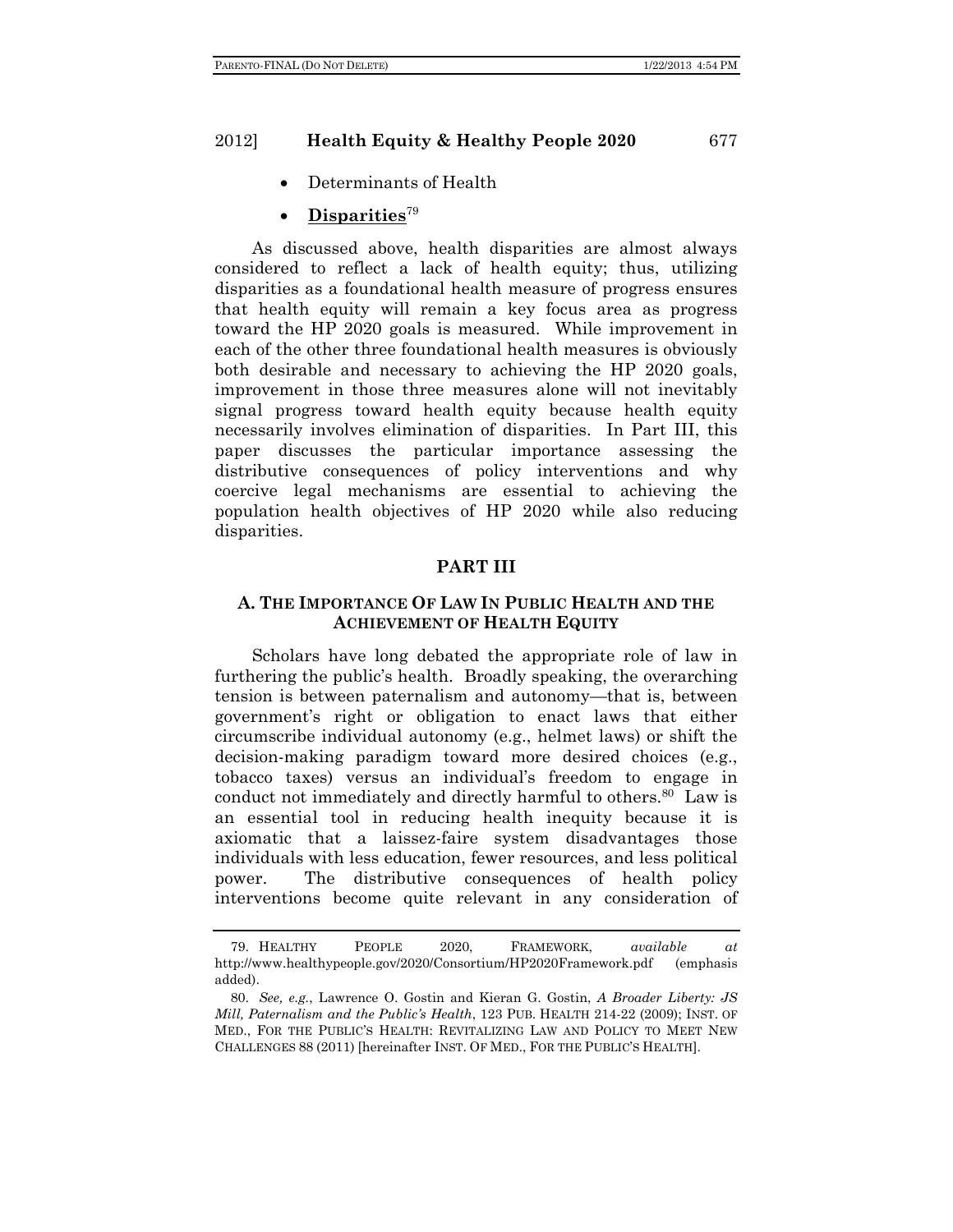health equity—where a laissez-faire system may aggravate disparities affecting the already disadvantaged, there are other options, particularly coercive legal mechanisms, that would both improve overall population health and reduce disparities. In some situations, coercive legal mechanisms are the tool by which government can and should "level the playing field," enabling all people to have an equal opportunity to achieve complete health. The more difficult question is how to do so while preserving a level of autonomy that is consistent with democratic ideals.

Although HP 2020 explicitly seeks to achieve health equity, its unwillingness to advocate for legal approaches in achieving specific objectives is problematic because many voluntary policy initiatives first—and sometimes only—impact population groups that are already at the top of the health ladder. For example, educational campaigns designed to increase desired health behaviors are necessarily less likely to positively affect individuals with limited health literacy.<sup>81</sup> Urging people to eat healthier foods and exercise more means little if steps are not taken to address the myriad social determinants affecting individual choices about food and exercise. The disparate impacts of purely voluntary health promotion policies further the case that coercive legal measures have a key role to play in eliminating disparities. By virtue of their broad applicability and uniform application, well-crafted coercive legal measures are better suited than purely voluntary initiatives to lead to health improvements across all population groups, and, in many instances, to a reduction in disparities.

In the U.S., even where government action on behalf of public health is desired, there is an additional tension between the role of the federal government as compared to that of states and localities. The federal government lacks the state general police power in regard to health and welfare, so federal actions affecting health must be justified under one of Congress's enumerated powers, usually the Commerce Clause.<sup>82</sup> Moreover,

 <sup>81.</sup> *See, e.g.,* Christian von Wagner et al., *Functional Health Literacy and Healthpromoting Behaviour in a National Sample of British Adults,* 61 J. EPIDEMIOLOGY COMM. HEALTH 1086, 1086-90 (2007) (observing the link between health literacy and health promoting behaviors).

 <sup>82.</sup> INST. OF MED., FOR THE PUBLIC'S HEALTH, *supra* note 80, at 27-28 (citing Lawrence O. Gostin, *Healthy People, Healthy Places: How to Have a Healthy Life, Community, and Country*, 11 INSIGHTS ON L. AND SOC. 12 (2010)). *See also* Mark A. Hall, *Commerce Clause Challenges to Health Care Reform*, 159 U. PA. L. REV. 1825,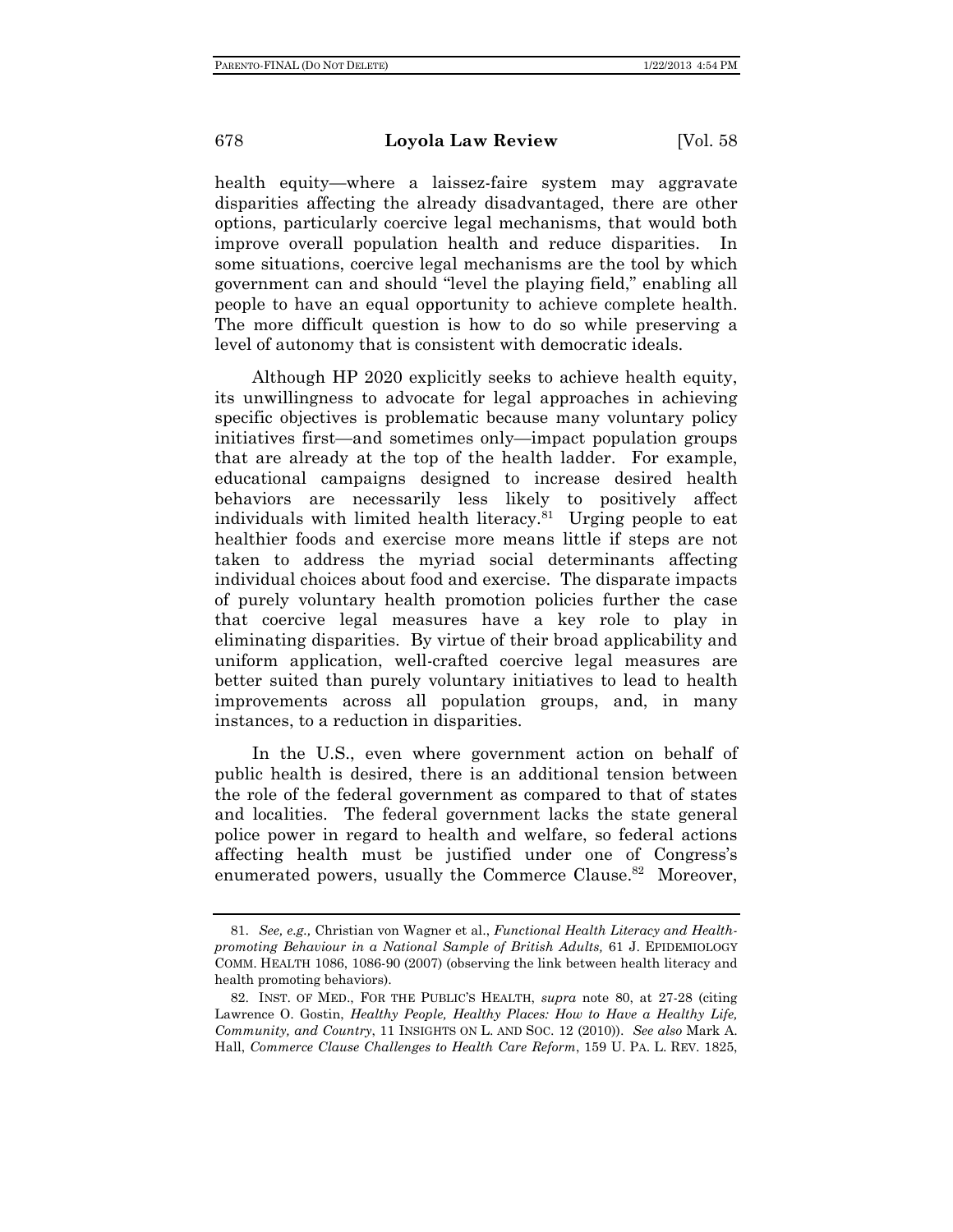even where the federal government has the power to act, there is also the question of which governmental body should act to address various public health concerns. Gostin has observed that "[t]he level of government best situated for dealing with public health threats depends on the evidence identifying the nature and origin of the specific threat, the resources available to each unit for addressing the problem, and the probability of strategic success."<sup>83</sup> In that vein, concerns often arise regarding federal preemption of a field of regulation, particularly "ceiling preemption," whereby states and localities are prohibited from enacting measures more stringent than those required by federal law. A recent report by the IOM on the role of law in public health (IOM LPH Report) recommends that, wherever appropriate, federal and state laws set floors rather than ceilings, thereby allowing states and localities the flexibility to enact more stringent standards to protect public health. $84$  Similarly, the HHS Action Plan To Reduce Racial And Ethnic Health Disparities<sup>85</sup> recognizes the importance of legal approaches in combating disparities, although its analysis in that regard is primarily confined to the recently enacted Patient Protection and Affordable Care Act (Affordable Care Act or ACA).<sup>86</sup>

Even once the questions of the desirability of government

 83. Lawrence O. Gostin and Madison Powers, *What Does Social Justice Require for the Public's Health? Public Health Ethics and Policy Imperatives*, 25 HEALTH AFFAIRS 1053, 1056 (2006).

 84. INST. OF MED., FOR THE PUBLIC'S HEALTH, *supra* note 80, at 50-51. An obvious failing in this regard is in recently enacted federal menu labeling standards, which entirely preempt the field. *See* further discussion *infra* Section III.B.3, "Heart Disease and Stroke."

 85. U.S. DEP'T OF HEALTH AND HUMAN SERVS., ACTION PLAN TO REDUCE RACIAL AND ETHNIC DISPARITIES 11 (2011). The Action Plan builds on the goals of HP 2020 with specific strategies for reducing or eliminating health disparities. To that end, the Action Plan incorporates four overarching priorities of the HHS Secretary: (i) assess and heighten the impact of all HHS policies, programs, processes, and resource decisions to reduce health disparities; (ii) increase the availability, quality, and use of data to improve the health of minority populations; (iii) measure and provide incentives for better healthcare quality for minority populations, and (iv) monitor and evaluate the department's success in implementing the HHS disparities Action Plan. *Id.* at 12-14.

86. *Id.* at 39, app. A.

<sup>1862-63 (2011) (</sup>observing that a problem with Commerce Clause challenges to Congress's ability to mandate the purchase of health insurance is that, taken further, the same logic could also "preclude, for instance, federal action to mandate vaccinations or other preventive measures even in the worst conceivable public health emergency, such as an outbreak of the avian flu that realistically might threaten tens of millions of lives").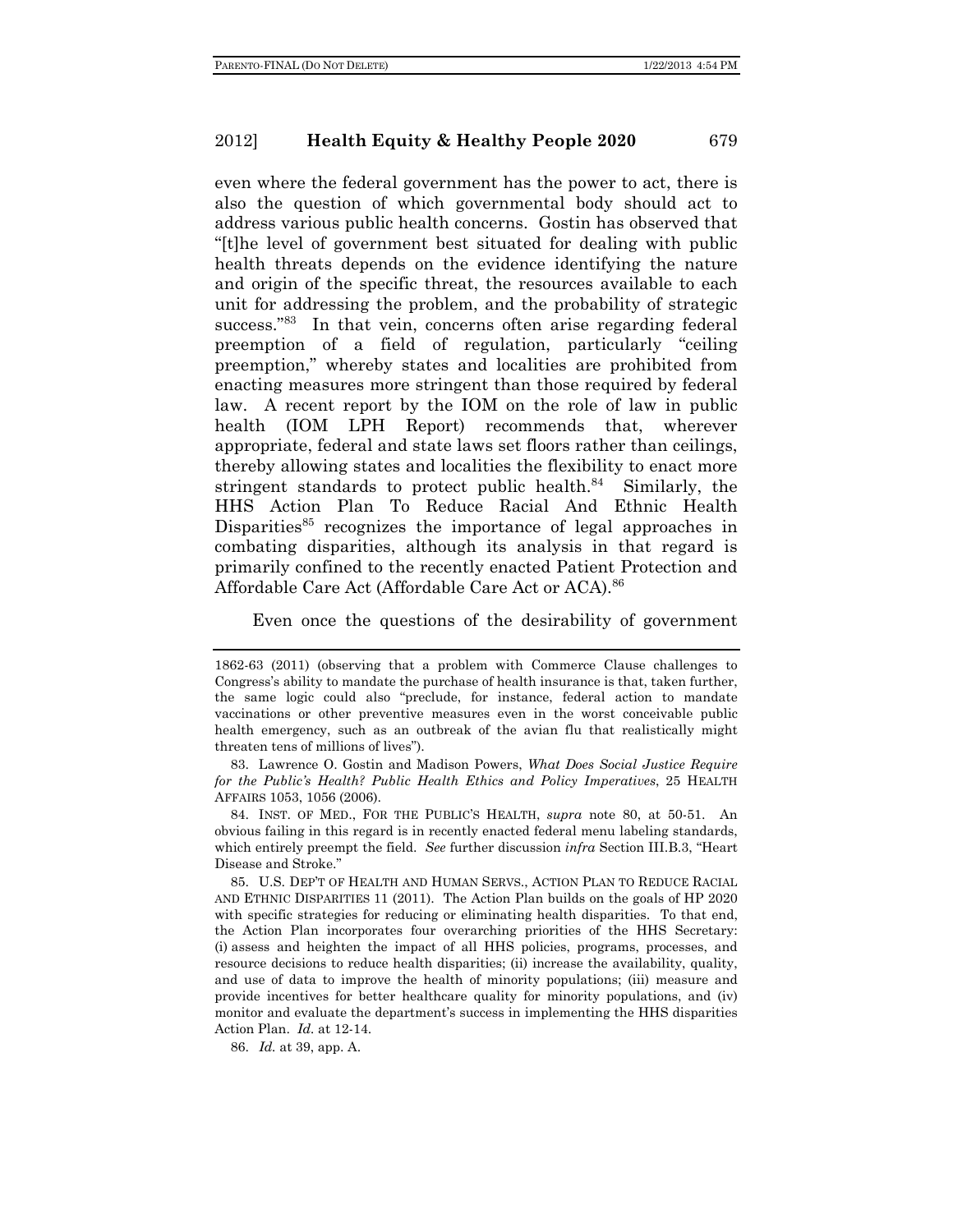intervention and the appropriate governmental level (federal, state, or local) to implement policies are settled, there is another critical question—Which legal and public policy options will best further population health *and* health equity? As the IOM LPH Report observes, when government acts to protect public health it has a broad array of legal and public policy options from which to choose, including:

- [T]axation, incentives, and spending (e.g., cigarette and other "sin" taxes, and allocation of the tax to combat the problem, may include pricing policies and financial incentives);
- [A]ltering the informational environment (e.g., food or drug labeling, and disclosure of health information);
- [A]ltering the built/physical environment (e.g., zoning, toxic waste);
- [A]ltering the natural environment (e.g., clean water, air, environmental justice);
- [D]irect regulation (e.g., seatbelts, helmets, drinking water fluoridation, folate fortification of grain-based products, iodized salt; licensure of medical care providers and facilities);
- [I]ndirect regulation (e.g., tort litigation in tobacco); and
- [D]eregulation (e.g., distribution of sterile injection equipment or criminalization of HIV risk behaviors).<sup>87</sup>

As the report notes, cost and cost-effectiveness are often of primary concern among government officials; thus, it is necessary for public health advocates to remind decision makers that evidence strongly supports the position that certain policy interventions offer excellent health returns for the funds invested.88 The IOM LPH Report concludes that governments can and should utilize effective legal and policy tools to address the leading causes of injury, disease, and early death.<sup>89</sup> However, the IOM does not take a position as to which legal tools are most

 <sup>87.</sup> INST. OF MED., FOR THE PUBLIC'S HEALTH, *supra* note 80, at 58.

 <sup>88.</sup> *Id.* at 67.

 <sup>89.</sup> *Id.* at 68.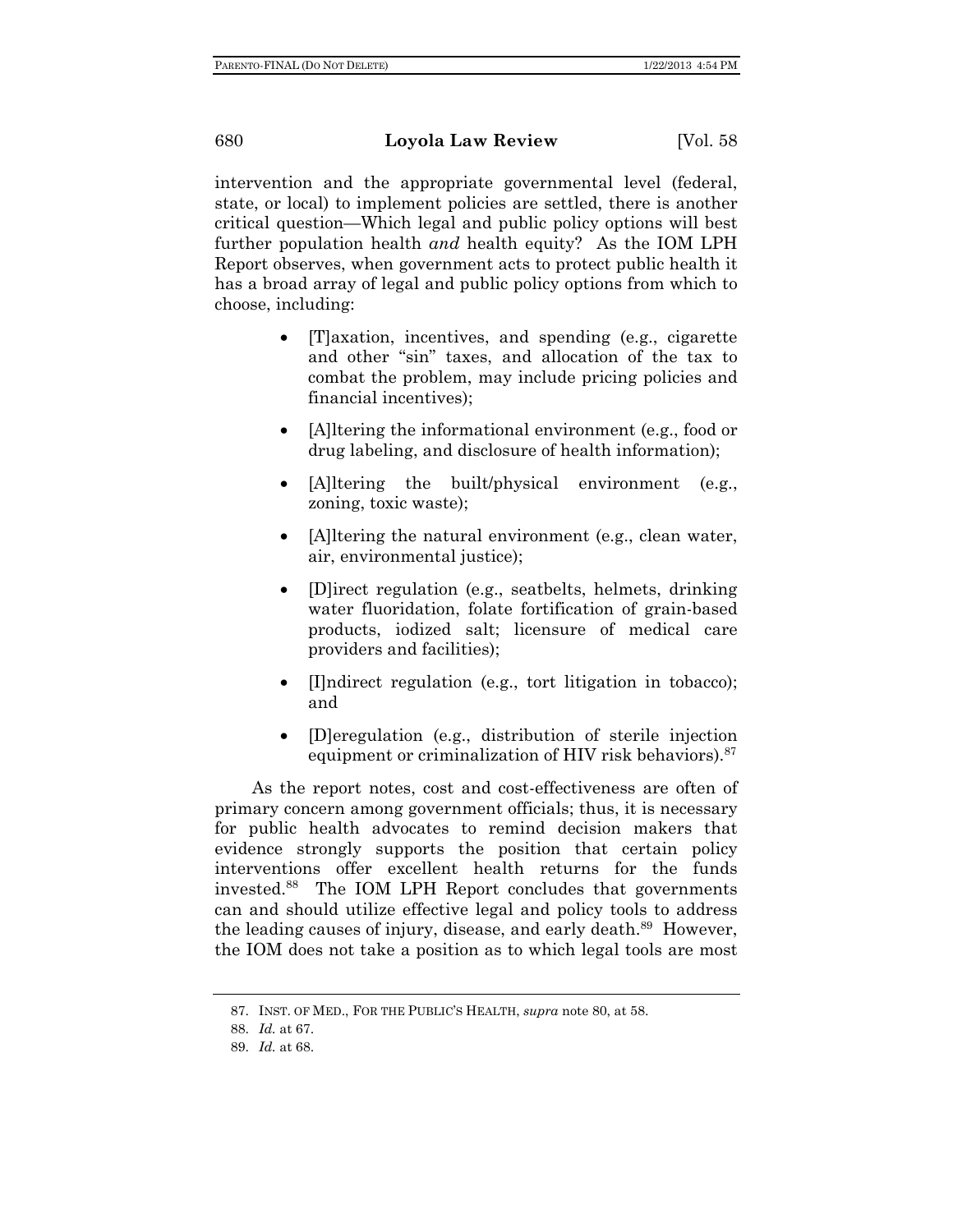likely to eliminate disparities, either in general or in specific instances. Among the legal tools available to governments, the most "coercive" are direct regulation and taxation, in that they directly affect consumer behavior either before or at the point of decision-making. Moreover, direct regulation and taxation in general apply to all individuals, and, therefore, in theory, where the behavior intended to be affected is more heavily concentrated among disadvantaged groups, the coercive legal mechanism will affect those groups more strongly, therefore *reducing* health disparities.<sup>90</sup> However, important concerns about the regressive nature of certain taxes (e.g., cigarette taxes or soda taxes) argue for careful adoption of taxation only in instances where the harm of the product outweighs the hardship imposed by the tax. In addition, taxation in the absence of complementary measures (e.g., tobacco cessation assistance) could be considered unjust in that persons most strongly affected by the tax (lower income individuals) will be the least able to offset the hardship of that tax. Notwithstanding the importance of complementary measures, when assessing policy interventions purely from a perspective of which are more likely to reduce disparities within an overall population health framework, there are many instances in which coercive legal mechanisms are not only the best, but also the *only* realistic means of doing so. HP 2020's failure to advocate for those coercive legal mechanisms thus undermines its central objective of achieving health equity.<sup>91</sup>

However, even well-intentioned legal mechanisms must be assessed not only for their capacity to improve overall population health, but also for their likely impact on vulnerable populations. For example, the ACA encourages employers to implement "wellness programs," allowing employers to offer significant financial incentives to employees who meet health-related goals.  $92$ 

 92. Under the ACA, employers will be permitted to offer rewards up to 30% of the cost of insurance coverage; however, the Act also provides for the possible increase of the incentive valuation of up to 50% of the value of the plan. The Patient Protection

 <sup>90.</sup> *See* Dahlia K. Remler, *Poor Smokers, Poor Quitters, and Cigarette Tax Regressivity,* 94 AM. J. PUB. HEALTH 225 (2004).

 <sup>91.</sup> Note, however, that HP 2020 does urge adoption of specific regulations in certain, largely non-controversial, policy areas, including graduated driver licensing laws, bicycle laws, mandatory ignition interlock laws, physical activity policies in schools, smoke-free indoor air laws, preemptive tobacco control laws (eliminate state laws that preempt stricter local ones), enforcement of tobacco sales to minor laws, and enforcement of existing environmental laws. *Healthy People 2020 Summary of Objectives*, HEALTHY PEOPLE 2020, *available at*  http://www.healthypeople.gov/2020/topicsobjectives2020/pdfs/HP2020objectives.pdf.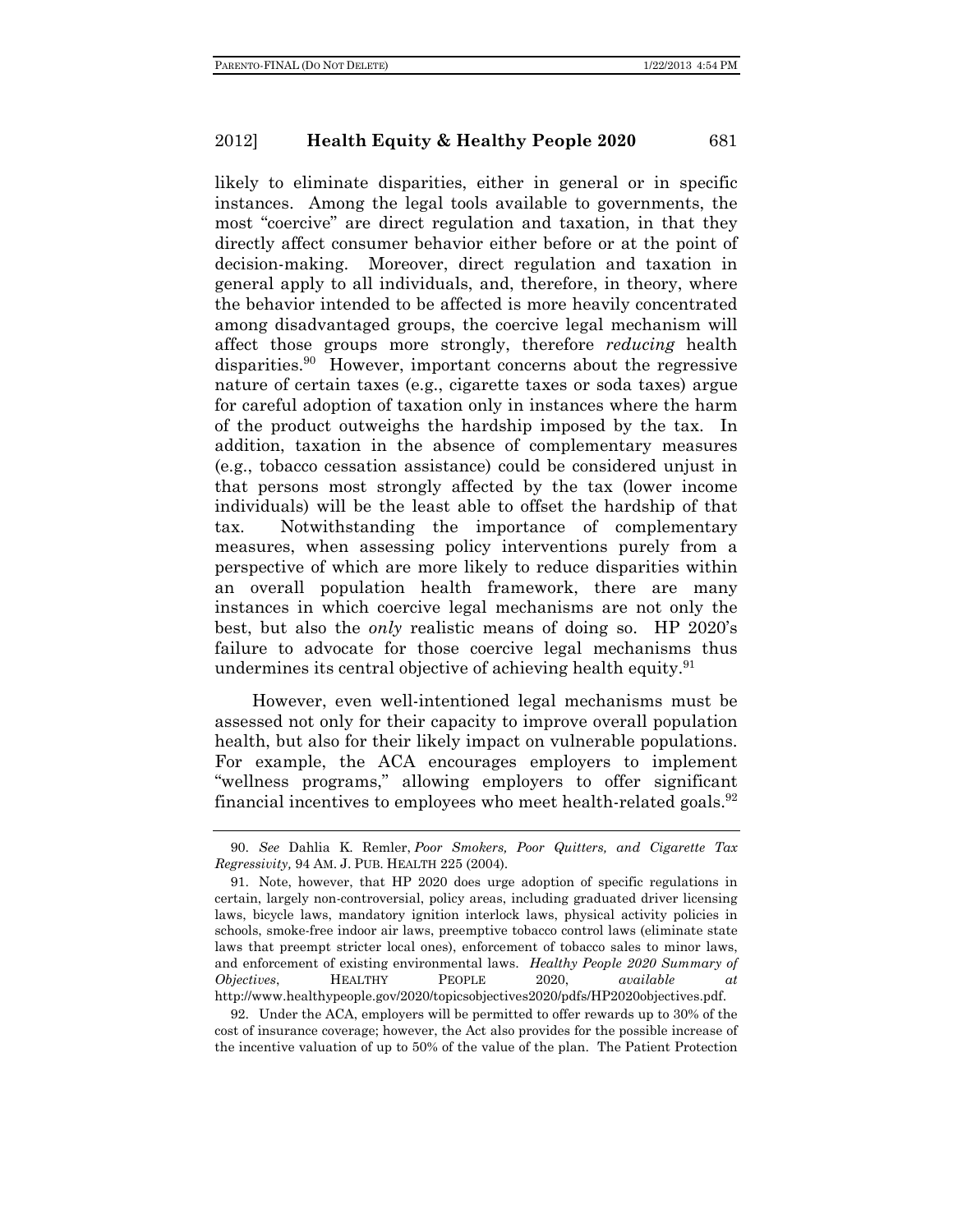Without recognition of the barriers to health presented by social determinants such as income level and neighborhood, wellness programs could easily become a tool of discrimination against already disadvantaged individuals.<sup>93</sup> Thus, to truly further health equity, HP 2020 must go further than its current approach of setting targets without recommendations for achieving its objectives—rather, the Project must acknowledge the distributive consequences of various policy options and advocate for those coercive legal measures that are likely to reduce disparities and thereby further health equity.

# **B. BY FAILING TO ADVOCATE ADOPTION OF EFFECTIVE COERCIVE LEGAL MECHANISMS, HEALTHY PEOPLE 2020 FAILS TO FULLY INCORPORATE HEALTH EQUITY**

Healthy People 2020 is organized into a series of thirty-nine topics, each with multiple objectives. $94$  Of the thirty-nine topics in HP 2020, the majority have health equity implications.<sup>95</sup> It is not possible to address each in depth; therefore this paper will discuss four diverse topics with particular relevance to health equity and coercive legal mechanisms: (1) Access to Health Services, (2) Environmental Health, (3) Heart Disease and Stroke, and (4) Nutrition and Weight Status. These four topics allow an assessment of the importance of legal mechanisms across a broad spectrum. Much of the analysis is applicable to other topics; for example, the analysis with respect to heart disease has implications for other disease-specific topics such as cancer, diabetes, and HIV.

and Affordable Care Act, Pub. L. No. 111-148, 124 Stat. 119, 977-78 (2010).

 <sup>93.</sup> Indeed, in recognition of the possibility that wellness programs could be used to discriminate based on health status, the American Heart Association opposed the expansion of wellness incentives that required attainment of certain metrics for fear that failure to meet the metrics could lead to discrimination in the workplace. *See*  AM. HEART ASS'N, POSITION STATEMENT ON FINANCIAL INCENTIVES WITHIN WORKSITE WELLNESS PROGRAMS, *available at* http://www.heart.org/idc/groups/heartpublic/@wcm/@adv/documents/downloadable/ucm\_428966.pdf.

 <sup>94.</sup> *Topics & Objectives Index,* HEALTHY PEOPLE 2020, *available at*  http://www.healthypeople.gov/2020/topicsobjectives2020/default.aspx.

 <sup>95.</sup> Additional topics with obvious health equity implications include adolescent health, blood safety, cancer, diabetes, disabilities, family planning, global health, health communication and technology, healthcare-associated infections, hearing and other sensory or communication disorders, HIV, lesbian, gay, bisexual and transgender health, maternal, infant, and child health, occupational safety and health, older adults, oral health, physical activity, respiratory diseases, sexually transmitted diseases, social determinants of health, tobacco use, and vision.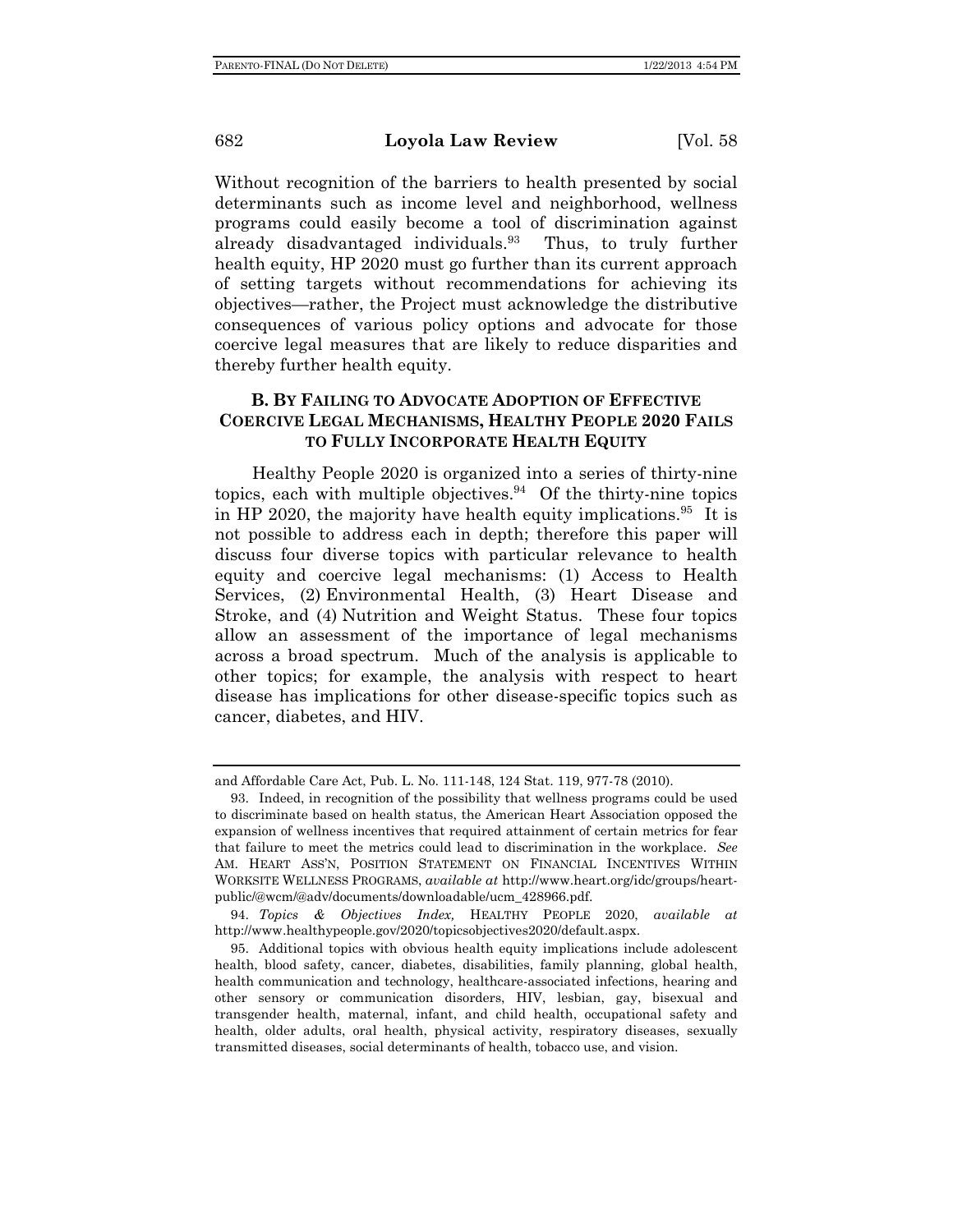#### **1. ACCESS TO HEALTH SERVICES**

Healthy People 2020 considers that Access to Health Services (Access) involves four components: coverage, services, timeliness, and workforce.<sup>96</sup> Of those four, the most immediately relevant to health equity are access to coverage and services. $97$ Access has widespread impact on all aspects of an individual's health,<sup>98</sup> making disparities in Access particularly relevant to health equity. As HP 2020 states, "Disparities in access to health services affect individuals and society. Limited access to health care impacts people's ability to reach their full potential, negatively affecting their quality of life."99

### **a. Access to Coverage**

The 2011 HHS Action Plan To Reduce Racial and Ethnic Health Disparities highlights the significant racial and ethnic disparities in access to health care:

Lack of insurance, more than any other demographic or

98. HP 2020 states that Access means:

the timely use of personal health services to achieve the best health outcomes . . . [and] requires 3 distinct steps:

- (1) Gaining entry into the health care system.
- (2) Accessing a health care location where needed services are provided.
- (3) Finding a health care provider with whom the patient can communicate and trust.

*Access to Health Services: Overview*, HEALTHY PEOPLE 2020, *available at*  http://www.healthypeople.gov/2020/topicsobjectives2020/overview.aspx?topicId=1 (internal citations omitted). Moreover, Access impacts the following components of health:

- Overall physical, social, and mental health status;
- Prevention of disease and disability;
- Detection and treatment of health conditions;
- Quality of life;
- Preventable death;
- Life expectancy.

*Id.*

99. *Id.*

 <sup>96.</sup> *Access to Health Services*, HEALTHY PEOPLE 2020, *available at*  http://www.healthypeople.gov/2020/topicsobjectives2020/overview.aspx?topicId=1.

 <sup>97.</sup> Certainly, however, the other aspects of Access have health equity implications as well, particularly workforce, and HP 2020 falls short by failing to establish objectives for a diverse health care workforce, particularly among physicians. In that regard, the Patient Protection and Affordable Care Act, discussed *infra* Section III.B.1.c., is superior, as it has a number of sections seeking to increase diversity among medical providers. *See, e.g.,* 42 U.S.C. §§ 293, 294, 296 (2011).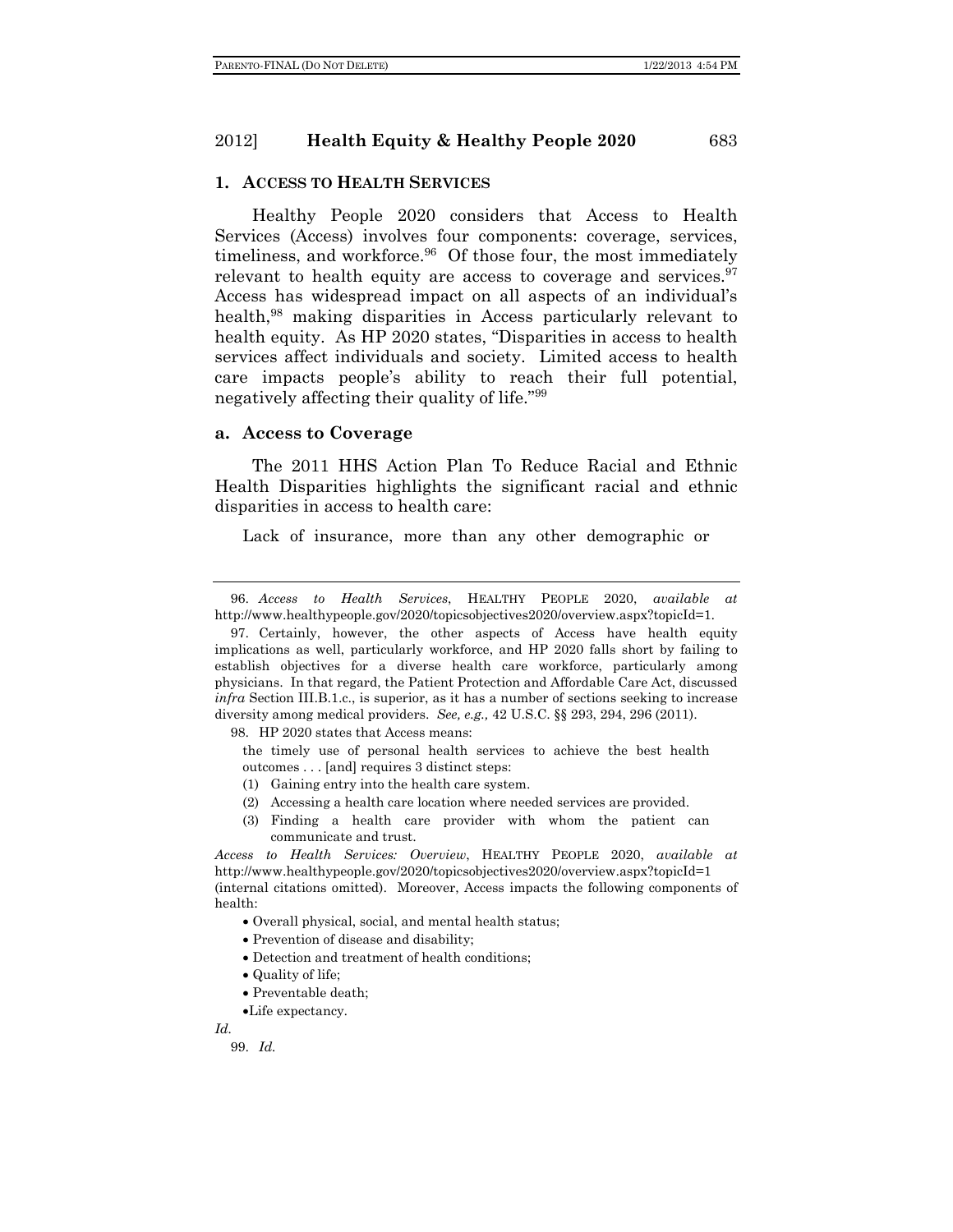economic barrier, negatively affects the quality of health care received by minority populations. Racial and ethnic minorities are significantly less likely than the rest of the population to have health insurance. They constitute about one-third of the U.S. population, but make up more than half of the 50 million people who are uninsured.<sup>100</sup>

In the HP 2020 Access objectives, the baseline rate of insured Americans is  $83.2\%$ , and the target goal is  $100\%$ <sup>101</sup> However, as would be expected, the proportion of uninsured Americans is not evenly distributed across racial and ethnic groups or socioeconomic levels.102 In the 2008 National Health Interview Survey (NHIS) Report, which is used in formulating the HP 2020 Goals and Objectives, evidence showed that persons with income below 200% of the poverty level were significantly more likely to lack insurance (29.7%) than those with incomes above 200% of the poverty level  $(10.4\%)$ .<sup>103</sup> In addition, wide variations existed across racial and ethnic groups, ranging from a rate of 10.8% of non-Hispanic whites uninsured to 34.1% of Hispanic (any origin) uninsured. Trends have not improved in the intervening years. The most recent Census Bureau report (2010) reports that the U.S. average percentage of uninsured is 16.3%, with a range of 11.7% for non-Hispanic whites to 30.7% for Hispanic (any origin). $104$  Evidence indicates that uninsured persons are more likely to have negative health outcomes.105

104. DENAVAS-WALT, *supra* note 102, at 26.

 <sup>100.</sup> U.S. DEP'T OF HEALTH AND HUMAN SERVS., *supra* note 85, at 2-3.

 <sup>101.</sup> *Access to Health Services: Objectives,* HEALTHY PEOPLE 2020, *available at* http://www.healthypeople.gov/2020/topicsobjectives2020/objectiveslist.aspx?topicId=.

 <sup>102.</sup> *See* DENAVAS-WALT ET. AL., U.S. CENSUS BUREAU, INCOME, POVERTY, AND HEALTH INSURANCE COVERAGE IN THE UNITED STATES 26, 2010 (2011), *available at*  http://www.census.gov/prod/2011pubs/p60-239.pdf.

 <sup>103.</sup> ROBIN A. COHEN AND DIANE M. MAKUCK, NAT'L HEALTH STATISTICS REPORTS, STATE, REGIONAL, AND NATIONAL ESTIMATES OF HEALTH INSURANCE COVERAGE FOR PEOPLE UNDER 65 YEARS OF AGE: NATIONAL HEALTH INTERVIEW SURVEY, 2004-2006, 10 (2008), *available at* http://www.cdc.gov/nchs/data/nhsr/nhsr001.pdf.

 <sup>105.</sup> *See, e.g.,* Robert A. Fowler et al., *An Official American Thoracic Society Systematic Review: The Association Between Health Insurance Status and Access, Care Delivery, and Outcomes for Patients Who Are Critically Ill,* 181 AM. J. RESPIRATORY CRITICAL CARE MED. 1003 (2010) (linking health insurance status with health outcomes in the critical care field); Jack Hadley, *Insurance Coverage, Medical Care Use, and Short-Term Health Changes Following an Unintentional Injury or the Onset of a Chronic Condition*. 297 J. AM. MED. ASS'N. 1073 (2007); *Insuring America's Health: Principles and Recommendations*, 11 ACAD. EMERGENCY MED. 418 (2004); Jennifer S. Haas, *The Association of Race, Socioeconomic Status, and Health*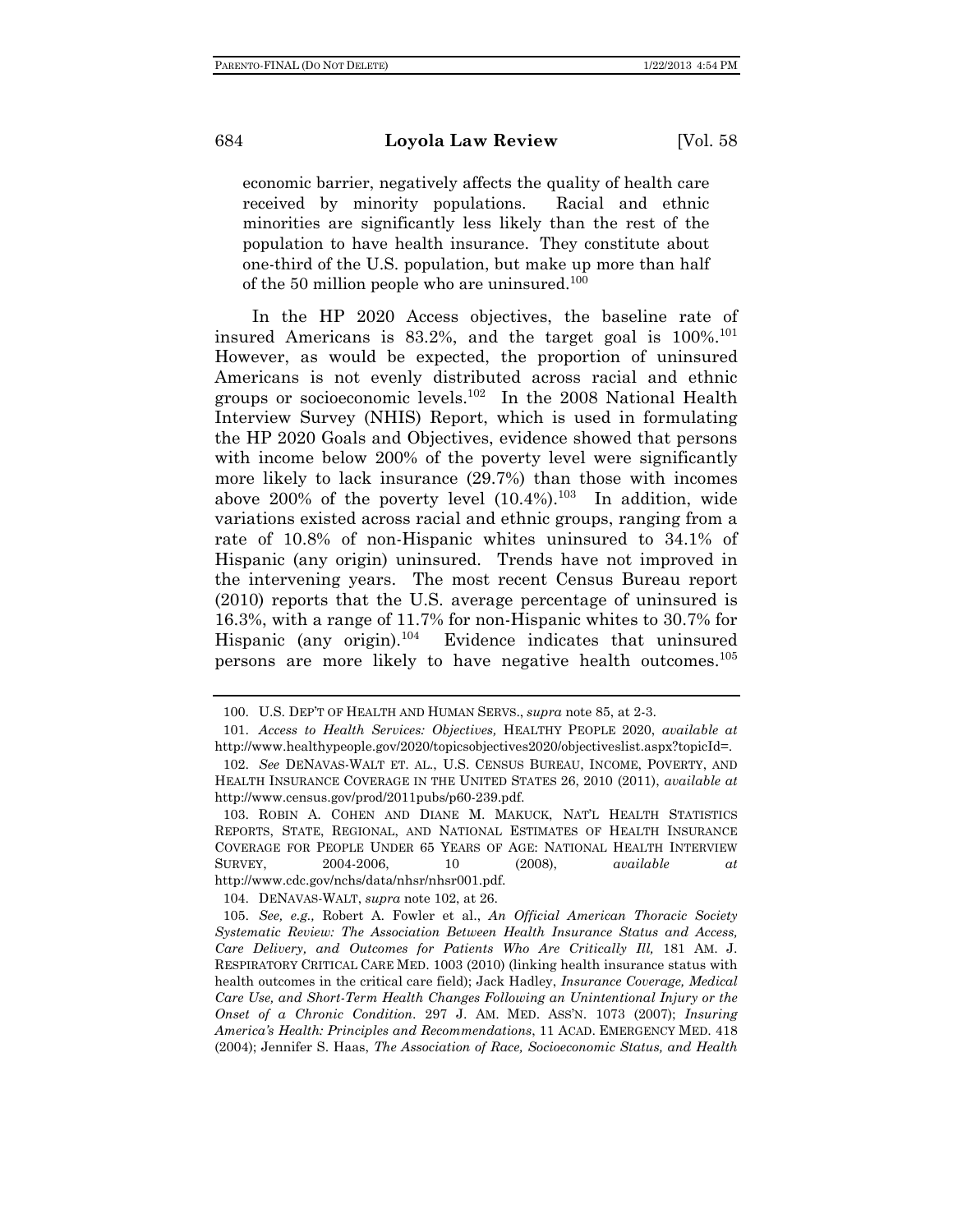Thus, the disparities in insurance coverage are particularly relevant to health equity.

### **b. Access to Services**

There are three key components of access to services: access to a primary care provider (PCP), access to preventive services, and access to emergency care. Though all relate to health equity, and there are disparities across all three, this paper will primarily address access to preventive services because it is the most relevant to legal interventions.106 Although preventive services are very often received from a primary care provider, distinctions are necessary between access to a primary care provider and access to preventive services. In HP 2020, access to primary care providers primarily focuses on ensuring that there are sufficient primary care providers available to serve the population,  $107$  whereas access to preventive services seeks to ensure that preventive services are affordable in addition to being readily available. As with access to coverage, there are wide disparities in access to and use of preventive services.<sup>108</sup> Moreover, although use of preventive services is increasing in the population as a whole, disparities among population groups in utilization are not improving.109 This is troubling because preventive services are critical to achieving health equity empirical evidence shows that timely and effective use of preventive services leads to better health outcomes.<sup>110</sup> Thus, a

109. *Id.*

*Insurance Status with the Prevalence of Overweight Among Children and Adolescents,* 93 AM. J. PUB. HEALTH 2105 (2003) (discussing the fact that health insurance status is associated with the prevalence of overweight in adolescents); J. Durham et al., *Self-assessed Health Status and Selected Behavioral Risk Factors Among Persons With and Without Healthcare Coverage—United States, 1994-1995*, 47 MORBIDITY AND MORTALITY WKLY REP., no. 1, CTRS. FOR DISEASE CONTROL AND PREVENTION, Mar. 13, 1998, at 176-80.

 <sup>106.</sup> Moreover, access to emergency care has been largely addressed by the Emergency Medical Treatment and Active Labor Act (EMTALA), 42 U.S.C. § 1395dd (2006), though, of course, EMTALA does not require that emergency care be provided free of charge, which often leads to devastatingly large bills for uninsured individuals who seek emergency care.

 <sup>107.</sup> However, access to primary care providers also has a health equity component in that primary care providers, who already earn less on average than other physicians, have a strong disincentive to treat Medicaid patients given the lower reimbursement rates of Medicaid as compared to Medicare and private insurance plans. *See* NHQ Report, *supra* note 59.

 <sup>108.</sup> *See* NHQ Report, *supra* note 59, at 17-18.

 <sup>110.</sup> *See, e.g., Recommendations for Adults*, U.S. PREVENTIVE SERVICES TASK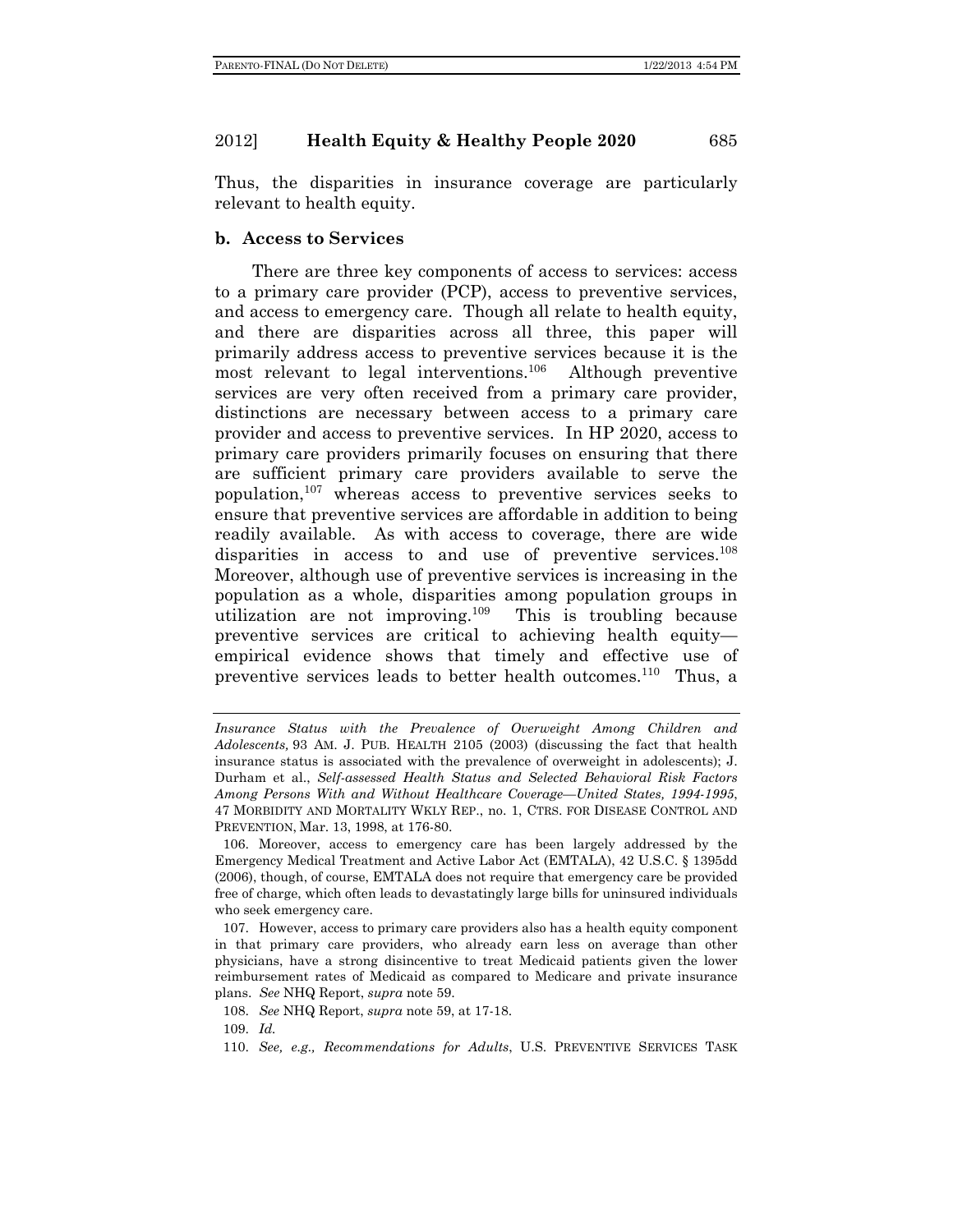prerequisite for achieving health equity will be narrowing—and ultimately eliminating—disparities in access to preventive services.

# **c. The Patient Protection and Affordable Care Act, Access, and Health Equity**

This section will first consider the health equity implications of the Affordable Care Act's dramatic expansion in health insurance coverage via the expansion of Medicaid and the creation of insurance exchanges on which individuals and small businesses may purchase coverage. Next, subsection *ii* will evaluate the *content* of the insurance benefits individuals will be obtaining, assessing whether the laws applicable to the content of the benefits further health equity.

# *i. Expansion in Access via Medicaid and the Individual Mandate*

In its Access objectives, HP 2020 makes no recommendations for how improved access to services might be achieved, nor does it advocate for a mechanism to achieve 100% insurance coverage. This is surprising because the evidence is clear that the marketbased system that has dominated U.S. health care has not, and cannot, lead to universal coverage without significant regulatory change—that is, through the use of coercive legal mechanisms. The debate preceding the passage of the Affordable Care Act demonstrated this point: the Congressional Budget Office estimated that a package of market-based initiatives proposed by Republican members of the House of Representatives as an alternative to the ACA (e.g., allowing individuals to purchase insurance across state lines and reforms on medical malpractice lawsuits), would lead to essentially no reduction in the percentage of uninsured individuals over a ten-year period.<sup>111</sup> Yet Healthy People takes no position as to how access to coverage can be increased, nor how disparities in access to coverage can be reduced.

FORCE, http://www.uspreventiveservicestaskforce.org/adultrec.htm (last visited Oct. 2, 2012).

 <sup>111.</sup> *See* Letter from Douglas Elmendorf, Director, Congressional Budget Office, to John Boehner, Republican Leader, U.S. House of Representatives, 3 (Nov. 4, 2009), *available at* 

http://cbo.gov/sites/default/files/cbofiles/ftpdocs/107xx/doc10705/hr3962amendmentbo ehner.pdf.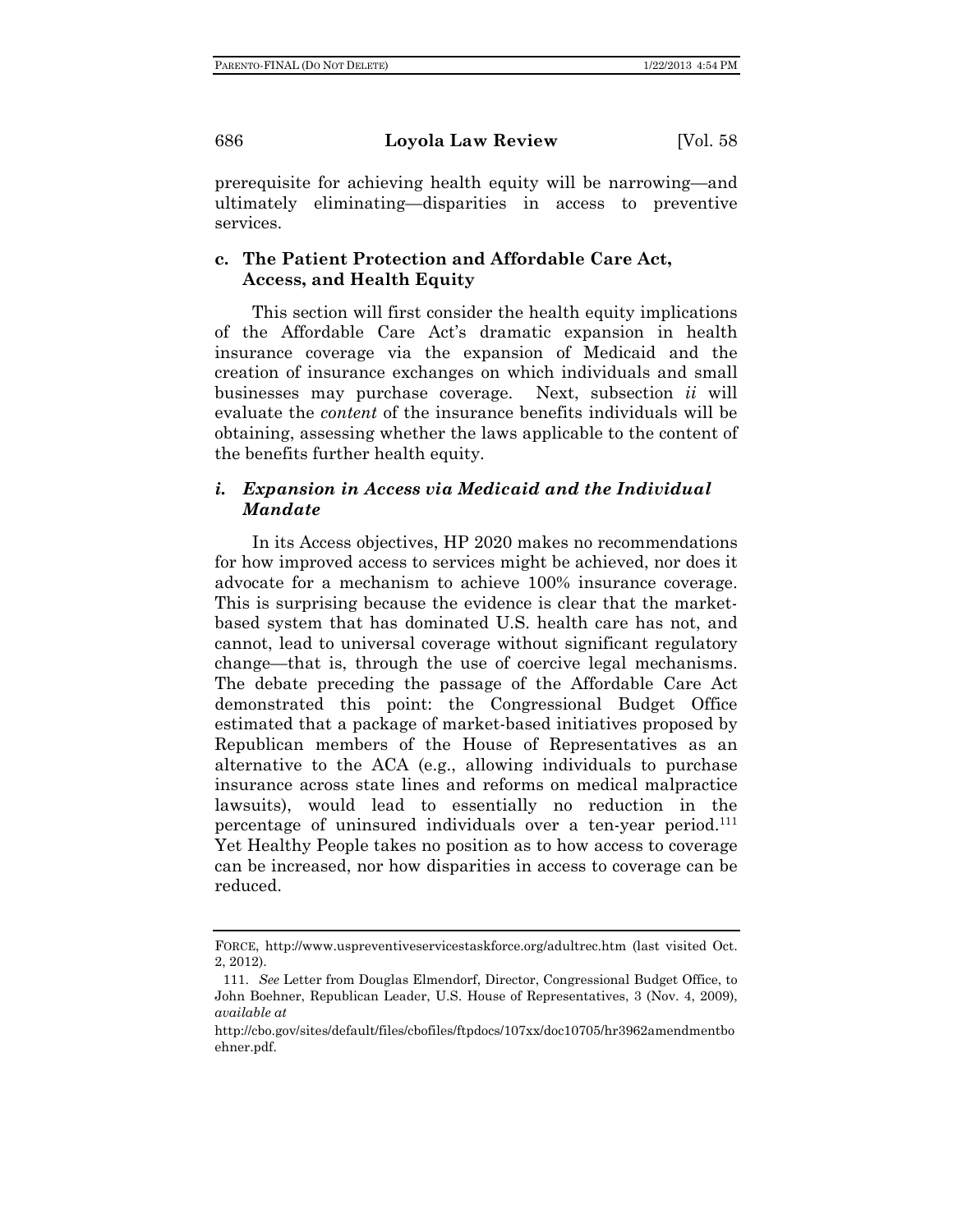The Affordable Care Act is a prime example of the necessity of coercive legal mechanisms to disparities elimination. Specifically, the Affordable Care Act contains coercive legal mechanisms that (1) require all individuals to carry health insurance and (2) regulate the content of the insurance policies and the behavior of insurance companies in issuing them, without which there would be no feasible way of extending coverage to all individuals. The Affordable Care Act is a critical component in addressing disparities in Access in that it is projected to dramatically expand access to coverage and services—at the time the law was passed, CBO estimated that an additional 32 million individuals would gain coverage under the  $Act.$ <sup>112</sup> The most obvious way in which the ACA furthers Access is in the combination of provisions that will allow nearly all U.S. citizens and legal residents to access health insurance.<sup>113</sup> The ACA accomplishes this dramatic expansion in access, estimated at an additional 32 million individuals obtaining health insurance,  $114$ through a combination of provisions, including the expansion of Medicaid eligibility, the establishment of "insurance exchanges," where individuals who do not receive affordable coverage through an employer can purchase health insurance, subsidies to assist individuals in purchasing health insurance, and the requirement that health insurers accept all applicants for coverage without exclusions for preexisting conditions or discrimination based on gender.

However, the mere expansion of access does not ensure that gains will be equitably distributed. Indeed, the unexpected consequence of the Supreme Court's recent decision on the constitutionality of the Affordable Care Act may be to *widen,* not narrow, disparities in access. In the decision, the Court held that the federal government may not penalize states that decline to participate in the Medicaid expansion by revoking funding for the existing Medicaid programs in those states.<sup>115</sup> In the aftermath of the decision, a number of governors have indicated that their

 <sup>112.</sup> Letter from Douglas Elmendorf, *infra* note 114, at 9.

 <sup>113.</sup> Incarcerated individuals are not eligible to participate in the insurance exchanges, unless the incarceration is pending the disposition of charges. 42 U.S.C. § 18032 (2010).

 <sup>114.</sup> Letter from Douglas Elmendorf, Director, Congressional Budget Office, to Nancy Pelosi, Speaker, U.S. House of Representatives (Mar. 20, 2010), *available at* http://www.cbo.gov/ftpdocs/113xx/doc11379/AmendReconProp.pdf.

 <sup>115.</sup> Nat'l Fed'n of Indep. Bus. v. Sebelius, 132 S. Ct. 2566, 2607 (2012).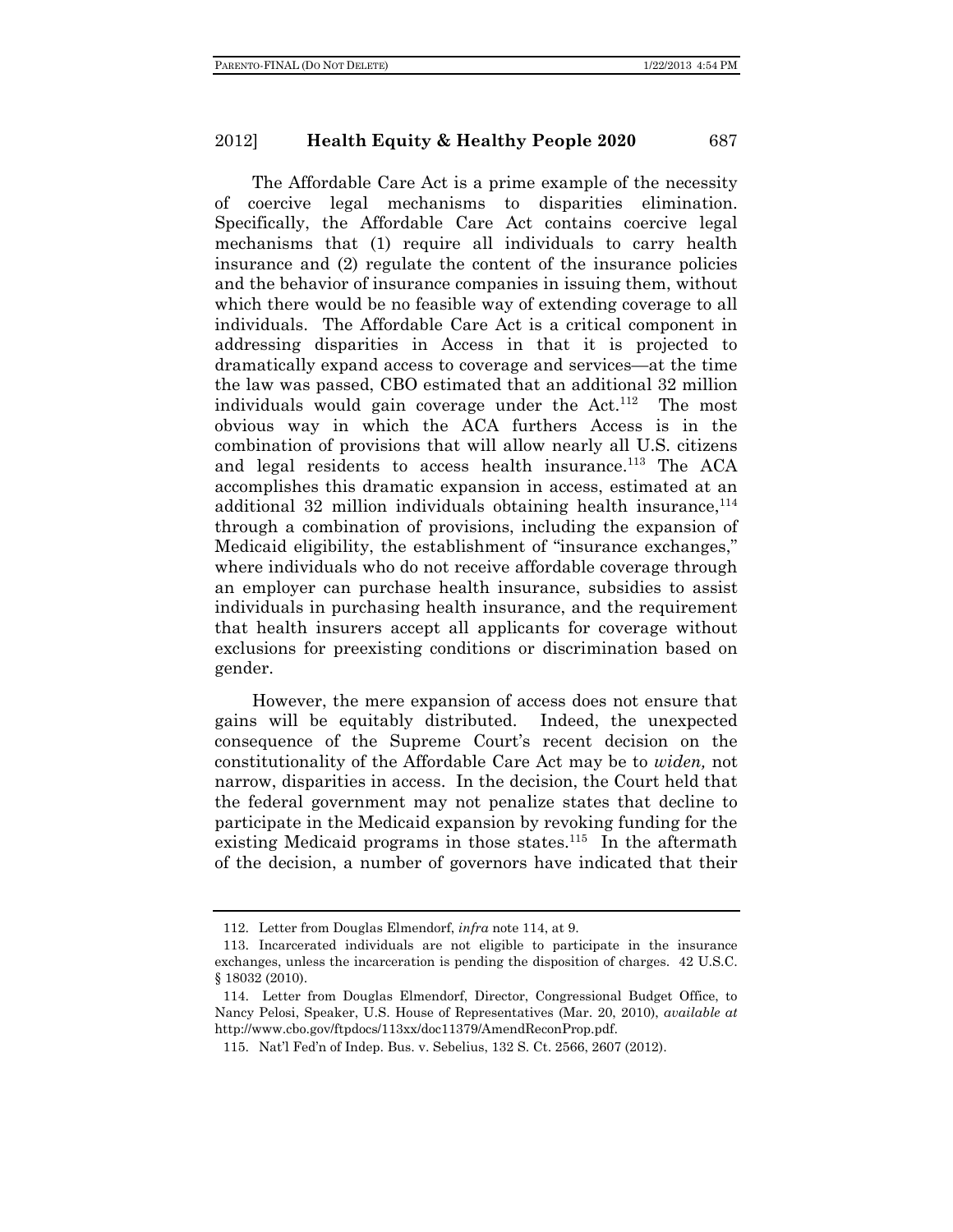states will not participate in the Medicaid expansion, even though (1) the federal government will pay 100% of the costs from 2014- 2016, scaling down to 90% in 2020,<sup>116</sup> and (2) estimates indicate that states will actually save money by participating in the Medicaid expansion due to lower premiums for state employees and reduced expenditures for uncompensated care for uninsured individuals.117 In states that decline to participate in the Medicaid expansion, the result will be disastrous from a social justice perspective—the sole means by which individuals under 133% of the federal poverty level were to receive coverage under the ACA was via the Medicaid expansion. Although individuals with income from 100-400% of the poverty level (\$23,050-\$92,200) for a family of four in 2012) are eligible for subsidies (thus theoretically enabling those with income from 100-133% of the poverty level to purchase insurance on the exchanges), persons with income below 100% of the poverty level are ineligible for subsidies, with the certain result being that they will be unable to afford coverage via the exchanges.118

Moreover, even in states that do participate in the Medicaid expansion, it is quite likely that the new system will be challenging for individuals to navigate in its early stages, which places already vulnerable groups at particular risk of being left behind. In recognition that procedural barriers such as cumbersome application processes and difficult and frequent eligibility determinations both create and worsen disparities in access to coverage, the Affordable Care Act contains provisions intended to facilitate access, including proposed rules to simplify eligibility rules for Medicaid and the Children's Health Insurance Program.<sup>119</sup> The proposed rules would require that individuals be permitted to apply based on a simple determination of Modified Adjusted Gross Income before being required to be screened based on other eligibility categories (e.g., disability); would allow

 <sup>116. 42</sup> U.S.C. § 1396(d)(y)(1) (2010).

 <sup>117.</sup> EXEC. OFFICE OF THE PRESIDENT, COUNCIL OF ECON. ADVISERS, THE IMPACT OF HEALTH INS. REFORM ON STATE AND LOCAL GOV'TS 5 (2009), *available at* http://www.whitehouse.gov/assets/documents/cea-statelocal-sept15-final.pdf.

 <sup>118.</sup> The average cost for an employer-provided family insurance policy in 2012 was over \$15,000, with families paying over \$4000 out of pocket. KAISER FAMILY FOUNDATION, EMPLOYER HEALTH BENEFITS ANNUAL 2012 SURVEY (2012), *available at* http://ehbs.kff.org/.

 <sup>119.</sup> The Patient Protection and Affordable Care Act; Exchange Functions in the Individual Market: Eligibility Determinations; Exchange Standards for Employers, 76 Fed. Reg. 159, 51204 (Aug. 17, 2011) (to be codified at 45 C.F.R. pts. 155, 157).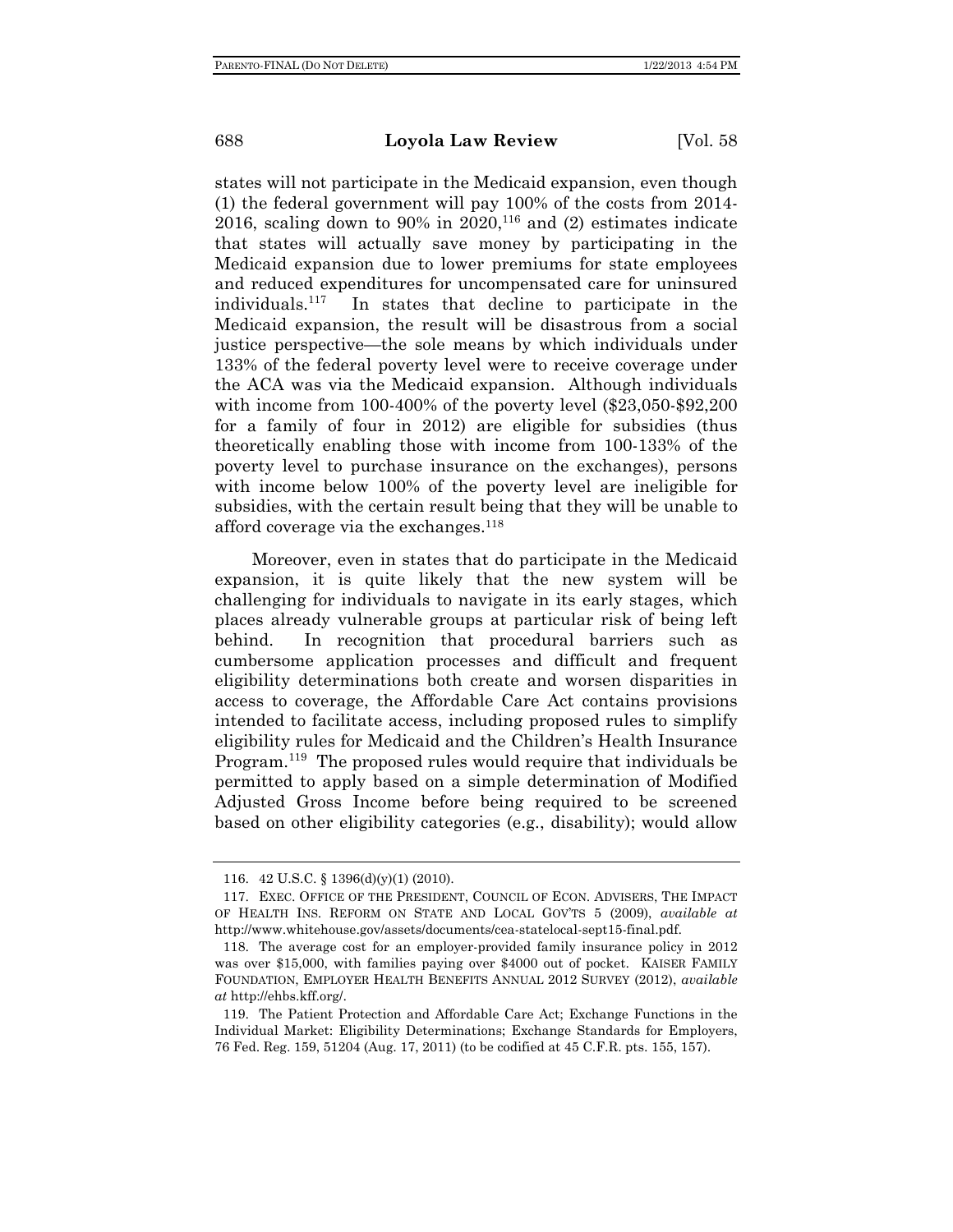states to rely primarily on electronic data where available and permit states flexibility in determining what sources to rely upon; and critically, would allow renewal eligibility determinations no more frequently than every twelve months unless an individual reports a change in eligibility status.<sup>120</sup> In addition, such renewal determinations would be based first on existing information rather than requiring a new application.<sup>121</sup> These provisions are a promising start to addressing inequities in access, though it remains to be seen how they will be implemented in practice.

This brief discussion of the ACA would not be complete without addressing the impact of the most controversial provision of the ACA on disparities: the coercive legal mechanism known as the "individual mandate" requiring that all individuals purchase health insurance and the corresponding financial penalty (or, as the Supreme Court recently found, " $tax$ ") for noncompliance.<sup>122</sup> The mandate will not directly impact the poorest individuals because virtually all people who are eligible for Medicaid will be exempt from the penalty/tax on financial hardship grounds. However, many millions of Americans will be subject to the penalty/tax for failure to purchase insurance, which is a strong reason to pay particular attention to ensure that the law does not have the effect of worsening already existing health inequities if, for example, certain population segments fail to enroll in an insurance plan due to procedural, cultural, social, education,

 <sup>120.</sup> The Patient Protection and Affordable Care Act; Exchange Functions in the Individual Market: Eligibility Determinations; Exchange Standards for Employers, 76 Fed. Reg. 159, 51204, 51204-06 (Aug. 17, 2011) (to be codified at 45 C.F.R. pts. 155, 157).

 <sup>121.</sup> *Id.* at 51206.

 <sup>122. 26</sup> U.S.C. § 5000A (2010). The Court's decision upholding the individual mandate pursuant to Congress's taxing power does not change the substance of the mandate—individuals must purchase insurance or be subject to a tax. Nat'l Fed'n of Indep. Bus. v. Sebelius, 132 S. Ct. 2566, 2600 (2012) ("Ilmposition of a tax nonetheless leaves an individual with a lawful choice to do or not do a certain act, so long as he is willing to pay a tax levied on that choice."). Though the ACA includes a financial hardship exemption from the penalty/tax, the exemption is narrowly written in the statute. However, in recognition of the possibility that some states may decide to opt out of the Medicaid expansion, HHS Secretary Sebelius has indicated that HHS intends to exercise its authority to ensure that all individuals at or below 100% of the federal poverty level are included in the financial hardship exemption. Letter from Kathleen Sebelius, Secretary of Health and Human Services, Department of Health and Human Services, to Governors, Discussing the Recent Supreme Court Decision Concerning the Affordable Care Act, *available at* http://capsules.kaiserhealthnews.org/wp-content/uploads/2012/07/Secretary-Sebelius-Letter-to-the-Governors-071012.pdf.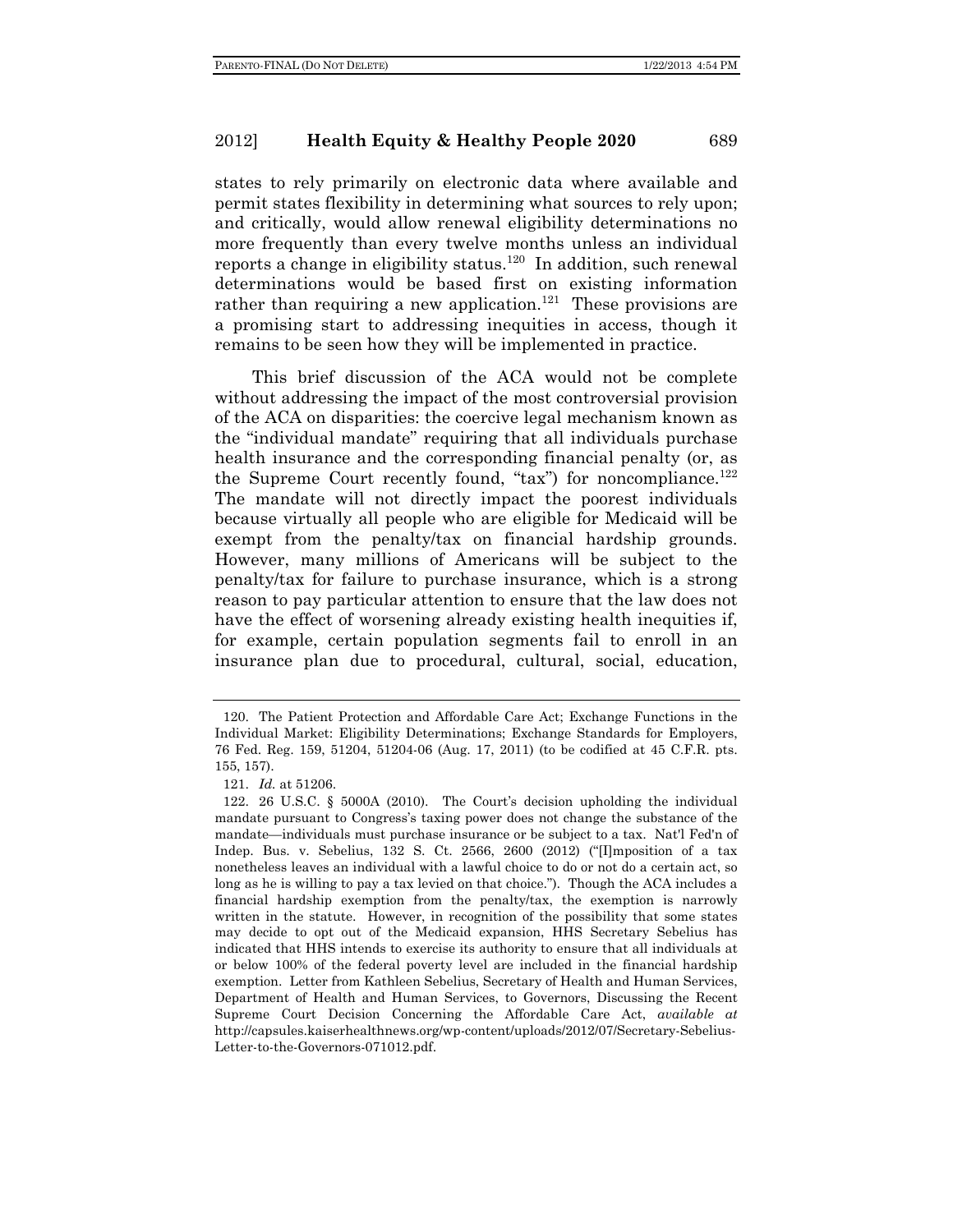literacy, or other barriers.<sup>123</sup>

In addition to enrollment barriers, the subsidies and penalties in connection with the individual mandate merit special discussion because of their relevance to disparities. The ACA and proposed rules thereto provide for subsidies for eligible individuals and families<sup>124</sup> to offset the cost of purchasing insurance and are expected to apply to approximately 20 million individuals.125 The subsidies will undoubtedly help individuals afford insurance, but the mere existence of subsidies does not, on its face, make insurance affordable. A recent Treasury Department Fact Sheet, $126$  explaining how the subsidies will operate, gives the example of a family of four with a household income of \$50,000. Because the subsidy amount is based on the "benchmark" plan and is not reduced if an individual chooses a less expensive plan, the obvious incentive for lower-income individuals without significant health problems is to choose the least expensive plan and thereby incur lower out-of-pocket costs if no health problems develop. In the example of the family of four with \$50,000 household income, choosing the least expensive plan

 <sup>123.</sup> Moreover, the ACA does nothing to address the disparities between reimbursement rates for Medicaid as compared to private insurance or Medicare given that Medicaid reimbursement is on average considerably lower than private insurance or Medicare, health care providers have a disincentive to treat Medicaid patients. *See* MEDICAID-TO-MEDICARE FEE INDEX*,* 2008, THE HENRY J. KAISER FAMILY FOUNDATION (2008), *available at* 

http://www.statehealthfacts.org/comparetable.jsp?ind=196&cat=4.

 <sup>124.</sup> The subsidies are structured as a tax credit refund paid directly to health insurers on the individual's behalf. Eligibility is generally restricted to individuals and families with household income of up to 400% of the Federal Poverty Level (FPL) (\$22,350-\$89,400 in 2011). *See* The Patient Protection and Affordable Care Act; Exchange Functions in the Individual Market: Eligibility Determinations; Exchange Standards for Employers, 76 Fed. Reg. 159, 51204, 51207 (Aug. 17, 2011) (to be codified at 45 C.F.R. pts. 155, 157); 26 U.S.C. § 36(B)(c)(1)(A) (2011). In addition, participants in the exchange must not be eligible for "affordable" employer-sponsored coverage, which is defined as the self-only premium exceeding 9.5% of household income. Moreover, affordable employer-sponsored coverage must meet minimum coverage requirements, which is defined as covering 60% of total allowed costs. *See also* U.S. DEP'T OF THE TREASURY, TREASURY LAYS THE FOUNDATION TO DELIVER TAX CREDITS TO HELP MAKE HEALTH INSURANCE AFFORDABLE FOR MIDDLE-CLASS AMERICANS (2011), *available at* http://www.treasury.gov/presscenter/Documents/36BFactSheet.pdf.

 <sup>125.</sup> Letter from Douglas Elmendorf to Nancy Pelosi, *supra* note 114, at 9, tbl. 4 (providing a detailed breakdown). *See also* U.S. DEP'T OF THE TREASURY, *supra* note 124.

 <sup>126.</sup> U.S. DEP'T OF THE TREASURY, *supra* note 124.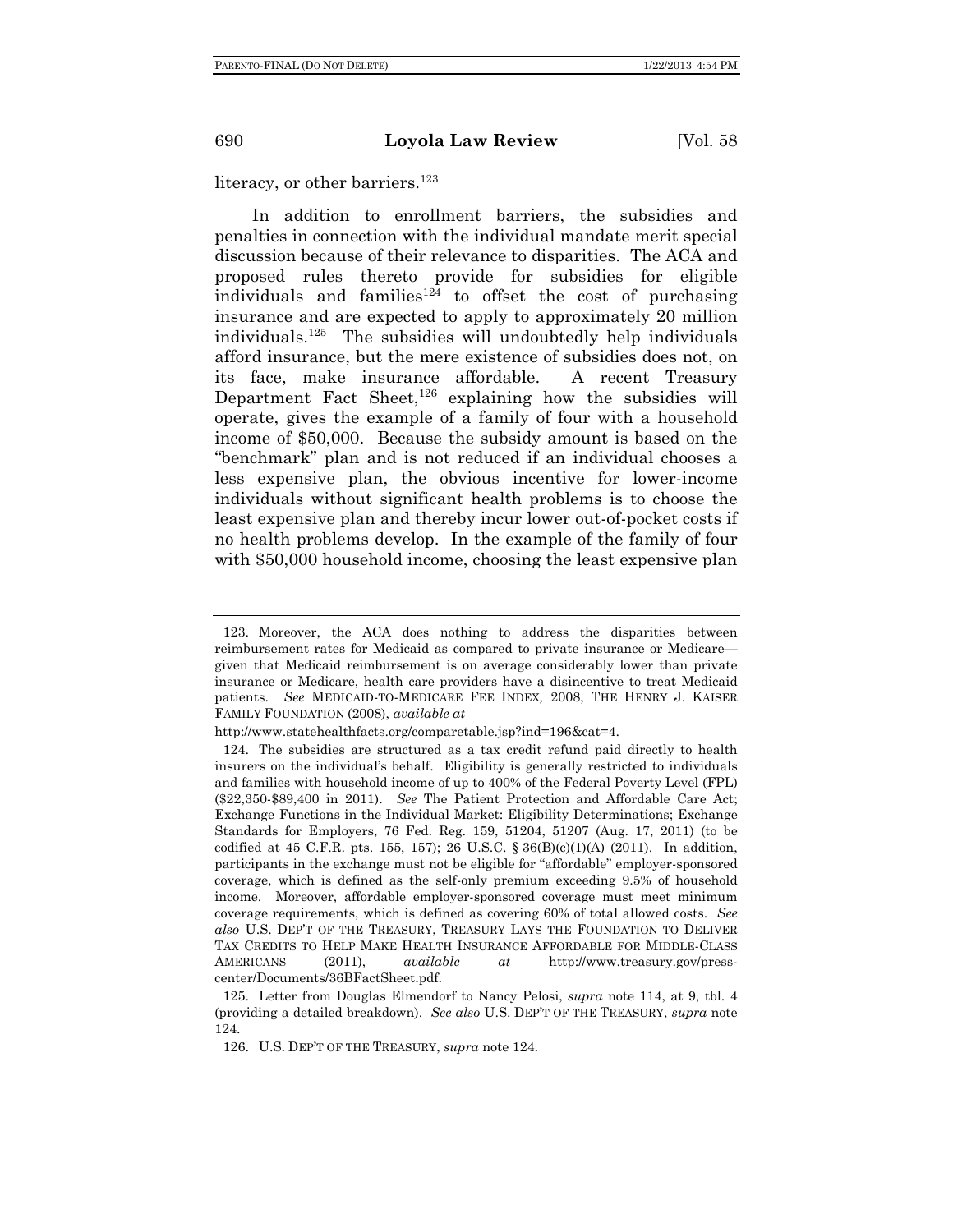saves the family \$1,500 for a year of coverage.<sup>127</sup> Of course, if a family member develops extensive health problems, this \$1,500 savings could quickly be outweighed by the out-of-pocket costs the family will incur, notwithstanding the ACA-imposed limits on such costs.<sup>128</sup>

This example raises the inevitable tension in any health equity analysis—What is "good enough," and is it equitable that the new system will permit the wealthy to access more comprehensive coverage than lower-income individuals? And, does more comprehensive coverage equal better health? While the probable distinction in coverage levels among socioeconomic groups does have marginally negative health equity implications, there was never a politically feasible way in which to guarantee uniform coverage for persons of all socioeconomic groups—i.e., "Medicare for all."129

In all, the evidence thus far is that health equity will be greatly furthered by the access mechanisms in the ACA, but only in states that participate in the Medicaid expansion.<sup>130</sup> The CBO originally estimated that the Affordable Care Act will lead to an additional 32 million individuals obtaining health insurance, fully half of which will come via the Medicaid expansion.<sup>131</sup> In view of the Court's decision on the ACA, the CBO has revised its estimate to allow for the likelihood that at least some states will decline to participate in the Medicaid expansion—in the new report, the CBO estimates that 29 million (rather than 32 million) will gain coverage under the ACA.132 Given the disparities in coverage

 <sup>127.</sup> U.S. DEP'T OF THE TREASURY, *supra* note 124.

 <sup>128.</sup> The ACA also contains cost-sharing subsidies on the same sliding scale as that for premium subsidies, and the hypothetical family of four's limits on out-ofpocket costs would be roughly \$6,000. *See* 42 U.S.C. § 36(B) (2011); *Focus on Health Reform: What the Actuarial Values in the Affordable Care Act Mean*, THE HENRY J. KAISER FAMILY FOUNDATION (Apr. 2011), *available at* http://www.kff.org/healthreform/upload/8177.pdf.

 <sup>129.</sup> Even among Medicare beneficiaries there can be varying levels of coverage if wealthier individuals purchase supplemental coverage ("Medigap" insurance), and especially in regard to drug coverage, where lower-income individuals have been severely negatively impacted by the "donut hole" in coverage (scheduled to close by 2020 under the ACA). 42 U.S.C. § 1395w-114a; § 1395w-154 (2010).

 <sup>130.</sup> *See* Letter from Douglas Elmendorf to Nancy Pelosi, *supra* note 114.

 <sup>131.</sup> *Id.* at 9.

 <sup>132.</sup> CONGRESSIONAL BUDGET OFFICE, ESTIMATES FOR THE INSURANCE COVERAGE PROVISIONS OF THE AFFORDABLE CARE ACT UPDATED FOR THE RECENT SUPREME COURT DECISION 3 (2012), *available at* http://cbo.gov/sites/default/files/cbofiles/attachment/43472-07-24-2012-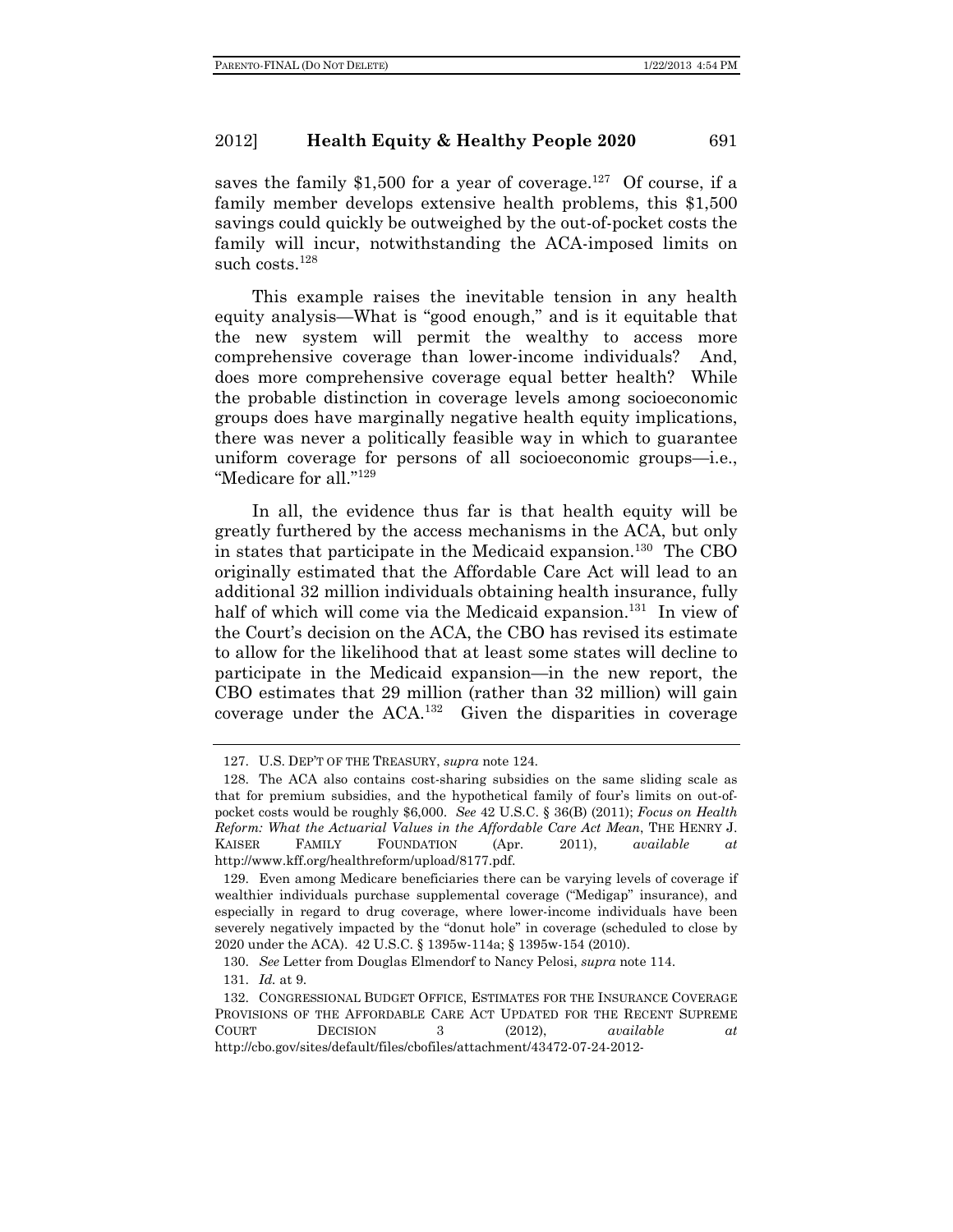prior to its passage, the result would be an enormous improvement. However, the Medicaid expansion is in jeopardy in many states, and it now appears that there will almost certainly be a *worsening* in disparities in a number of states as middleincome individuals gain access to affordable insurance while the poorest are completely left out. That some state officials would not only countenance but actively seek this result (even in the face of reputable estimates that including the poor would save states money) is a strong argument in support of the necessity of the direct regulatory approach of the ACA via the mandate/tax (or a similarly coercive legal approach), in which discretion for states to create such a social justice disaster is removed.

For example, although a number of states are declining to establish exchanges, the ACA better protected middle-income individuals by including a provision for the federal government to create exchanges in states that fail to do so. Thus, for those individuals, their state government's resistance to the ACA will not materially impact their ability to access affordable insurance. In addition, the importance of the direct regulatory approach (i.e., using the mandate/tax to create a large and heterogeneous risk pool to combat adverse selection in the insurance market) to expanding access to insurance cannot be overstated, as the mandate/tax is demonstrably the *only* effective mechanism for materially increasing coverage short of a single-payer system. The status quo has failed to provide coverage for over 50 million individuals and, in many cases, has provided outrageously inadequate coverage.133 HP 2020's lack of acknowledgment of the reality of the health care system is puzzling because even in an apolitical strategy there can be no meaning to establishing a target of 100% insurance coverage without a realistic means of achieving that goal.

#### *ii. Access to Services: The Content of Benefits*

Another point relevant to disparities reduction via the ACA is that access to coverage is only meaningful if the coverage includes necessary benefits. It would be extremely inequitable to require the purchase of insurance without assurance that the

coverageestimates.pdf. The estimate concludes that 6 million fewer individuals will be eligible for Medicaid, but that 3 million of those will qualify for subsidies to purchase insurance via the exchanges, for a net reduction of 3 million insured.

 <sup>133.</sup> Letter from Douglas Elmendorf to Nancy Pelosi, *supra* note 114, at 9 (stating that 55 million people are uninsured as of March 2010).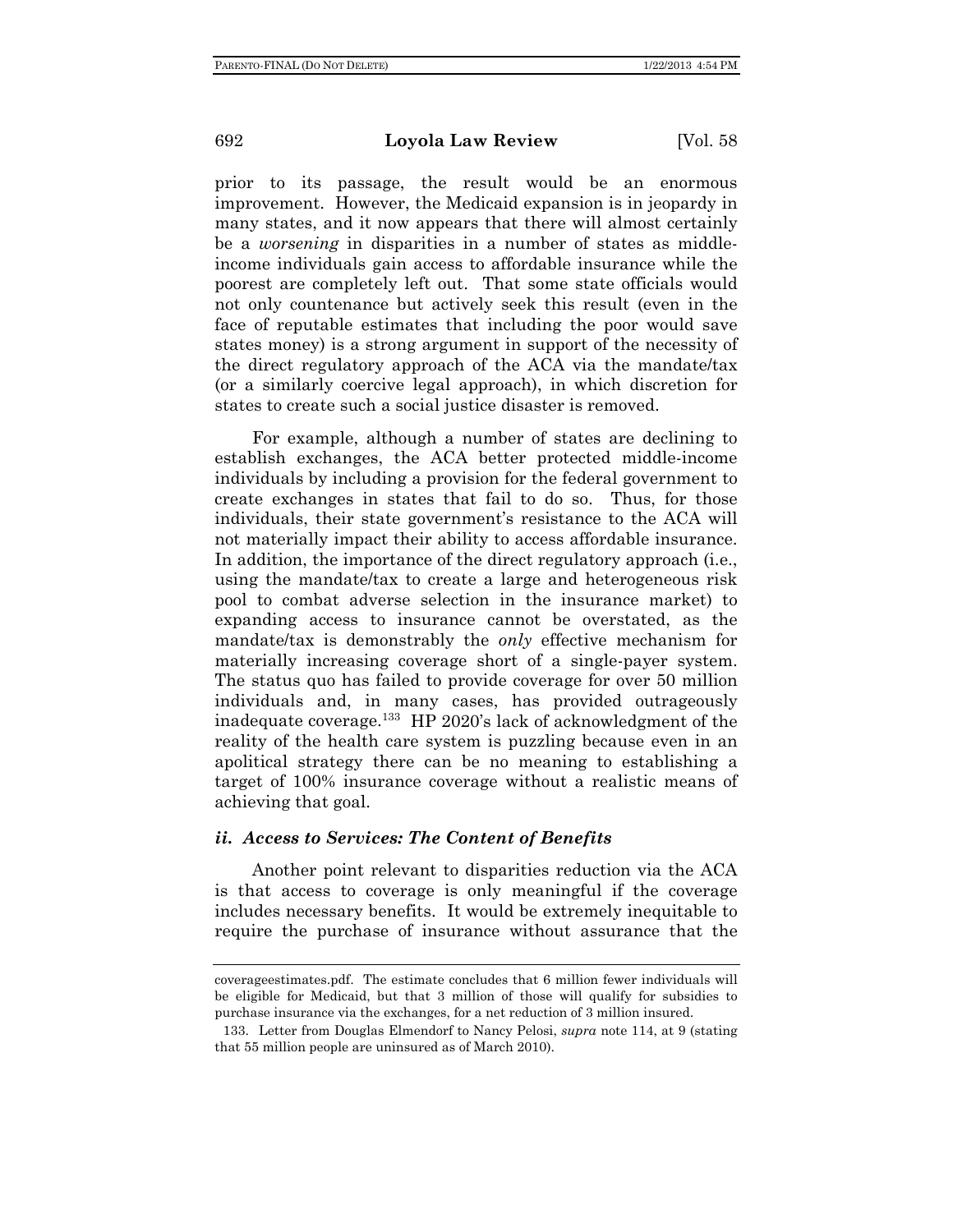insurance would provide meaningful coverage. In examining the ACA's ability to ensure that the coverage is adequate, a starting point must be the essential health benefits package (EHB) mandated by the Affordable Care Act. Under the ACA, essentially all insurance plans must comply with a number of requirements, including the provision of specified preventive services with no cost-sharing and coverage (with or without costsharing) of certain essential benefits.<sup>134</sup> Coverage of preventive services without co-pays is critical to reducing access disparities because evidence has demonstrated that low-income individuals are more likely than higher income persons to forego essential preventive services when co-pays are required.<sup>135</sup> Importantly, ACA regulations requiring essentially all private plans already in existence to cover preventive services recommended by the U.S. Preventive Task Force have already come into effect,  $136$  which should be most beneficial to lower income individuals given their higher price-sensitivity in regard to health services.

The precise benefits in the EHB are subject to further clarification by regulation, but a report by the IOM conducted at the request of HHS, is revealing in its approach. The IOM explicitly seeks to balance cost and access, recommending that the EHB be adjusted so that the actuarial average for the benchmark "silver" plan in the exchanges will be equivalent to the actual premium that small employers would have paid in

 <sup>134.</sup> ACA Section 1302(b) defines essential benefits as: "ambulatory patient services, emergency services, hospitalization, maternity and newborn care, mental health and substance use disorder services, including behavioral health treatment, prescription drugs, rehabilitative and habilitative services and devices, laboratory services, preventive and wellness services and chronic disease management, and pediatric services, including oral and vision care." 42 U.S.C. § 18022 (2010) (subheadings omitted).

 <sup>135.</sup> *See, e.g.,* Jonathan Gruber, *The Role of Consumer Co-Payments for Health Care: Lessons from the RAND Health Insurance Experiment and Beyond*, THE HENRY J. KAISER FAMILY FOUNDATION, 12, (Oct. 2006), http://www.kff.org/insurance/upload/7566.pdf (discussing the correlation between copayments and decrease in health service utilization).

 <sup>136.</sup> Interim Final Rules for Group Health Plans and Health Insurance Issuers Relating to Coverage of Preventive Services Under the Patient Protection and Affordable Care Act, 75 Fed. Reg. 41276 (proposed July 19, 2010) (effective September 17, 2010). Medicare will also now cover the same preventive services without cost-sharing, along with an annual wellness visit and personalized prevention plan. 42 U.S.C. § 280 (2011). Beginning in 2013, states will receive financial incentives to offer preventive services under their Medicaid programs. 42 U.S.C. § 1396 (2011).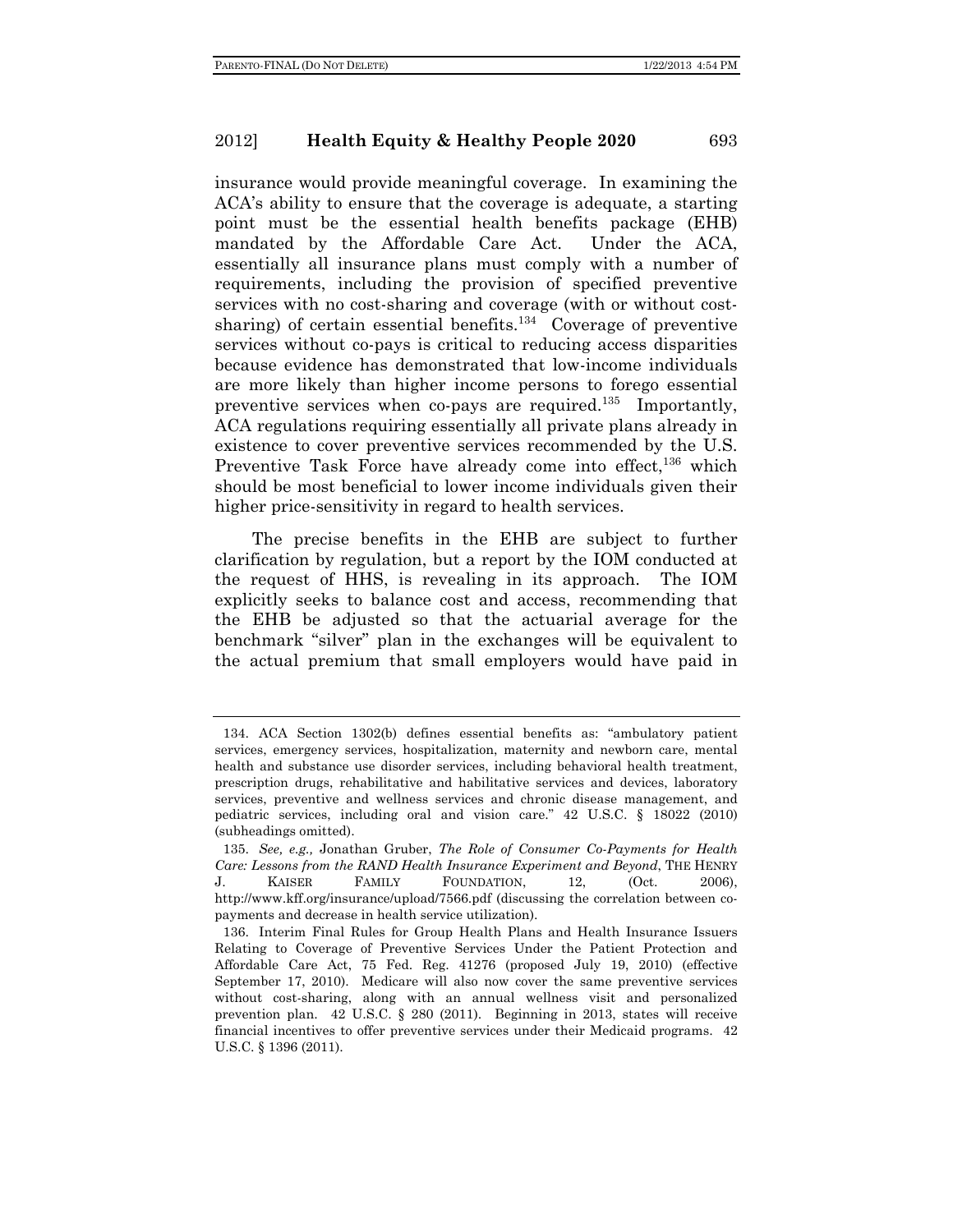2014 for a typical plan.<sup>137</sup> While a cost-sensitive approach is both necessary and sensible, the particular IOM approach presents significant problems when viewed through a health equity lens. First, the tying of the EHB to the coverage decisions of small employers, whose incentives are markedly different from the (presumed) intentions of the government, is, arguably, illogical. As health care costs rise, as current projections indicate they will,<sup>138</sup> small employers (who generally lack the ability to selfinsure, as most large employers choose to  $d\rho^{139}$  will likely gravitate toward the lowest-cost plan options within the limits of the ACA. This phenomenon creates a race to the bottom in which cost is prioritized over care, with little thought or reference given to structuring EHB to maximize health outcomes. When cost is the reference point, benefits will necessarily be adjusted to meet cost concerns.

To clarify its views regarding the EHB package, HHS recently issued a bulletin describing its intended approach to the EHB, in which it largely adopted recommendations by the IOM. However, in the bulletin, HHS also announced its intention to permit states, rather than the federal government, to determine the precise composition of the EHB package within statutory guidelines, using as a reference point one of four types of plans, including "the largest plan by enrollment in any of the three largest small group insurance products in the State's small group market."<sup>140</sup> While the health equity concerns in this approach are obvious (i.e., the strong possibility of varying coverage by state, thereby creating disparities in access), the statutory framework of the EHB within the ACA itself is intended to provide at least a minimum threshold for acceptable coverage. In addition, the proposal by HHS to give states greater flexibility could allow for experimentation by states in increasing access to cost-effective therapies—that is, if certain states mandate coverage of certain

 <sup>137.</sup> INST. OF MED., ESSENTIAL HEALTH BENEFITS: BALANCING COVERAGE AND COSTS (2011), *available at* http://www.iom.edu/Reporte/2011/essential-healthbenefite-balancing-coverage-and-cost.aspx.

 <sup>138.</sup> Letter from Douglas Elmendorf to Nancy Pelosi, *supra* note 114.

 <sup>139.</sup> HILDA L. SOLIS, REPORT TO CONGRESS: ANNUAL REPORT ON SELF-INSURED GROUP HEALTH PLANS, U.S. DEP'T OF LABOR ii-iii (2011), *available at*  http://www.dol.gov/ebsa/pdf/ACAReportToCongress032811.pdf.

 <sup>140.</sup> CTR. FOR CONSUMER INFO. AND INS. OVERSIGHT, ESSENTIAL HEALTH BENEFITS BULLETIN (2011), at 9, *available at* http://cciio.cms.gov/resources/files/Files2/12162011/essential\_health\_benefits\_bulleti n.pdf.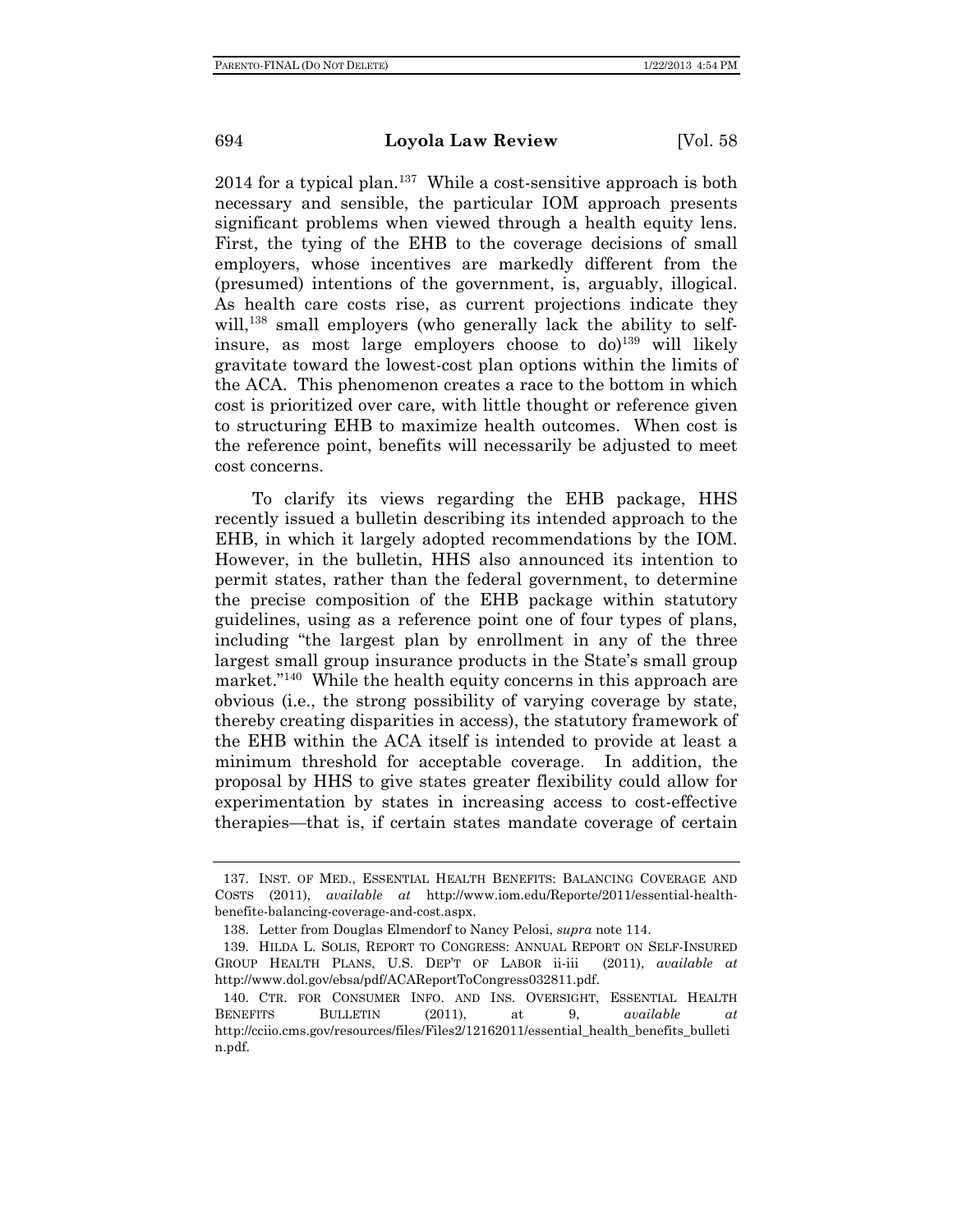services and can demonstrate the cost-effectiveness of doing so, there is potential for other states to follow suit. More likely, however, is that more conservative states (which tend to have higher rates of uninsured residents and worse health outcomes $141$ will require relatively fewer services to be covered within the EHB package, while more progressive states will require greater coverage, thereby worsening health disparities. Even worse, there will be a strong incentive for states to engage in a race to the bottom to lure businesses to states where there are relatively fewer regulatory requirements.

Certainly, cost containment is a critical element of any health system. Resources are finite, and it is illogical to allocate them in a way that fails to account for varying levels of effectiveness among preventive services and therapeutic treatments. However, the use of cost as the primary reference point—that is, the approach recommended by the IOM and largely adopted by HHS—is not the only viable course for balancing cost and access. For example, in Great Britain the NHS works within cost constraints by using a combined costeffectiveness index including utilization of the "quality adjusted life years measurement" (QALY) to determine what benefits will be covered, thereby prioritizing effectiveness of treatment and maximizing health return on investment.<sup>142</sup> While the NHS system sparks cries of "rationing" and "death panels" in some quarters, it at least avoids the IOM recommendation for arbitrary pegging of the EHB to small employer coverage. Moreover, the British approach to essential benefits explicitly considers and promotes health equity among its entire population, considering it an obligation of the NHS to implement policies that will reduce disparities and thereby further health equity. $143$ 

 <sup>141.</sup> *See, e.g.,* Elizabeth Mendes, *Texas and Mass. Still at Health Coverage Extremes in the U.S.: Southern States Still See Highest Uninsured Rates in the Country*, GALLUP, Sept. 6, 2011, http://www.gallup.com/poll/149321/Texas-Mass-Health-Coverage-Extremes.aspx#2; THE COMMONWEALTH FUND, AIMING HIGHER: RESULTS FROM A STATE SCORECARD ON HEALTH SYSTEM PERFORMANCE, 2009 (2009), *available at* http://www.commonwealthfund.org/Publications/Fund-Reports/2009/Oct/2009-State-Scorecard.aspx#.

 <sup>142.</sup> *See Measuring Effectiveness and Cost Effectiveness: The QALY*, NAT'L INST. FOR **HEALTH** AND **CLINICAL EXCELLENCE,** http://www.nice.org.uk/newsroom/features/measuringeffectivenessandcosteffectivene sstheqaly.jsp (last updated Apr. 20, 2010).

 <sup>143.</sup> UNITED KINGDOM DEP'T OF HEALTH, EQUITY AND EXCELLENCE: LIBERATING THE NHS 3 (2010), *available at*  http://www.dh.gov.uk/en/Publicationsandstatistics/Publications/PublicationsPolicyAn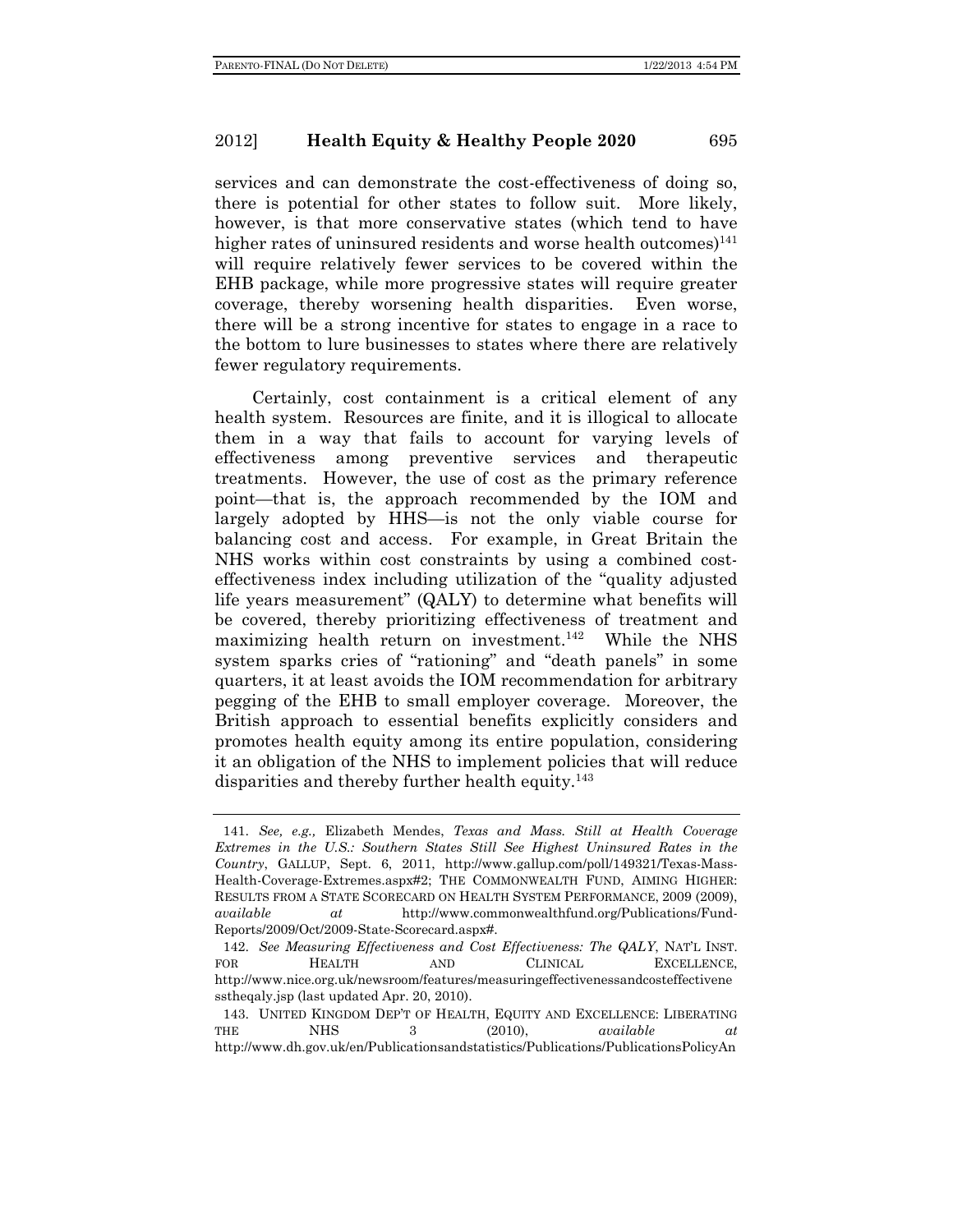Of course, the comparison between the U.S. and British systems is necessarily imprecise in light of certain key distinctions, including the fact that the poor in the U.S. are essentially "cordoned off" into their own plan (Medicaid), which creates different political realities in considering what the benefits package should be. Nonetheless, the British system is a strong example of a value-based system in which available benefits are distributed based on the "return on health" they deliver.

Notwithstanding its shortcomings, Does the EHB package in the ACA help or hurt health equity? As with the insurance mandate and the Medicaid expansion, it is markedly better than the status quo, and to that end, it furthers health equity. However, the monitoring components included in the  $ACA^{144}$  will be critical to determining the precise impact on the reduction in disparities, particularly in regard to how coverage for certain diseases and ailments (e.g., diabetes) can disproportionately affect certain population subgroups. In that regard, the final definition of "medical necessity" within the ACA will have health equity implications. Moreover, as Gostin et al., have observed, disparities are the result of many factors unrelated to the provision of health care, and the Affordable Care Act—or any legislation based solely on expanding health insurance and traditional health services—cannot resolve them.145 Indeed, Gostin observes that, "[a]side from increasing health care access and surveillance, [ACA] does little to fund or mandate decisive interventions to reduce health inequalities based on race, income, or other factors" and advocates further development of disparity reduction initiatives, both in the traditional health sector and in

dGuidance/DH\_11735. *See also* Patricia M. Pittman, *Beyond the Sound of One Hand Clapping: Experiences in Six Countries Using Health Equity Research in Policy*, 31 J. HEALTH POL. POL'Y & L. 33, 35 (2006) (describing British efforts to incorporate health equity in national health policy).

 <sup>144.</sup> The ACA requires that population surveys collect and report data on race, ethnicity and primary language; it also mandates the collection and reporting of disparities data in Medicaid and CHIP, as well as the monitoring of health disparities trends in federally funded programs. 42 U.S.C. § 300(k)(k) (2011). *See also* Dennis P. Andrulis, *Patient Protection and Affordable Care Act of 2010: Advancing Health Equity for Racially and Ethnically Diverse Populations*, JOINT CTR. FOR POLITICAL AND ECON. STUDIES 3 (July 2010), *available at* http://www.jointcenter.org/hpi/sites/all/files/PatientProtection\_PREP\_0.pdf.

 <sup>145.</sup> Lawrence O. Gostin, et al*.*, *Restoring Health to Health Reform: Integrating Medicine and Public Health to Advance the Population's Well-Being,* 159 U. PA. L. REV. 1777, 1814 (2011).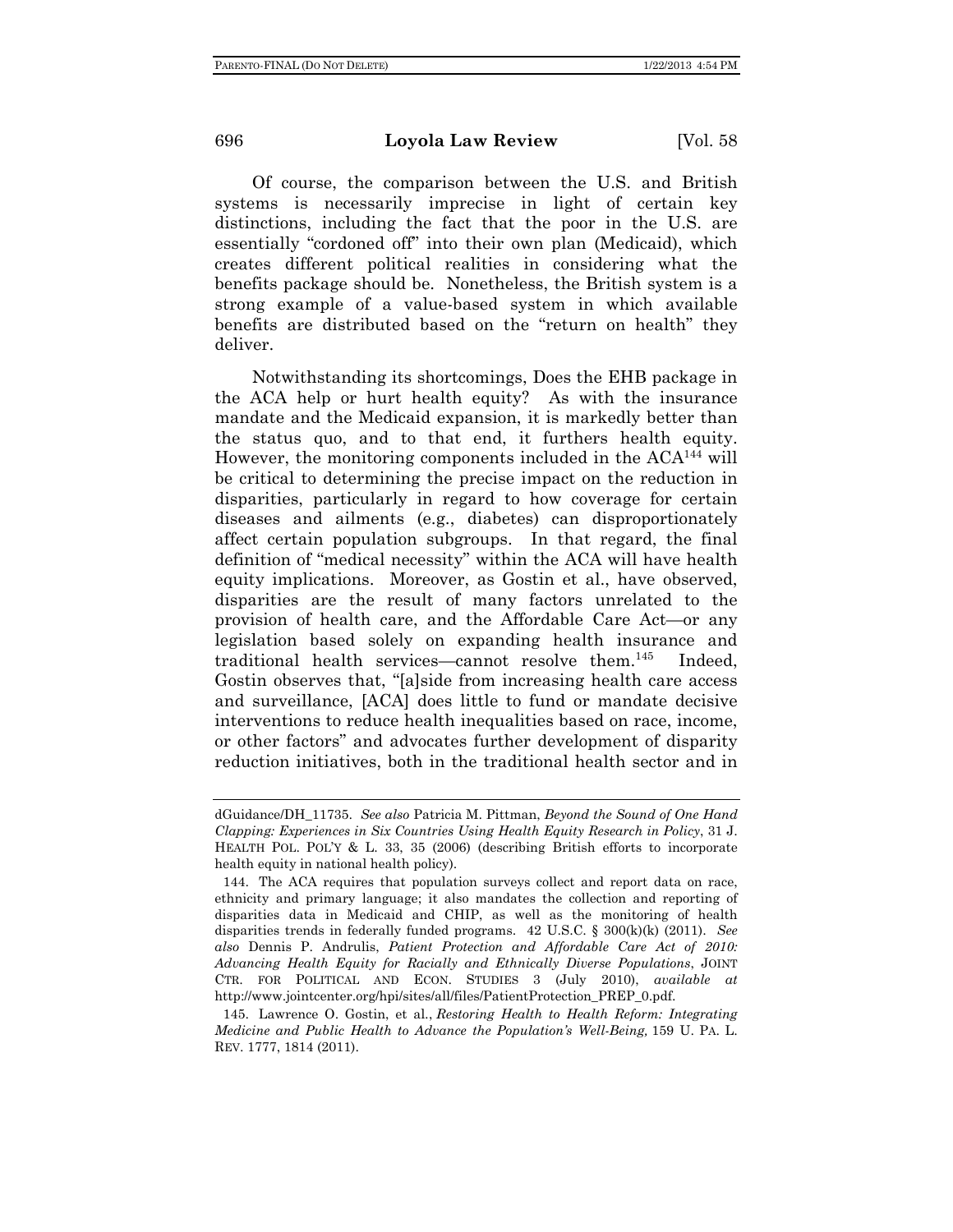addressing the broader socioeconomic and environmental determinants of health.<sup>146</sup>

Even with its shortcomings and the uncertainty regarding implementation following the Supreme Court's decision on its constitutionality, the passage of the ACA was a milestone in U.S. history. Moreover, in addition to furthering health equity, the ACA will likely change the discourse around the provision of health care on a permanent basis. Much as Medicare is popularly considered a right (or, an "entitlement") for U.S. seniors, so too might health insurance for all Americans now be viewed. And if that is the case, the "right to health"147 could become significantly more relevant to U.S. domestic policy. In the area of Access, the Affordable Care Act—and in particular the coercive legal mechanisms of the individual mandate and regulation of insurance company conduct and policy content—is a critical legal component toward achieving the HP 2020 objectives, and, more broadly, toward achieving health equity.

In light of the critical importance of the ACA toward achieving the HP 2020 goal of achieving universal health insurance coverage, HP 2020's lack of endorsement for a realistic way of expanding access (namely, endorsement of the ACA) arguably represents a failure of its stated objective of incorporating health equity as an overarching goal. If the nation's "master blueprint for health" consists of nothing more than targets without acknowledgment of the distributive consequences of policy choices, it is unlikely that the policies with the strongest potential of reducing disparities within an overall population health framework will be implemented. This approach was tried in HP 2010 and no reduction in disparities was observed—the objective was to increase the proportion of persons with health insurance, but no guidance was offered on how to do so. Nothing happened. To render its recommendations meaningful for both population health improvement and disparities reduction, HP 2020 should do as it does in less politically controversial areas (tobacco reduction, for instance), and urge the adoption of specific legislation that would result in the desired increase in Access, particularly where a coercive legal

 <sup>146.</sup> Gostin, *supra* note 145.

 <sup>147.</sup> WHO AND OFFICE OF THE U.N. HIGH COMM'R FOR HUMAN RIGHTS, THE RIGHT TO HEALTH: FACT SHEET NO. 31, at 3, *available at* http://www.ohchr.org/Documents/Publications/Factsheet31.pdf.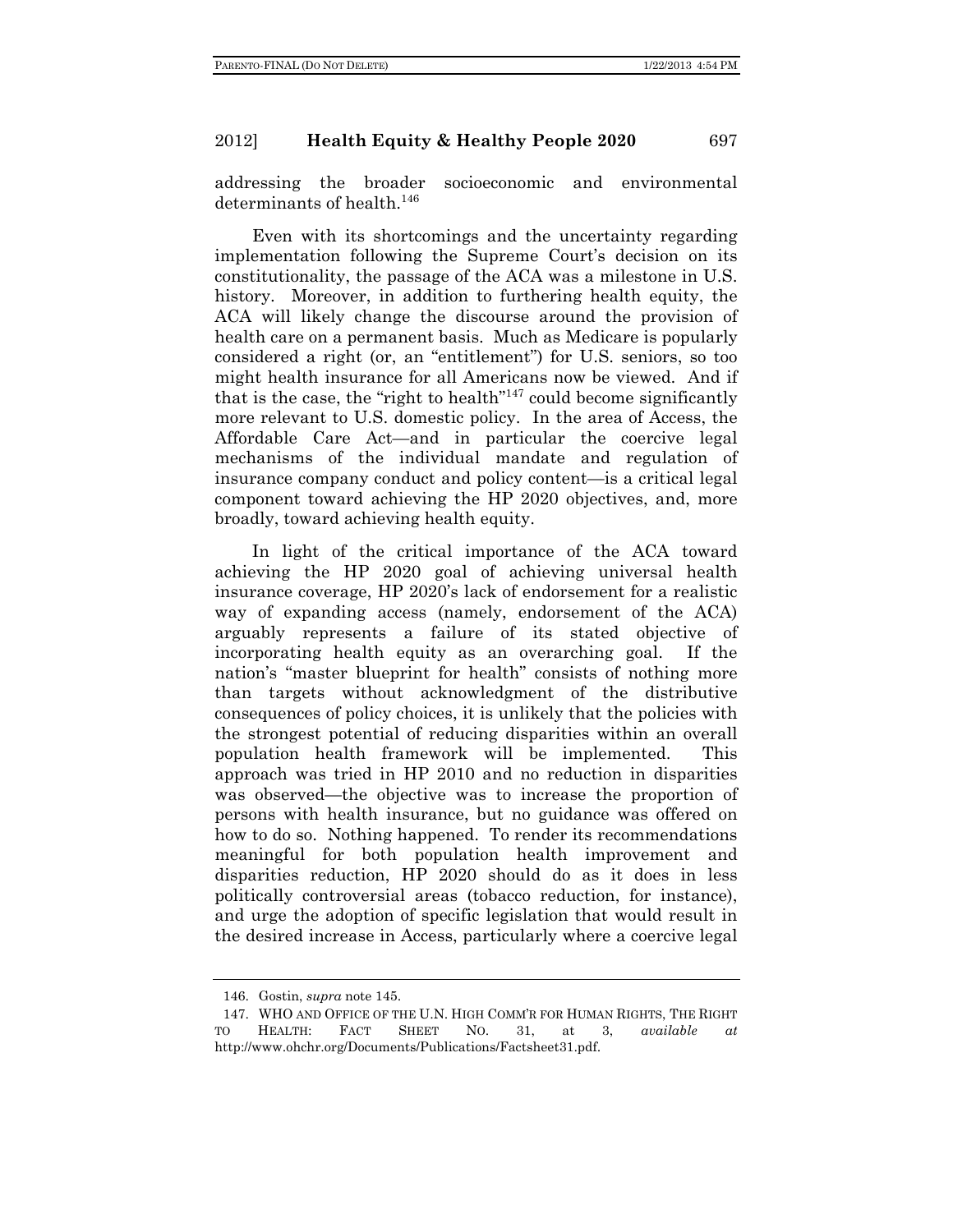approach is the only realistic means of achieving the Access targets.

### **2. ENVIRONMENTAL HEALTH**

Environmental Health (EH) is an HP 2020 topic that has particular relevance to health equity and is well-suited to coercive legal interventions. In economic terms, environmental effects are an oft-cited example of "negative externalities"—that is, that pure free-market mechanisms do not properly allocate the costs and benefits of actions with an environmental impact. The classic example is a factory that dumps its waste into a river, shifting environmental and financial costs of its business activities onto the general population. Thus, in most instances, coercive regulatory interventions are required in order to achieve optimal environmental health outcomes, and HP 2020's failure to include such interventions within its EH objectives is a missed opportunity.

HP 2020 uses the WHO definition of environmental health: "all the physical, chemical, and biological factors external to a person, and all the related behaviors."148 Environmental health involves "preventing or controlling disease, injury, and disability related to the interactions between people and their environment."<sup>149</sup> There are six key themes of the EH topic in HP 2020,150 all of which are well-suited to coercive legal interventions. Indeed, existing legal mechanisms already address these topics to some degree, $151$  which raises the issue of the adequacy of such mechanisms given that current environmental health levels are both inadequate overall and within population groups. There are significant disparities in environmental health among racial and ethnic groups, as well as among socioeconomic levels.152 In addition, there is evidence that poor environmental

 <sup>148.</sup> *Environmental Health*, HEALTHY PEOPLE 2020, http://www.healthypeople.gov/2020/topicsobjectives2020/overview.aspx?topicid=12 (last visited Oct. 31, 2012). *See, e.g.,* WHO, PREVENTING DISEASE THROUGH HEALTHY ENVIRONMENTS 4 (2006), *available at* http://www.who.int/quantifying\_ehimpacts/publications/prevdisexecsume.pdf. 149. *Id.*

 <sup>150.</sup> Outdoor air quality, surface and ground water quality, toxic substances and hazardous wastes, homes and communities, infrastructure and surveillance, and global environmental health. *Id.*

 <sup>151.</sup> *See, e.g.,* Clean Air Act, 42 U.S.C. § 7401 *et seq*. (2011).

 <sup>152.</sup> *See* Gilbert C. Gee and Devon C. Payne-Sturges, *Environmental Health Disparities: A Framework Integrating Psychosocial and Environmental Concepts,* 112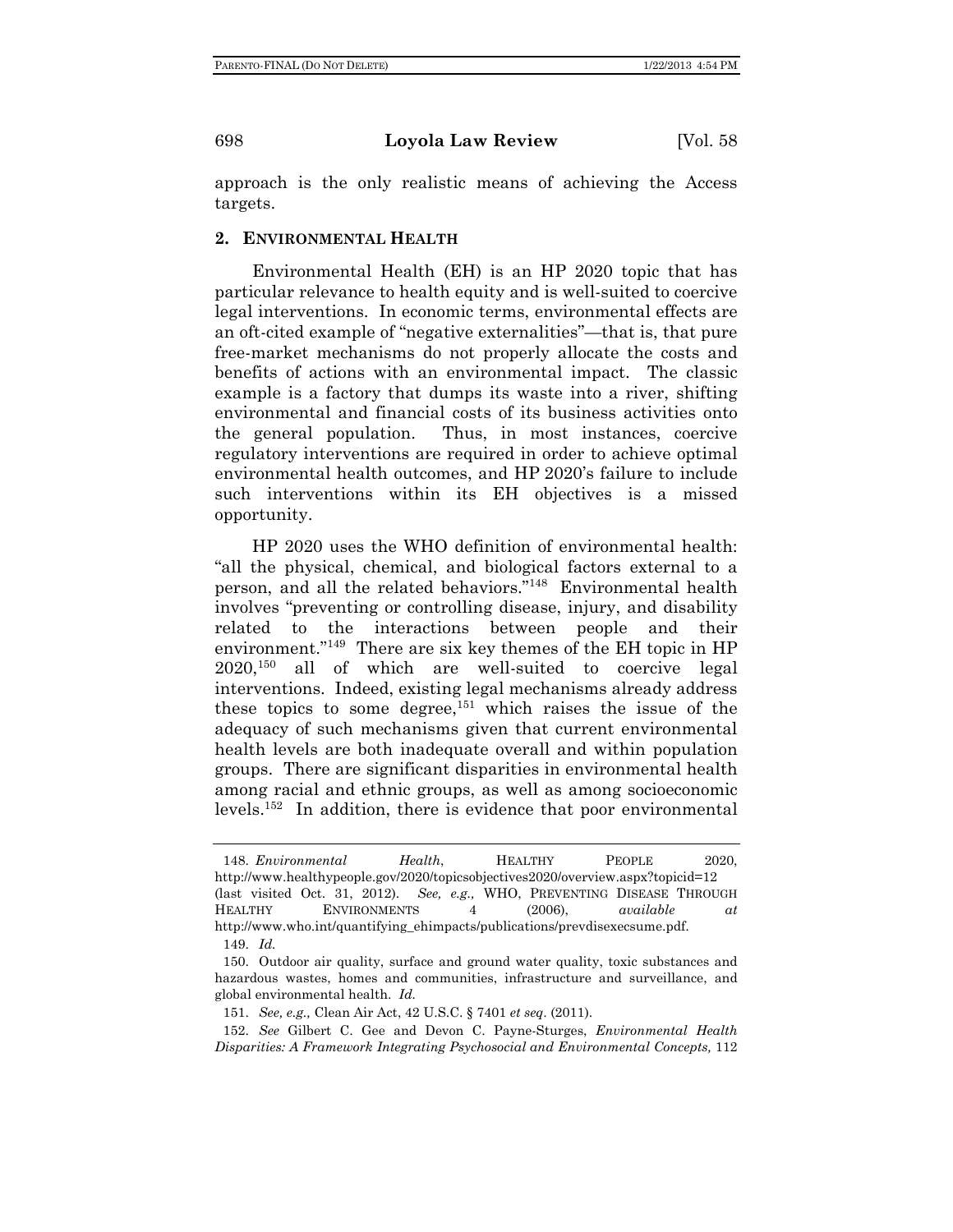health is linked to poor health outcomes, particularly in children.153 Thus, successful interventions seeking to reduce disparities in environmental health would have a strongly positive impact on health equity.

The HP 2020 outdoor air quality objective is an example that demonstrates that coercive legal mechanisms must be a key element of a successful environmental health strategy. First, in order to achieve the objective of fewer bad air quality days.<sup>154</sup> an obvious legal mechanism would be the imposition of more significant statutory penalties for large-scale carbon emitters. There is currently no "carbon tax" in the United States. It is here that the combination of market mechanisms and coercive regulatory authority in a "cap and trade" system might be quite useful. A proposal by the Center for American Progress<sup>155</sup> is illustrative: in essence, total emissions would be capped, but companies could buy and sell emissions permits (auctioned off by the government) among themselves, thereby maintaining some flexibility.

There are, however, two obvious health equity concerns in any such proposal: the risk that energy prices would increase, which would disproportionately affect lower-income individuals, and the risk that pollution would become more concentrated in relatively underprivileged regions of the country. The Center's proposal effectively addresses the first concern by advocating that nearly half of the proceeds of the permit auctions be allocated to help offset increased energy costs for low and middle income Americans, but it does not address the pollution concentration risk (perhaps on the theory that the enormous projected reduction in overall carbon emissions over the longer term would outweigh any concentration concerns).<sup>156</sup> A more detailed analysis of

ENV'T HEALTH PERSP. 1645 (2004).

 <sup>153.</sup> *See, e.g.,* Lawrence D. Rosen & Deirdre Imus, *Environmental Injustice: Children's Health Disparities And The Role Of The Environment*, 3 PEDIATRICS 524 (2007); Gee and Payne-Sturges, *supra* note 152.

 <sup>154.</sup> *Environmental Health: Objectives*, HEALTHY PEOPLE 2020, at EH-1, http://www.healthypeople.gov/2020/topicsobjectives2020/objectiveslist.aspx?topicId=1 2 (last visited Oct. 3, 2012).

 <sup>155.</sup> CAP AND TRADE 101: WHAT IS CAP AND TRADE AND HOW CAN WE IMPLEMENT IT SUCCESSFULLY?, CTR. FOR AM. PROGRESS (Jan. 16, 2008), http://www.americanprogress.org/issues/2008/01/capandtrade101.html.

 <sup>156.</sup> *Id.* The Center's proposal calls for a reduction of carbon emissions to 80% below 1990 levels by the year 2050, but it does not provide details on how quickly that reduction would occur over the time frame, nor does it address whether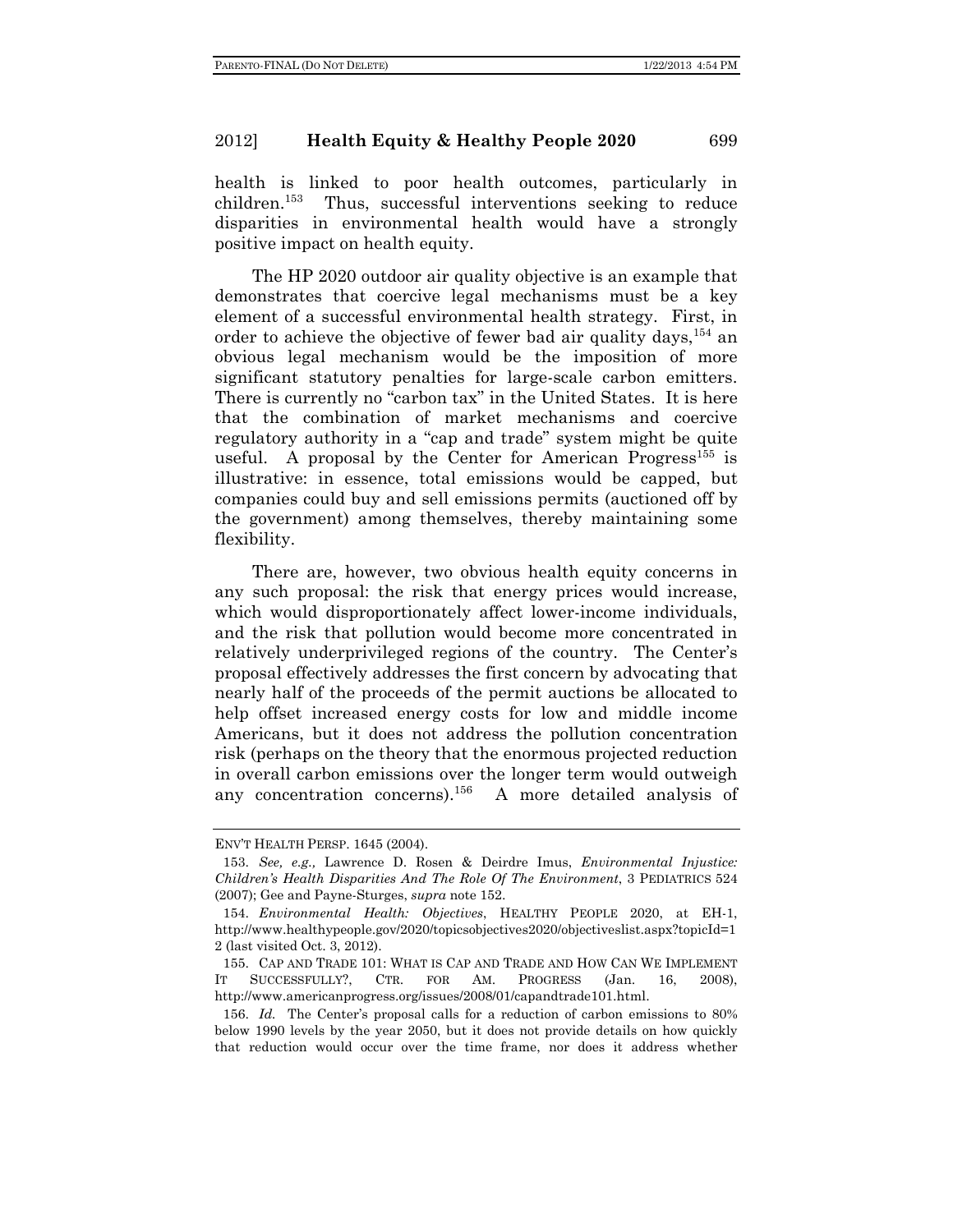environmental regulations is beyond the scope of this paper; carbon emissions are an example of the way in which coercive legal mechanisms are vital to achievement of the HP 2020 environmental goals and to the furtherance of health equity, yet HP 2020 takes no position on achieving cleaner air beyond the enforcement of existing laws.

Other examples of the effectiveness of coercive legal mechanisms at achieving environmental health goals are numerous, but two deserve particular mention in light of their health equity implications. First, in regard to the EH objective of increasing the use of alternative modes of transportation for work, the experience of central London is instructive. Voluntary policies urging people to drive less and use public transportation to navigate Central London were unsuccessful. Thus, in 2003, the City of London implemented a "congestion charge" with the objective of decreasing car traffic and increasing use of public transportation.157 The tax was successful in that the City has seen a 6% increase in bus traffic, and all funds raised (nearly \$240 million) must be used to improve transport in London.<sup>158</sup> However, no data is available on the distribution of the increase in bus traffic across population groups, though one might reasonably infer that those individuals who are most pricesensitive (i.e., lower-income persons) would be the most likely to switch to public transportation following the imposition of the congestion charge. Thus, given that longer commute times (with negative quality of life and health effects) could result from the switch to public transportation, and given that the congestion charge would disproportionately affect lower-income individuals, the congestion charge may also be an example of an instance in which coercive legal mechanisms without adequate safeguards could worsen health equity. A better coercive legal mechanism,

<sup>&</sup>quot;pockets" of pollution would be prohibited. CAP AND TRADE 101: WHAT IS CAP AND TRADE AND HOW CAN WE IMPLEMENT IT SUCCESSFULLY?, CTR. FOR AM. PROGRESS (Jan. 2008), 16, 2008), (Jan. 2008), (Jan. 2008), 2008), 2008), 2008

http://www.americanprogress.org/issues/2008/01/capandtrade101.html.

 <sup>157.</sup> TRANSPORT FOR LONDON, CENTRAL LONDON CONGESTION CHARGING: IMPACTS MONITORING, SIXTH ANNUAL REPORT 1 (July 2008), *available at* http://www.tfl.gov.uk/assets/downloads/sixth-annual-impacts-monitoring-report-

<sup>2008-07.</sup>pdf. When instituted in 2003, the charge was £5 per day; however, in 2005 the charge was increased to £8 per day. *Id.*

 <sup>158.</sup> *Congestion Charging: Benefits*, TRANSPORT FOR LONDON, http://www.tfl.gov.uk/roadusers/congestioncharging/6723.aspx (last visited Oct. 3, 2012).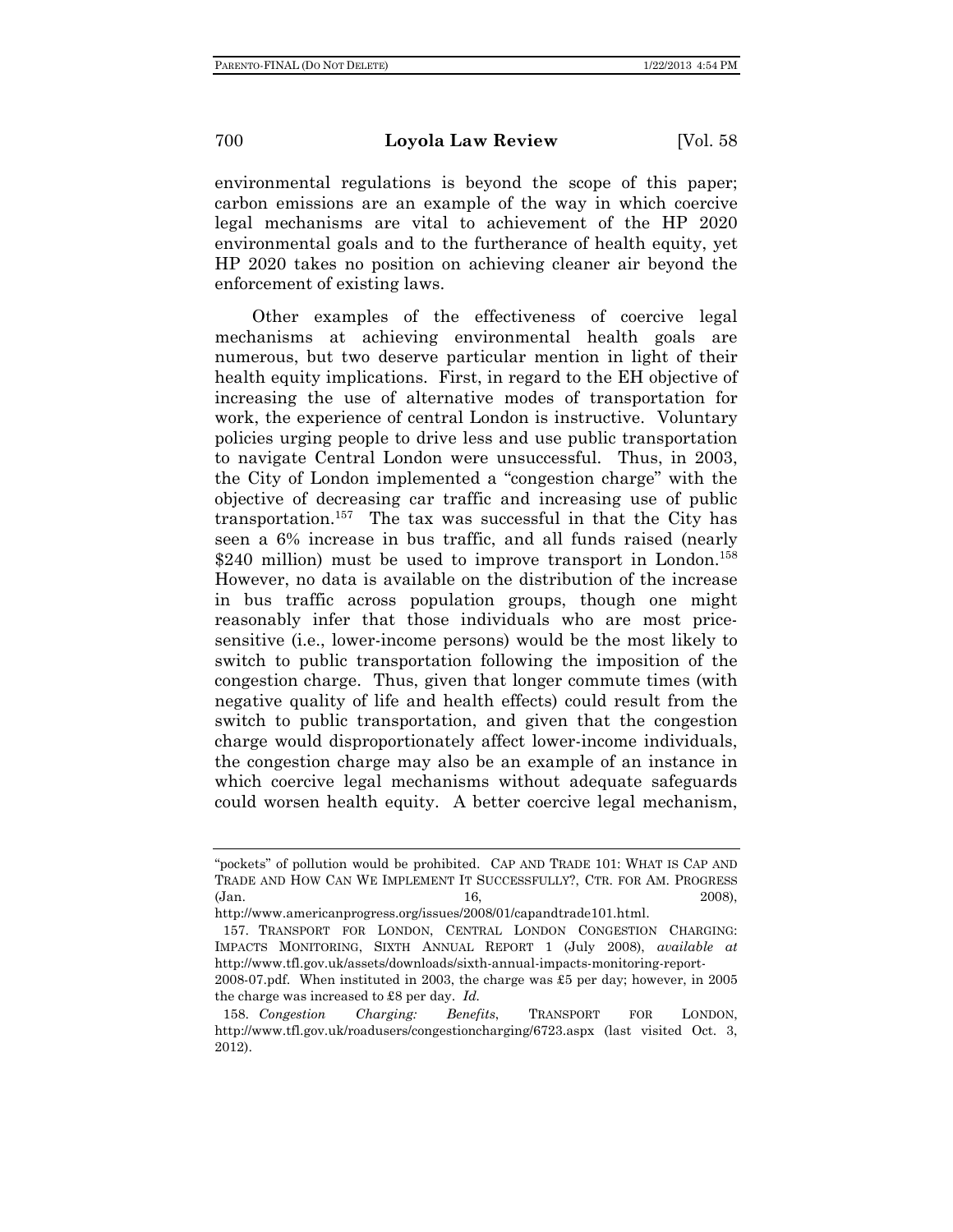though likely more difficult to administer, could be to have a sliding scale of charges based on income, to ensure that incentives were relatively similar across socioeconomic groups. Regardless, HP 2020's failure to recognize the varying distributive consequences of policies around alternative transportation calls into question how thoroughly the principles of health equity have permeated the formulation of its objectives.

Another example of an EH objective for which a coercive legal solution is essential to achieving health equity is EH-15, which seeks to increase the number of single family homes built with radon reducing features, particularly in high-radonpotential areas.159 Principles of health equity require that persons with fewer resources not be subject to higher levels of environmental toxins like radon; however, free market mechanisms without a minimum level of regulation would almost certainly lead to an inequitable outcome. To advance an equitable environmental health framework, the use of the coercive legal mechanism of a building code requiring an adequate level of radon protection is required—indeed, twentyfive states already have either statewide or local building codes requiring a minimum level of radon protection.<sup>160</sup> HP 2020 sets a target of 100% of new single family home construction in highradon-potential areas having radon reducing features (an increase from the current estimate of 28.6%), but the Project takes no position as to how that target could be achieved.<sup>161</sup> To truly advance health equity, the Project should acknowledge that the environmental health benefits of radon reducing features will only accrue to the entire population through the use of a broadly applicable coercive legal mechanism like a building code and advocate for passage of state or federal legislation reflecting that reality.

Environmental health is an HP 2020 goal whose achievement would significantly improve health equity, particularly because it is already vulnerable persons (who are disproportionately minority and/or of lower SES) who suffer most

 <sup>159.</sup> *Environmental Health: Objectives,* HEALTHY PEOPLE 2020, http://www.healthypeople.gov/2020/topicsobjectives2020/objectiveslist.aspx?topicId=1 2 (last visited Oct. 3, 2012).

 <sup>160.</sup> *Listing of States and Jurisdictions with RRNC Codes*, U.S. ENVTL. PROT. AGENCY, http://www.epa.gov/radon/rrnc/code\_listing.html (last visited Oct. 3, 2012).

 <sup>161.</sup> *Environmental Health: Objectives*, HEALTHY PEOPLE 2020, *supra* note 159.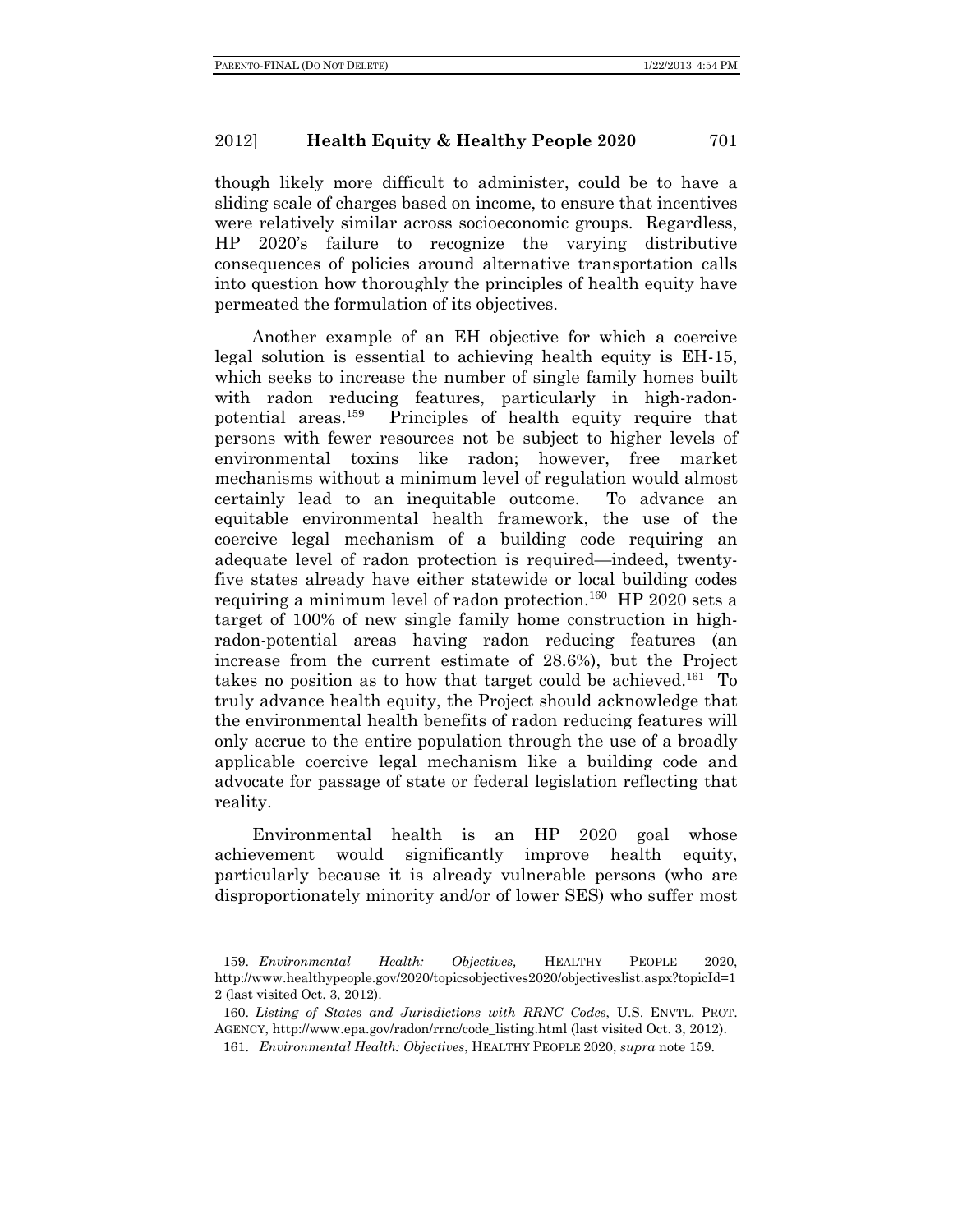from a lack of environmental health.<sup>162</sup> Moreover, evidence and analysis of voluntary or pure free market mechanisms strongly indicate that it is *only* through the use of coercive regulatory mechanisms that disparities in environmental health can realistically be improved. Thus, HP 2020 does not fully incorporate health equity in its EH objectives when it fails to acknowledge that legal mechanisms are in many instances the only realistic means of reducing disparities in environmental health.

### **3. HEART DISEASE AND STROKE**

Heart Disease and Stroke (HDS) is only one example of the disease-specific HP 2020 goals,<sup>163</sup> but it is one where coercive legal mechanisms show strong promise for aiding the progress toward meeting the objectives because certain preventive aspects of HDS can be effectively addressed through regulatory measures. HDS is an enormous burden on the health of the U.S. population, and disparities are rampant. Heart disease is the leading cause of death in the U.S., and stroke is the third leading cause.<sup>164</sup> The estimated economic burden of HDS is  $$500$  billion *annually*. 165 HDS is strongly associated with certain modifiable risk factors: high blood pressure, high cholesterol, cigarette smoking, diabetes, poor diet and physical inactivity, and overweight and obesity.166 A critical point is the importance of early intervention—many of these factors build over time, doing lasting damage to a person's system that can only be partially undone by modifications later in life.<sup>167</sup> The necessity of early stage intervention also strengthens the case for coercive legal mechanisms because paternalism concerns are less significant in the context of protecting the interests of children, though in some instances perceived infringement on parental rights could be a

 <sup>162.</sup> *See supra* notes 152, 153; *see also* Nancy Adler & Katherine Newman, *Socioeconomic Disparities In Health: Pathways And Policies*, HEALTH AFFAIRS 60, 66 (Mar., 2002) (describing greater environmental health risks encountered by persons of lower socioeconomic status).

 <sup>163.</sup> As noted above, others include Cancer, HIV, Blood Disorders, and Dementias. *See supra* note 95.

 <sup>164.</sup> *Heart Disease and Stroke: Overview,* HEALTHY PEOPLE 2020, http://www.healthypeople.gov/2020/topicsobjectives2020/overview.aspx?topicid=21 (last visited Oct. 3, 2012).

 <sup>165.</sup> *Id.*

 <sup>166.</sup> *Id.*

 <sup>167.</sup> *Id.*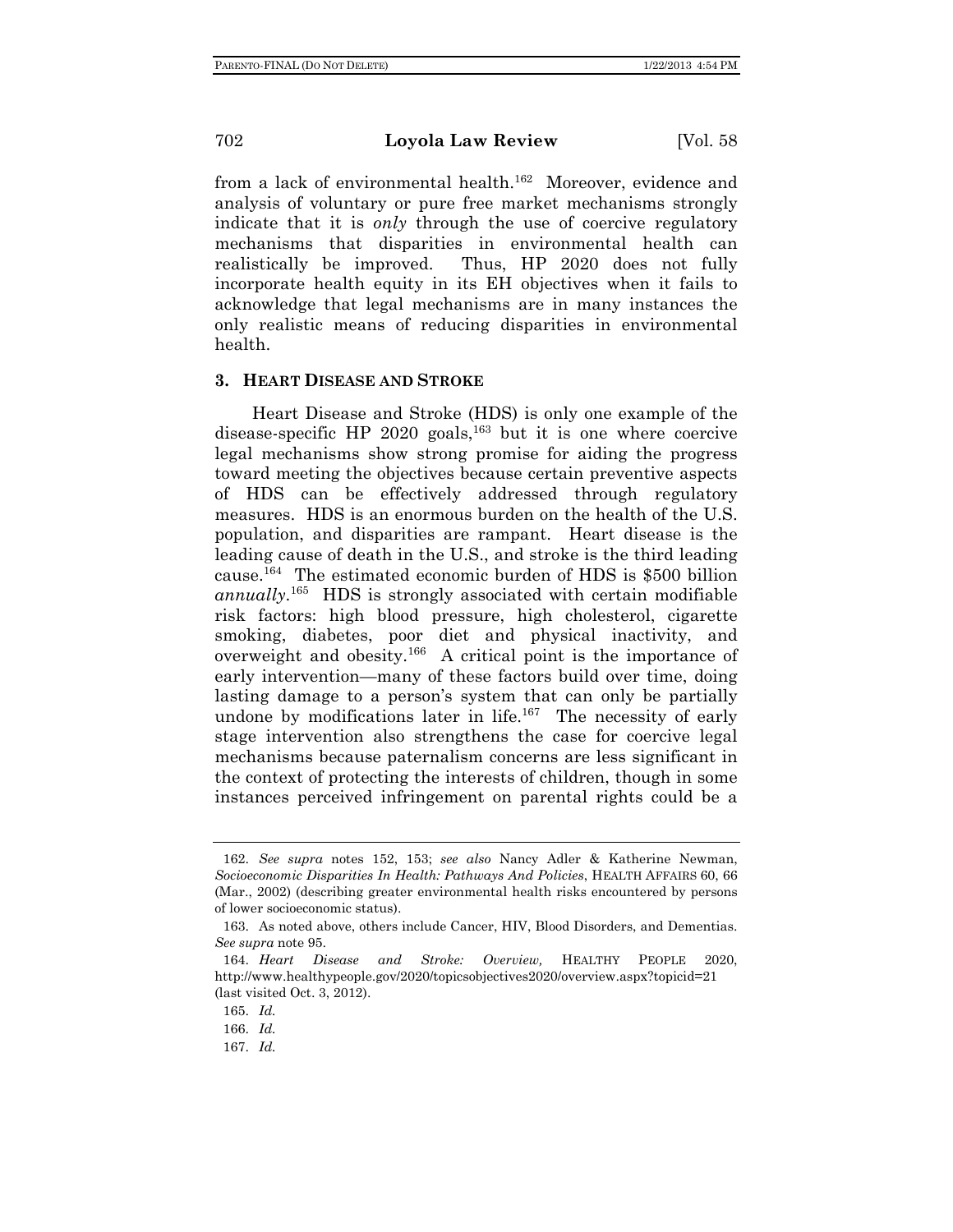political concern.168

HP 2020 observes that significant reduction in morbidity and mortality associated with heart disease could be achieved if "major improvements were made across the U.S. population in diet and physical activity, control of high blood pressure and cholesterol, smoking cessation, and appropriate aspirin use."169 The importance of HDS interventions is reflected in the IOM's selection of two HDS objectives (reduction of coronary heart disease deaths and reduction in the percentage of the population with hypertension) in its leading health indicators report.<sup>170</sup>

Disparities in HDS are significant and well-documented. The most recent CDC report on the prevalence of coronary heart disease (CHD) found that although overall prevalence of CHD declined from 6.7% in 2006 to 6.0% in 2010, significant disparities exist on the basis of race and ethnicity, gender, age, education, and state of residence.<sup>171</sup> For example, CHD prevalence was highest among American Indians/Alaska Natives (11.6%), followed by blacks  $(6.5\%)$ , Hispanics  $(6.1\%)$ , whites  $(5.8\%)$ , and Asians or Native Hawaiians/Other Pacific Islanders (3.9%).<sup>172</sup>

As noted above, certain modifiable risk factors are strong contributors to and predictors of HDS.<sup>173</sup> For that reason, HP 2020's HDS section sets objectives for improvements in many of those areas, including cholesterol. Cholesterol is an HDS objective where a coercive regulatory intervention would be especially effective. For example, artificial trans fat is a known contributor to HDS, as it both raises LDL and lowers HDL cholesterol. Trans fat (primarily contained in partially

 <sup>168.</sup> *See, e.g.,* M. Gregg Bloche, *Obesity and the Struggle Within Ourselves*, 93 GEO. L.J. 1335 (2005) (arguing, *inter alia*, that the law can and should make a contribution in public health efforts to combat the obesity epidemic (obesity significantly increases the risk of heart disease and stroke), and that law's particular role should be as "an ally of our longer-term will against our immediate cravings"). *Id.* at 1338.

 <sup>169.</sup> *Heart Disease and Stroke: Overview,* HEALTHY PEOPLE 2020, *supra* note 164 (internal citations omitted).

 <sup>170.</sup> INST. OF MED., LEADING HEALTH INDICATORS, *supra* note 18, at 4.

 <sup>171.</sup> Jing Fang et. al, *Prevalence of Coronary Heart Disease – United States 2006- 2010*, 60 MORBIDITY AND MORTALITY WKLY REP. 40 (Oct. 14, 2011), *available at*  http://www.cdc.gov/mmwr/pdf/wk/mm6040.pdf.

 <sup>172.</sup> *Id.*

 <sup>173.</sup> *Heart Disease and Stroke: Overview,* HEALTHY PEOPLE 2020, *supra* note 164 (internal citations omitted).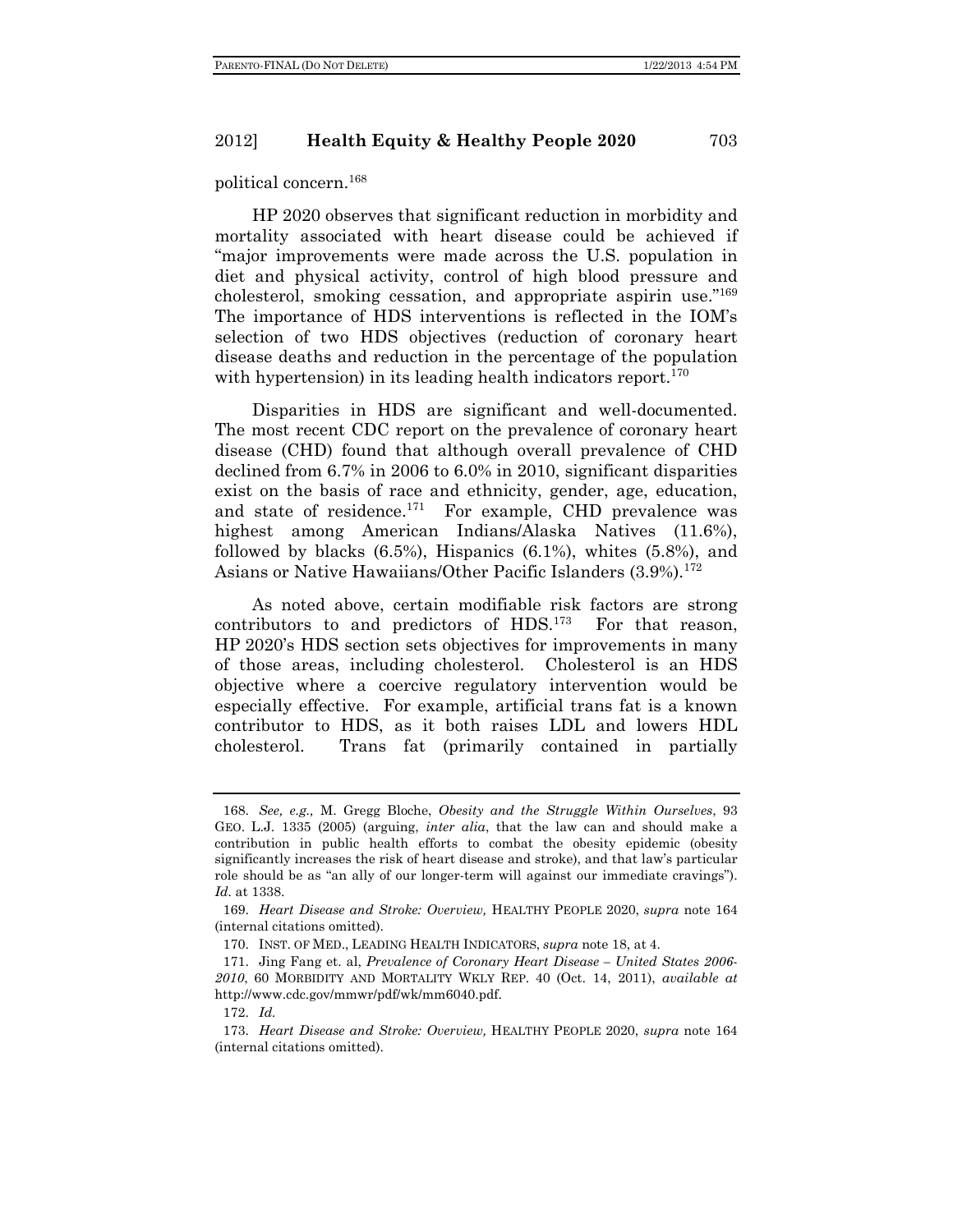hydrogenated oils) is a uniquely harmful man-made substance that is used to lower costs and extend the shelf-life of processed foods.174 A study published in the New England Journal of Medicine found that trans fat is demonstrably harmful even in amounts as small as two grams per day:

On a per-calorie basis, trans fats appear to increase the risk of CHD more than any other macronutrient, conferring a substantially increased risk at low levels of consumption (1 to 3 percent of total energy intake). In a meta-analysis of four prospective cohort studies involving nearly 140,000 subjects, including updated analyses from the two largest studies, a 2 percent increase in energy intake from trans fatty acids was associated with a 23 percent increase in the incidence of CHD.<sup>175</sup>

Some progressive jurisdictions such as New York City have banned the use of artificial trans fat in restaurants and prepared foods on health grounds, and the estimated health benefits are significant, including projected elimination of 500 annual deaths in New York attributed to trans fat.176 Thus, in light of the improvement in HDS that could result from elimination of the consumption of trans fat (by some estimates as many as 228,000 heart attacks per year are caused by trans fat),  $177$  an effective implementation mechanism is imperative.

Currently, the FDA requires the "Nutrition Facts" panel of packaged foods to display trans fat content, though there are no limits on the amount of trans fat that a particular food can contain.178 The food industry has taken steps to limit the amount of trans fat in both fast food and in packaged food, $179$  and the ACA

 <sup>174.</sup> *See* Mozaffarian, *infra* note 175. Although some animal products contain (small) amounts of naturally occurring trans fat, the trans fat found in processed foods such as baked goods is created through industrial manufacturing techniques applied to create "partially hydrogenated" oils, which, as Mozaffarian et al. describe, are demonstrably harmful to cardiovascular health even in small amounts. *Id.*

 <sup>175.</sup> Dariush Mozaffarian et al., *Trans Fatty Acids and Cardiovascular Disease,* 354 NEW ENG. J. MED. 1601 (2006).

 <sup>176.</sup> *See infra* note 182; *see also* Michael Mason, *A Dangerous Fat and Its Risky Alternatives*, N.Y. TIMES, Oct. 10, 2006, http://www.nytimes.com/2006/10/10/health/nutrition/10cons.html (quoting Harvard researcher Dr. Walter Willett for the proposition that New York City's trans fat ban would save 500 lives per year).

 <sup>177.</sup> Mason, *supra* note 176.

 <sup>178.</sup> Nutrition Labeling of Food, 21 C.F.R. § 101.9 (2006).

 <sup>179.</sup> *See, e.g.,* CTR. FOR SCIENCE IN THE PUB. INTEREST, TRANS FAT,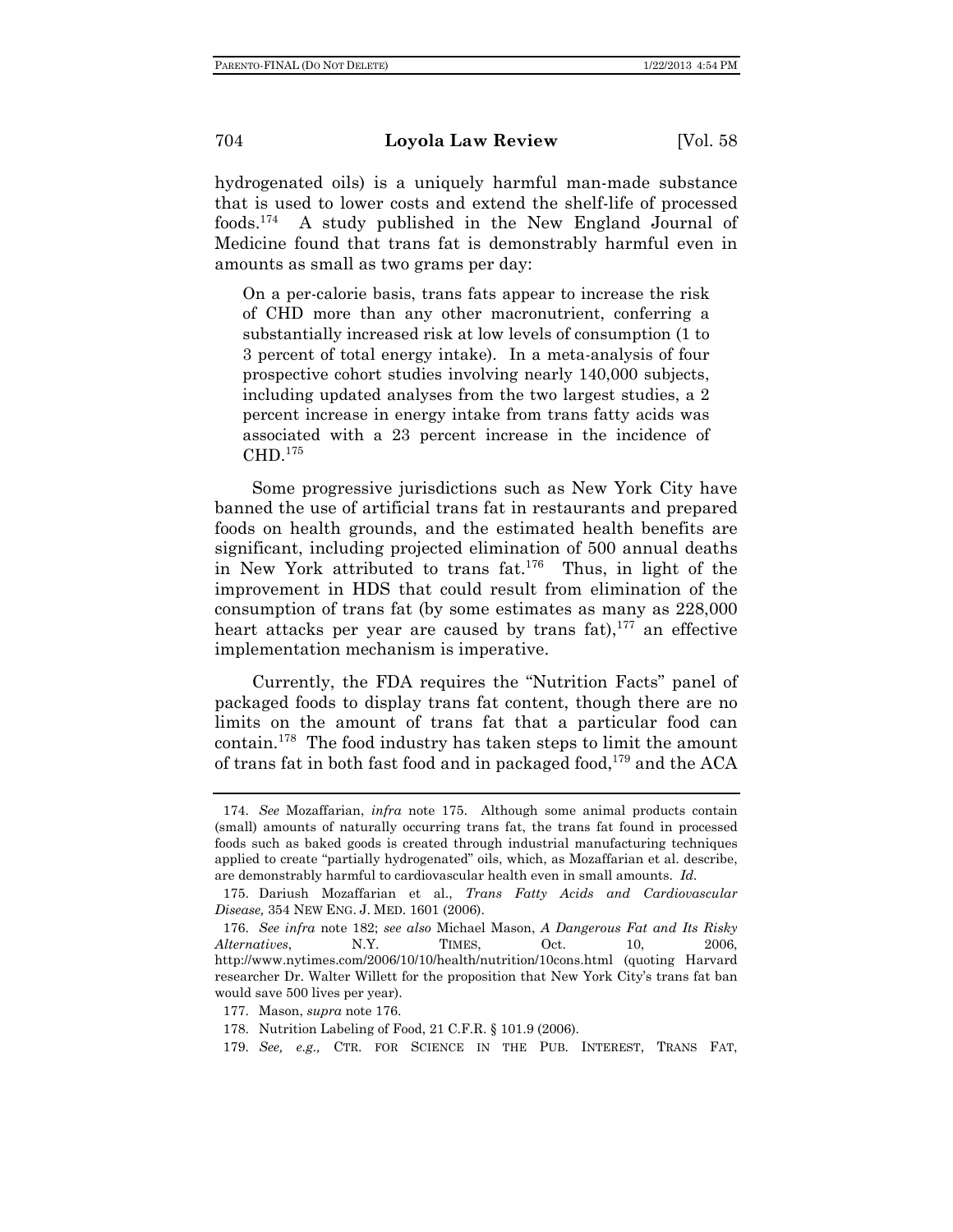will require many chain restaurants and operators of vending machines to post nutritional content,<sup>180</sup> but it is here that the limits of these essentially voluntary and/or informational policy measures become clear, raising health equity concerns. Although trends in removal or reduction of trans fat in packaged foods are encouraging,181 there is simply no way to know whether restaurants not subject to menu labeling requirements are reducing or eliminating their use of trans fat unless restaurants choose to disclose that information. It is generally accepted in public health policy that wealthier and more educated consumers may demand such information and have the resources to patronize only establishments that meet their demands, whereas consumers with fewer resources may have less ability to discern whether trans fat is being used and few alternatives in the event that it is. Moreover, where voluntary initiatives were attempted they resulted in essentially no impact on the rates of trans fat consumption because restaurants made no changes to their practices in the absence of regulation.<sup>182</sup>

Here the particular benefits of a coercive legal mechanism, such as a trans fat ban, become apparent, especially because evidence shows that trans fat bans do not lead to increased prices for food or increased costs for restaurants.<sup>183</sup> A ban on the use of artificial trans fat is the only feasible mechanism to "level the playing field" between socioeconomic groups in regard to trans fat consumption. Unfortunately from a disparities perspective, a review of jurisdictions that have enacted bans on the use of trans fat reveals that it is largely left-leaning, healthier states that have done so,<sup>184</sup> which may lead to even greater disparities

http://cspinet.org/transfat/index.html (discussing recent developments in trans-fat reduction efforts) (last visited Oct. 3, 2012).

<sup>180.</sup> ACA  $\S$  4205 (to be codified at 21 U.S.C.  $\S$  343(q)(5)(H)). Note that the ACA also allows restaurants and vending machine operators not explicitly subject to the new labeling requirements to "opt in" to the new menu labeling regime to the exclusion of local regulations to the extent they exist, thereby effectively eliminating the ability of states to establish more stringent labeling requirements. The new requirements also explicitly preempt state and local labeling requirements for restaurant and vending machine operators to whom they apply. *Id.*

 <sup>181.</sup> Mozaffarian et al., *supra* note 175, at 2037-39 (finding, *inter alia*, in a survey of 83 reformulated restaurant and packaged foods, that the reformulated foods contained less trans fat and less saturated fat than the prior version of the food).

 <sup>182.</sup> *See, e.g.,* Sonia Y. Angell et al., *Cholesterol Control Beyond the Clinic: New York City's Trans Fat Restriction*, 151 ANNALS INTERNAL MED. no. 2, 132 (2009).

 <sup>183.</sup> *Id.*

 <sup>184.</sup> The list of jurisdictions with trans fat bans includes, among others: New York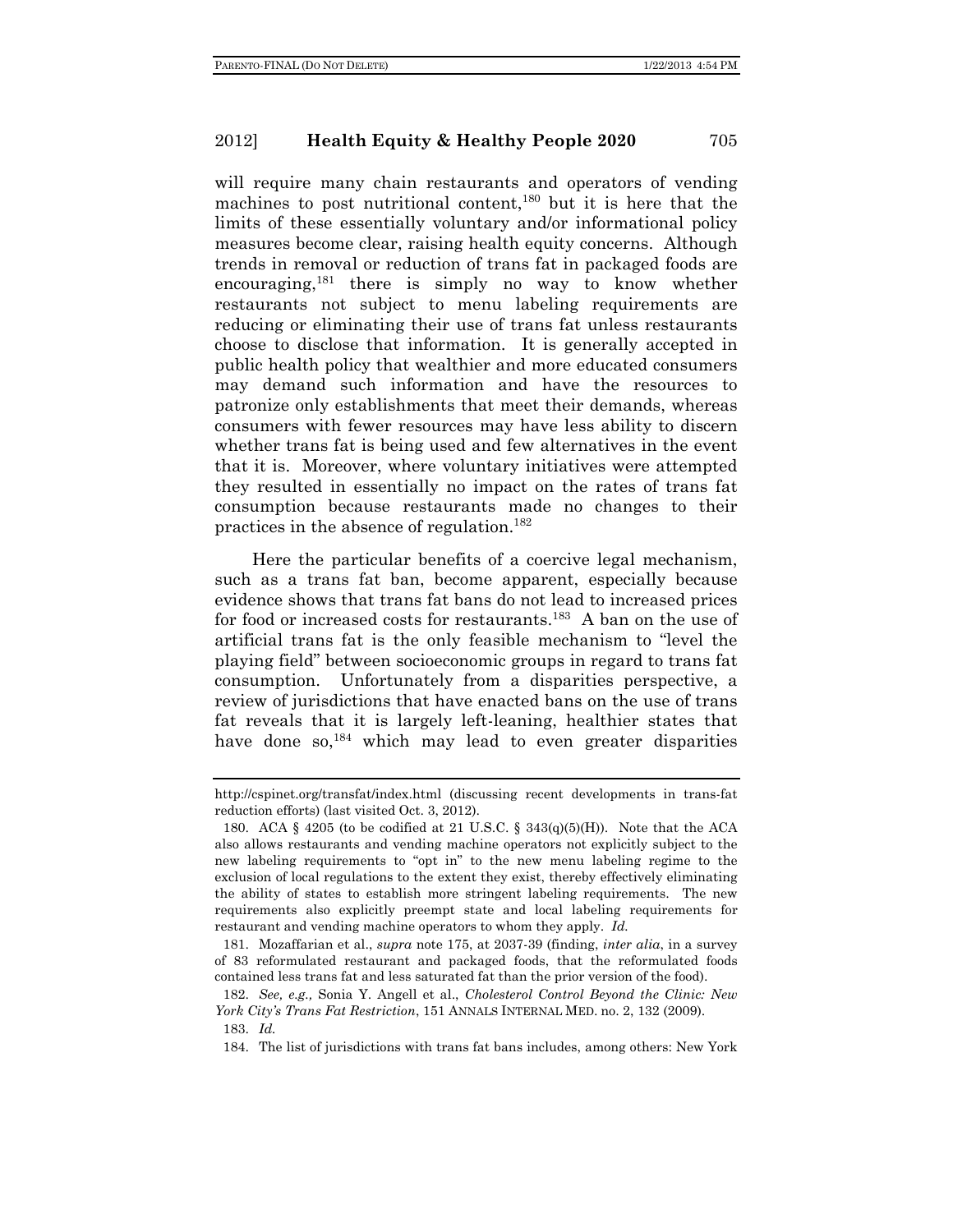between those states and (generally more conservative) states with the highest prevalence of heart disease. An FDA ban on the use of trans fat would be a highly cost-effective way to improve population heart health and health equity, $185$  particularly because vulnerable populations would benefit from the intervention to a greater degree than advantaged groups. Thus, HP 2020's lack of advocacy for a specific, demonstrably effective coercive legal mechanism such as a trans fat ban in order to further its cholesterol reduction target represents another missed opportunity to fully incorporate the principles of health equity.

Another example of the essential nature of coercive legal mechanisms in improving HDS while furthering health equity is in the area of tobacco control. The U.S. Surgeon General Report on the consequences of involuntary exposure to tobacco smoke<sup>186</sup> observes that there is no safe level of exposure to secondhand smoke and that even short exposures to secondhand smoke can increase HDS risk. $187$  Thus, in light of the significant risks associated with secondhand smoke, the importance of health equity in any proposed solution is clear. Here, the coercive legal mechanism of a ban on smoking in public spaces is an example of a particularly successful intervention, for a few reasons: first, by virtue of being broadly applicable, the ban protects the entire

City, Cambridge, MA, King County, WA, Brookline, MA, Montgomery Country, MD, Philadelphia, PA, and the State of California. *See Trans Fat*, CTR. FOR SCIENCE IN THE PUB. INTEREST, http://www.cspinet.org/transfat/index.html (last visited Oct. 31, 2012).

 <sup>185.</sup> Such a ban has been advocated by public health groups, though the issue has fallen out of vogue recently in light of improvements in packaged food and the passage in a number of populous and influential jurisdictions of legislation banning the use of trans fat in restaurants. *See* CTR. FOR SCIENCE IN THE PUB. INTEREST, *supra* note 184. Indeed, that the issue is no longer politically potent itself reflects a lack of health equity: there seems to be a direct correlation between privileged populations being protected from trans fat and the decline in advocacy for the less privileged on the same point.

 <sup>186.</sup> U.S. DEP'T OF HEALTH AND HUMAN SERVS., THE HEALTH CONSEQUENCES OF INVOLUNTARY EXPOSURE TO TOBACCO SMOKE: A REPORT OF THE SURGEON GENERAL (2006).

 <sup>187.</sup> *Id.* at 65; *see* U.S. DEP'T OF HEALTH AND HUMAN SERVS., SURGEON GENERAL'S REPORTS, THE HEALTH CONSEQUENCES OF INVOLUNTARY EXPOSURE TO TOBACCO SMOKE: A REPORT OF THE SURGEON GENERAL, 6 MAJOR CONCLUSIONS OF THE SURGEON GENERAL REPORT (2006), *available at* http://www.surgeongeneral.gov/library/secondhandsmoke/factsheets/factsheet6.html (observing that the smoke causes blood platelets to become stickier, damages the lining of blood vessels, decreases coronary flow velocity reserves, and reduces heart rate variability, potentially increasing the risk of a heart attack).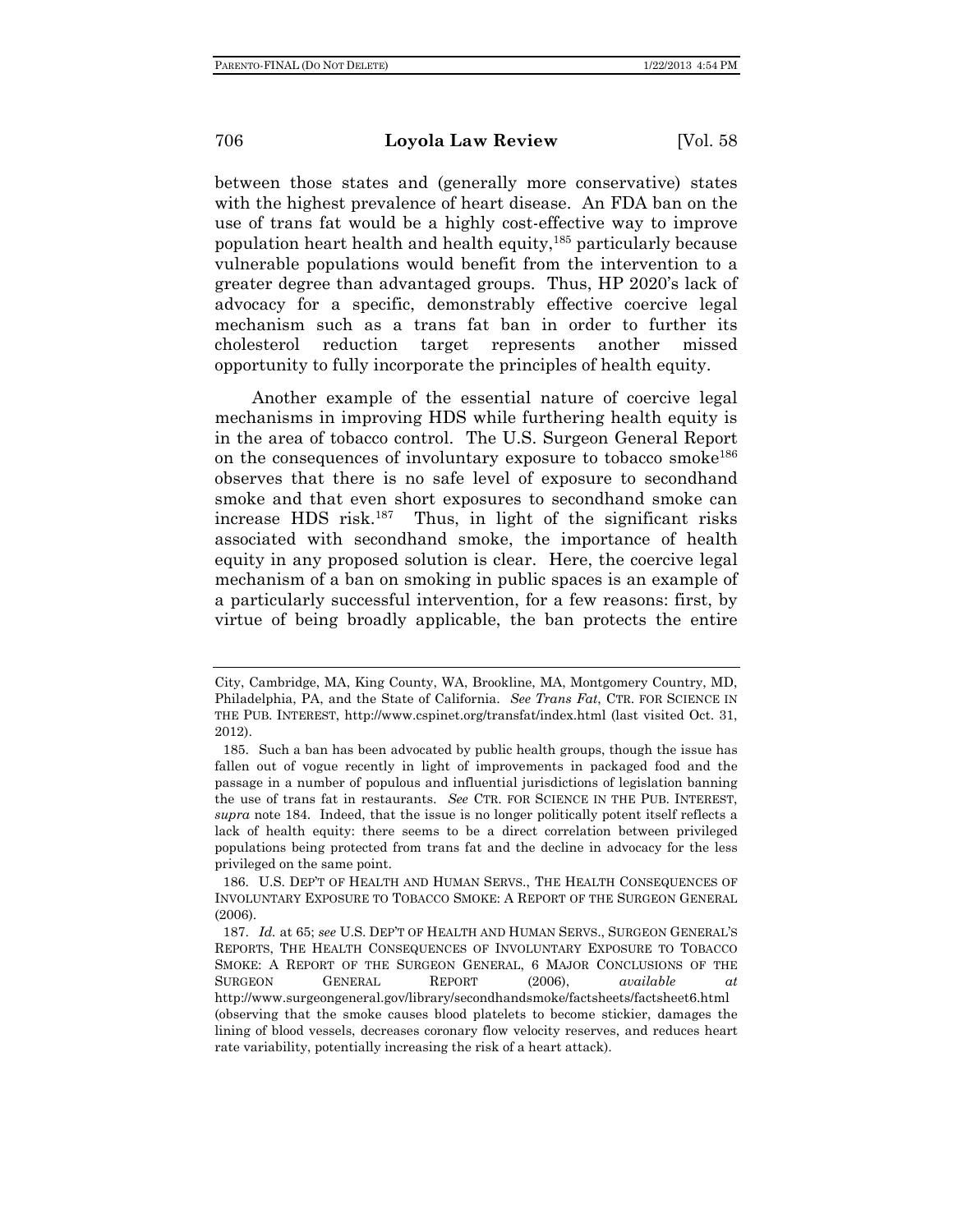population, not just those with the most resources to demand smoke-free spaces; second, by applying to all work spaces, it protects many individuals (e.g., service industry workers in bars and restaurants) who would otherwise lack bargaining power to secure a smoke-free workspace; and third, in the case of New York City, which has extended its ban to outdoor public spaces such as parks and beaches, the ban guarantees smoke-free outdoor space to all socioeconomic groups, not just those who can afford private homes with yards. The positive health effects of smoking bans have been demonstrated by evidence showing a reduction in hospital admissions for chest pain and heart attacks in jurisdictions where bans have been implemented.<sup>188</sup>

Interestingly, perhaps because tobacco control laws are more politically palatable than some of the legal mechanisms discussed above, HP 2020 does explicitly advocate for an increase in tobacco control laws, including smoking bans in public spaces.<sup>189</sup> While some advocacy for effective legal mechanisms is better than none, the Project arguably does health equity a disservice by advocating only for those legal mechanisms that are either already in place (as in the case of enforcement of existing environmental laws) or are not politically divisive (as for tobacco control). True advancement of health equity requires an impartial assessment of the distributive consequences of policy options and advocacy for effective coercive legal mechanisms, even where political feasibility of immediate implementation is doubtful.

#### **4. NUTRITION AND WEIGHT STATUS**

Perhaps no issue in public health is as hotly debated as what HP 2020 terms "Nutrition and Weight Status" (NWS), which encompasses both adequate nutrition and the obesity epidemic.<sup>190</sup>

 <sup>188.</sup> *See, e.g.,* Patricia M. Herman & Michele E. Walsh, *Hospital Admissions for Acute Myocardial Infarction, Angina, Stroke, and Asthma After Implementation of Arizona's Comprehensive Statewide Smoking Ban*, 101 AM. J. PUB. HEALTH 491 (2011) (finding statistically significant reduction in hospitalizations due to, *inter alia*, chest pain and heart attack following implementation of statewide smoking ban)*;*  Stanton A. Glantz, *Meta-Analysis of the Effects of Smokefree Laws on Acute Myocardial Infarction: An Update*, 47 PREVENTIVE MED. 452-53 (2008) (finding mean 19% reduction in hospital admissions for heart attack associated with enactment of smoke free laws).

 <sup>189.</sup> *Tobacco Use: Objectives,* HEALTHY PEOPLE 2020, http://www.healthypeople.gov/2020/topicsobjectives2020/objectiveslist.aspx?topicId=4 1 (last visited Oct. 3, 2012).

 <sup>190.</sup> *Nutrition and Weight Status: Overview,* HEALTHY PEOPLE 2020,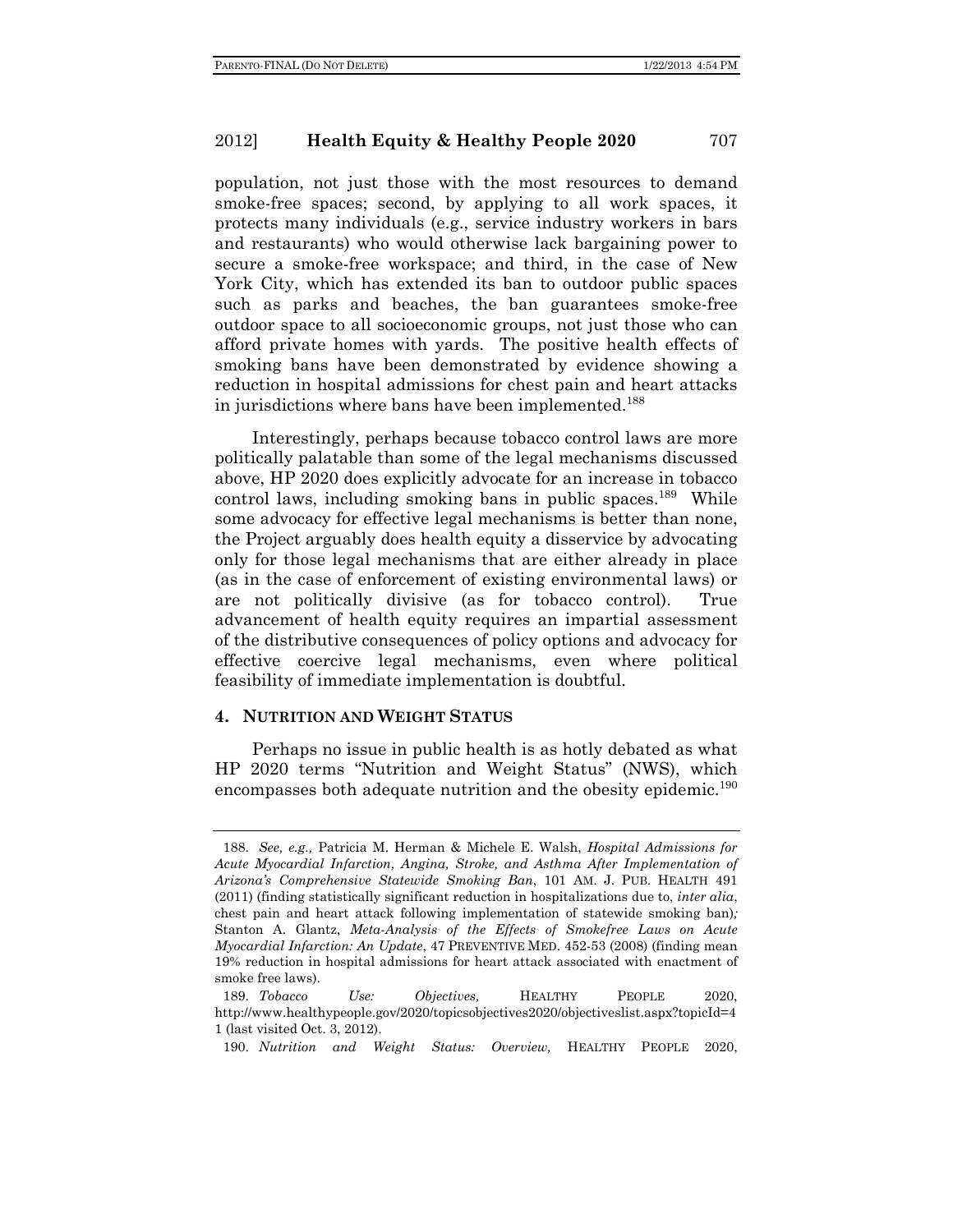Disparities in NWS, particularly with regard to obesity rates, are stark, both among racial and ethnic groups and among socioeconomic groups. Current data indicate dramatically different obesity prevalence across ethnic groups, ranging from 49.5% for non-Hispanic blacks, who have the highest ageadjusted rates of obesity, 39.1% for Hispanics, and 34.3% for non-Hispanic whites.<sup>191</sup> Regional, gender, and socioeconomic disparities exist as well.192 As with heart disease, there are some coercive legal interventions that could positively affect both population health and health equity, but HP 2020 does not suggest them. Interestingly, HP 2020 does advocate for a very few legal mechanisms to improve NWS, but only in regard to children, and only as affects food offerings at schools.193 While advocacy of politically realistic options is laudable, clear opportunities exist for further promotion of effective legal mechanisms.

For purposes of this paper, a threshold question is the appropriateness and effectiveness of government intervention in the food market in pursuit of dietary changes (with the ultimate goal of improving NWS), whether through regulations mandating content of food, taxation on certain disfavored foods, or outright bans on the sale of certain foods. Much has been written on the

http://www.healthypeople.gov/2020/topicsobjectives2020/overview.aspx?topicid=29 (last visited Oct. 3, 2012).

 <sup>191.</sup> *Overweight and Obesity: Adult Obesity Objectives*, CTRS. FOR DISEASE CONTROL AND PREVENTION, http://www.cdc.gov/obesity/data/adult.html (last visited Oct. 3, 2012); *see also* CTRS. FOR DISEASE CONTROL AND PREVENTION, MORBIDITY AND MORTALITY WKLY REP., DIFFERENCES IN PREVALENCE OF OBESITY AMONG BLACK, WHITE, AND HISPANIC ADULTS – UNITED STATES, 2006-2008 (2009), *available at* http://www.cdc.gov/mmwr/preview/mmwrhtml/mm5827a2.htm; Cynthia L. Ogden et al., *Obesity and Socioeconomic Status in Adults: United States, 2005-2008*, NAT'L CTR. FOR DATA STATISTICS BRIEF no. 50 (Dec. 2010), *available at*  http://www.cdc.gov/nchs/data/databriefs/db50.pdf (documenting existence of racial/ethnic disparities prior to the most recent data).

 <sup>192.</sup> Ogden, *supra* note 191 (regional and gender); *see also* Jennifer L. Black & James Macinko, *Neighborhoods and Obesity,* 66 NUTRITION REVS. 2 (2008) (providing the correlation between obesity and neighborhood income level); Virginia W. Chang & Diane .S. Lauderdale, *Income Disparities in Body Mass Index and Obesity in the United States, 1971–2002*, 165 ARCH. INTERNAL MED. 2122 (2005) (discussing the correlation between individual income and BMI/obesity).

 <sup>193.</sup> *Nutrition and Weight Status: Objectives,* HEALTHY PEOPLE 2020, at NWS-1, NWS-2,

http://www.healthypeople.gov/2020/topicsobjectives2020/objectiveslist.aspx?topicId=2 9 (advocating primarily for regulations setting nutrition standards for food served at schools, including reducing the sale of calorically sweetened beverages, and for mandating fruit and vegetable offerings when other foods are offered).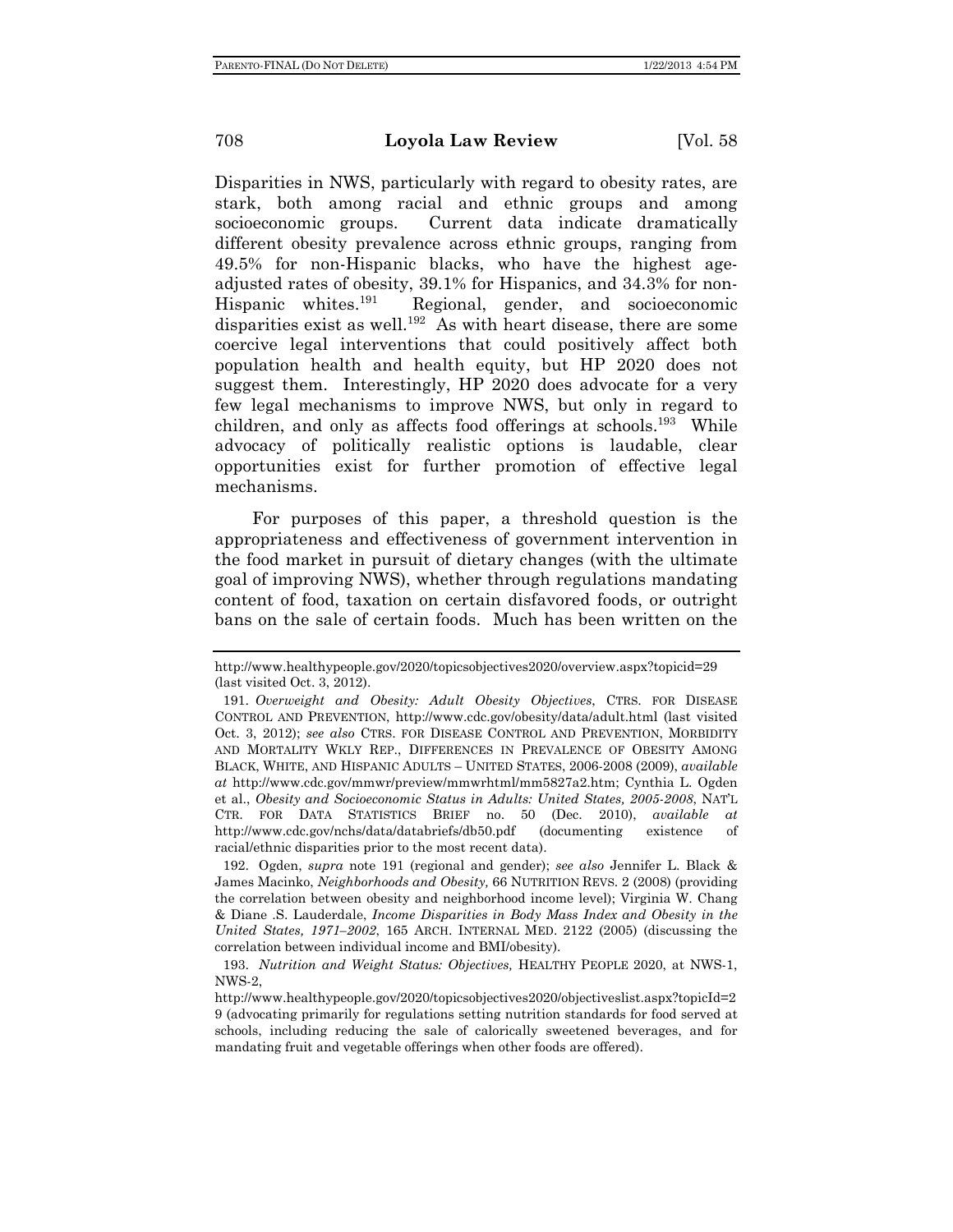tension between paternalism and public health, and on the effectiveness of government intervention in general on NWS, particularly in regard to the obesity epidemic.<sup>194</sup> For example, Gostin observes that law at every level of government directly and indirectly affects the risk factors for overweight and obesity, although the "concerted use of legal-based strategies as an integral component of obesity prevention and control efforts is nascent."<sup>195</sup> This paper does not attempt to prescribe a particular approach for improving NWS as a whole, or for combating obesity. However, evidence supports the effectiveness of certain coercive legal mechanisms in improving NWS, and HP 2020's lack of advocacy for those mechanisms to achieve a number of its NWS objectives is a missed opportunity.

Among its many NWS objectives, HP 2020 sets target reductions for intake of sodium, saturated fats, solid fats, and added sugars.196 The importance of these indicators was affirmed by the IOM, which selected reduction of the consumption of solid fats and added sugars as a critical indicator of population health.<sup>197</sup> The Project supplies no suggestions for how the reductions should be achieved, but there are certain coercive regulatory mechanisms that can be utilized in achieving those goals without worsening disparities or compromising health equity (as a purely voluntary initiative might). For example, Denmark has recently implemented a tax on products containing saturated fat above a specified percentage, and other European countries have implemented or considered similar initiatives.198 In the U.S., various proposals have been made in recent years for significant taxes on calorically sweetened beverages, though none

 <sup>194.</sup> *Compare* M. Gregg Bloche, *Obesity and the Struggle Within Ourselves*, 93 GEO. L.J. 1335, 1337 (2005), *with* Richard Epstein, *What (Not) To Do About Obesity: A Moderate Aristotelian Answer*, 93 GEO. L.J. 1361, 1364 (2005) (arguing that "the strong background presumption *against* government intervention has not been overcome" with regard to obesity).

 <sup>195.</sup> Lawrence O. Gostin, et al., *Assessing Laws and Legal Authorities for Obesity Prevention and Control,* 37 J.L. MED. & ETHICS 28, 29 (2009).

 <sup>196.</sup> *Nutrition and Weight Status: Objectives,* HEALTHY PEOPLE 2020, *supra* note 193, at NWS-17-19.

 <sup>197.</sup> INST. OF MED., LEADING HEALTH INDICATORS, *supra* note 18, at 4-5.

 <sup>198.</sup> *Denmark Introduces World's First Food Fat Tax*, BBC NEWS EUROPE, Oct. 1, 2011, http://www.bbc.co.uk/news/world-europe-15137948. *See* Alberto Alemanno & Ignacio Carreno, *Fat Taxes in the European Union between Fiscal Austerity and the Fight Against Obesity,* 4 EUR. J. RISK REG. (forthcoming 2011), *available at*  http://ssrn.com/abstract=1945804 (discussing "fat taxes" in the European Union).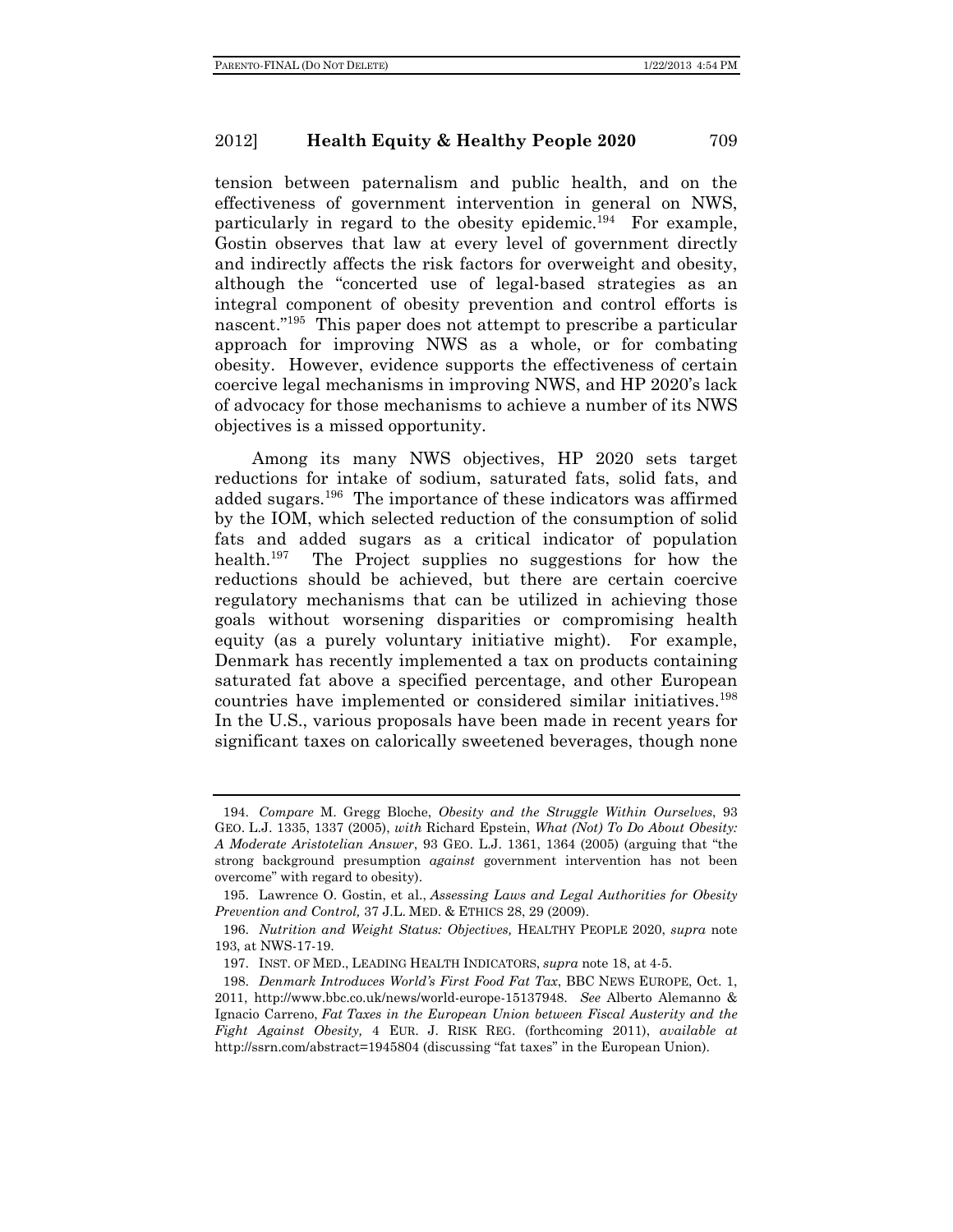have been enacted.199 Although it is too soon to measure the impact of the Danish tax, evidence and economic theory both suggest that the tax will have its intended effect of reducing saturated fat consumption.<sup>200</sup> Indeed, WHO has recognized that taxation can be an effective mechanism to influence consumer choice on food consumption.<sup>201</sup> Moreover, the same factors that lead to the reduction in saturated fat consumption also contribute to the likelihood that greater reductions will be seen among lower income persons than higher income individuals—thus, by narrowing disparities in saturated fat consumption, the tax would further health equity within a framework of overall population health improvement.

While promising, taxation of unhealthy foods does have problems from a health equity standpoint because food taxes are inherently regressive. Thus, many policy analysts suggest that revenues from taxation of unhealthy foods be used to support other health-promoting measures such as fruit and vegetable subsidies and/or broader changes to agricultural policy.<sup>202</sup> Regardless of the possible shortcomings of taxation, principles of health equity require that any policy initiative designed to achieve NWS targets in regard to solid fats, sugars, and sodium be designed to, at minimum, not worsen disparities in consumption of harmful additives and, to the extent possible, reduce such disparities. In the absence of any evidence that

 <sup>199.</sup> *See Existing Soft Drink Taxes*, CTR. FOR SCIENCE IN THE PUB. INTEREST (July 2011), http://cspinet.org/liquidcandy/existingtaxes.html.

 <sup>200.</sup> *See* Guy E. Faulkner et al., *Economic Instruments for Obesity Prevention: Results of a Scoping Review and Modified Delphi Survey,* 8 INT. J. BEHAV. NUTRITION PHYSICAL ACTIVITY 109 (2011), *available at* http://www.ijbnpa.org/content/8/1/109.

 <sup>201.</sup> WHO, PREVENTING CHRONIC DISEASES: A VITAL INVESTMENT (2005), *available at* http://www.who.int/chp/chronic\_disease\_ report/full\_report.pdf. *See also* WHO, GLOBAL STRATEGY ON DIET, PHYSICAL ACTIVITY AND HEALTH (2004) *available at* 

http://www.who.int/dietphysicalactivity/strategy/eb11344/strategy\_english\_web.pdf; WHO, 2008-2013 ACTION PLAN FOR THE GLOBAL STRATEGY FOR THE PREVENTION AND CONTROL OF NONCOMMUNICABLE DISEASES 8, 13, 41 (2008) (each discussing the importance of tax measures in incentivizing healthier consumer choices in regard to food).

 <sup>202.</sup> WHO, 2008-2013 ACTION PLAN, *supra* note 201; *see also* Kelly D. Brownell and Michael. F. Jacobson, *Small Taxes on Soft Drinks and Snack Foods to Promote Health,* 90 AM. J. PUB. HEALTH 854 (2000). In addition, in any food tax discussion, self-labeled consumer freedom advocates raise concerns about government infringement on personal liberties. *See, e.g.,* AMERICANS AGAINST FOOD TAXES, http://nofoodtaxes.com/ (arguing against imposition of taxes on unhealthy foods).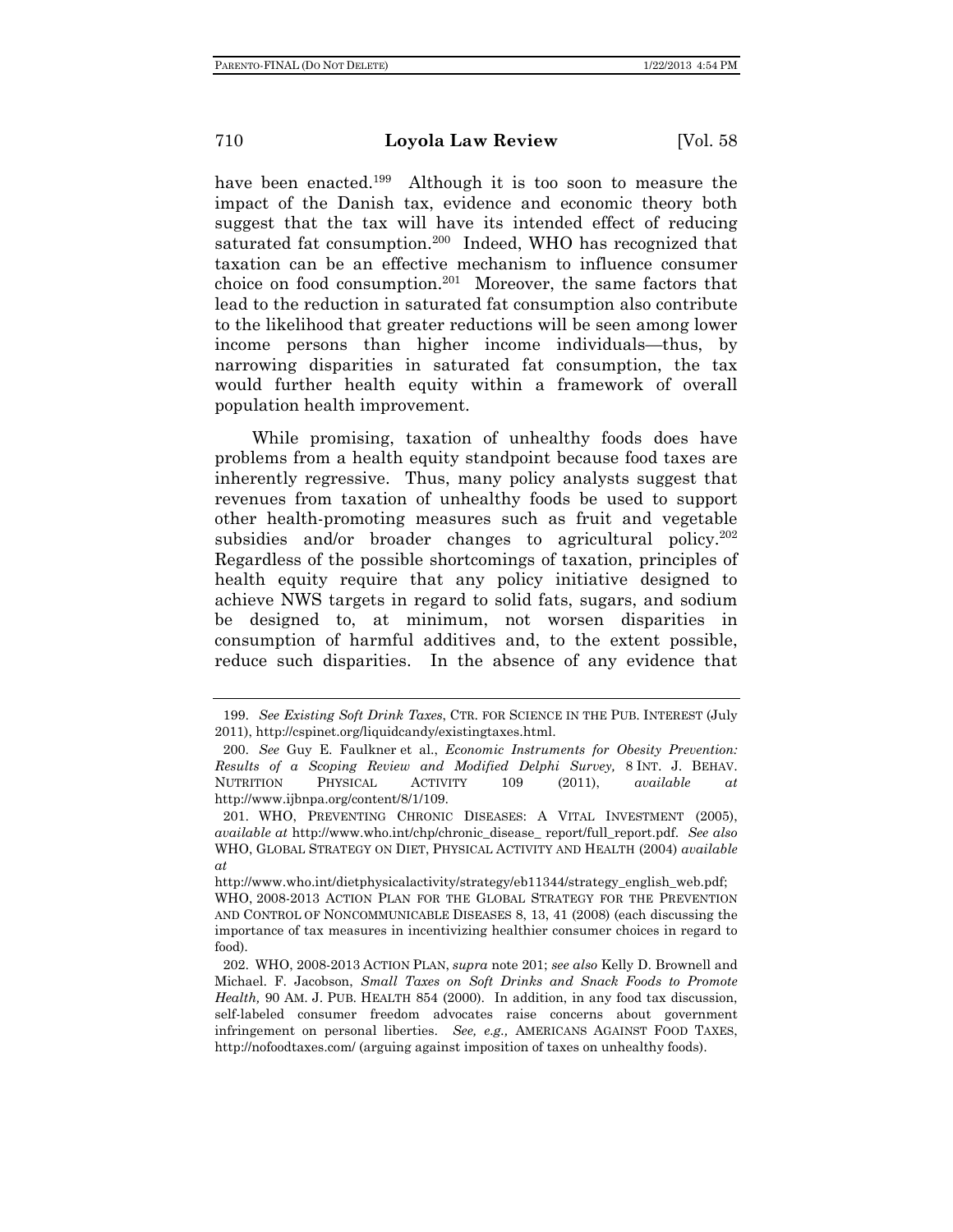voluntary mechanisms will achieve its NWS objective for solid fats, sugars, and sodium, particularly without worsening disparities, HP 2020 should take the opportunity to advocate for additional taxation of foods not meeting nutritional targets.

In addition to taxation, coercive regulatory mechanisms should be incorporated as part of a successful NWS strategy. For example, in regard to sodium reduction, the status quo is unsatisfactory—the only policies in place are early-stage voluntary initiatives. One such initiative, the National Salt Reduction Initiative (NSRI), is a coalition of local and state health authorities and health organizations collaborating with food producers and restaurants to seek a 20% reduction in U.S. salt intake over five years. $203$  The coalition projects that the effort, if successful, will save "tens of thousands of lives each year and billions of dollars in health care costs."204 However, there is no evidence that the project has had any success to date.

Moreover, and aside from the lack of evidence that voluntary initiatives such as the NSRI can be successful (at least without the threat of regulation if targets are not achieved), health equity concerns exist in the particular design of the NSRI. Among the participating restaurants and food producers, it is unclear which of their food products will be targeted. For packaged foods, the 20% reduction target is not uniform across food categories, which creates the potential for worsening disparities if foods preferred by certain population groups are targeted for reduction in greater degree than those preferred by others, or if foods that are unaffordable to lower income persons are targeted for more significant reductions than less expensive foods.<sup>205</sup> Again, the distinction between improving overall population health and reducing disparities becomes apparent, though it is worth noting that the current voluntary approach is not out of line with prevailing international efforts.206 However, from a health equity

 <sup>203.</sup> *See National Salt Reduciton Initiative*, *Goals and Summary,* NYC.GOV, http://www.nyc.gov/html/doh/downloads/pdf/cardio/cardio-salt-factsheet.pdf (last visited Oct 3, 2012).

 <sup>204.</sup> *Id.*

 <sup>205.</sup> *National Salt Reduction Initiative Packaged Food Categories and Targets,*  NYC.GOV, http://www.nyc.gov/html/doh/downloads/pdf/cardio/cardio-salt-nsripackaged.pdf (last visited Nov. 1, 2012). For example, canned meat and sausages are targeted for only a 15% reduction in sodium, whereas frozen or refrigerated meat substitutes (e.g., veggie burgers, tofu steaks) target nearly a 26% reduction. *Id.* at 2. 206. Initiatives in other countries, among them the United Kingdom and Finland,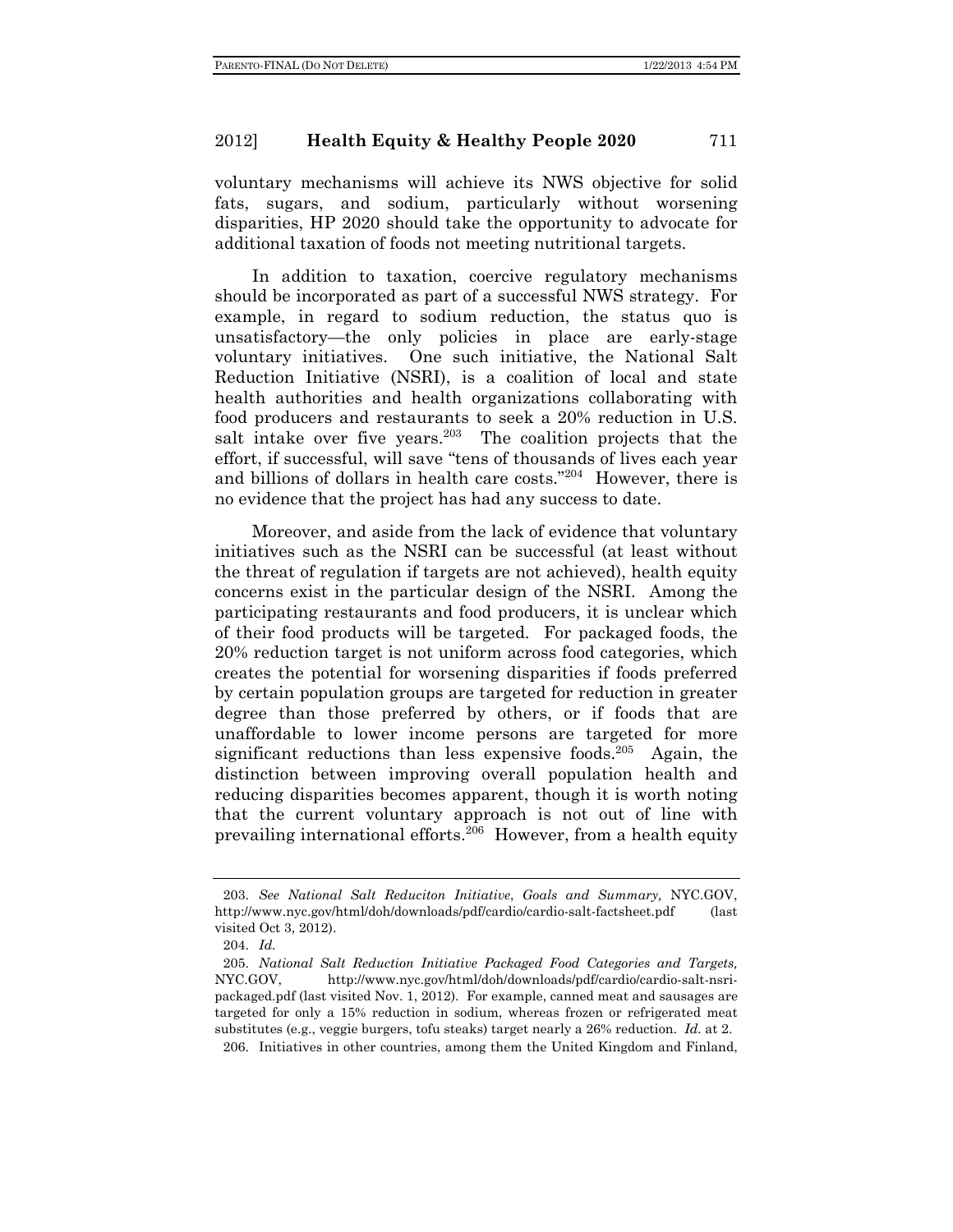standpoint, a regulatory approach shows more promise in achieving sodium reduction targets because a regulatory initiative could preserve some manufacturer flexibility while still ensuring either that all categories of food are equally targeted for sodium reduction or, at a minimum, that manufacturers do not use demographic data to target reductions primarily for foods that appeal more to already healthier populations. $207$ 

Comparing regulation of food content versus taxation of unhealthy foods, the regulatory approach is likely to further health equity to a higher degree. This is because the regulatory approach would, in theory, benefit all population groups to a more equal degree, and indeed, those groups that consume more packaged foods—typically groups with lower health status would benefit to a greater degree than already healthier persons. However, either approach is probably superior to a purely voluntary approach, which, for the reasons discussed above, presents significant health equity concerns. Although the political problems with advocating a regulatory approach in this context are obvious, a meaningful discussion of the feasibility of achieving HP 2020's NWS targets must involve a discussion of the effectiveness of various legal interventions and, particularly, their impact on health equity. Indeed, it is because HP 2020 explicitly incorporates health equity as one of its four overarching goals that it is obligated to prefer those policy options that would most further health equity, and the failure to do so, both in NWS and throughout, diminishes the likelihood that HP 2020 will have a meaningful impact on disparities reduction and health equity.

primarily rely upon voluntary efforts with agreed upon targets, though the UK initiative does contemplate mandatory standards if the voluntary standards do not meet expectations, and Finland does mandate the labeling of high-salt foods. In addition, the WHO position on sodium reduction explicitly recognizes that a voluntary approach may have advantages of flexibility and speed of implementation. WHO, REDUCING SALT INTAKE IN POPULATIONS: REPORT OF A WHO FORUM AND TECHNICAL MEETING 5-7 (2007), *available at* http://www.who.int/dietphysicalactivity/Salt\_Report\_VC\_april07.pdf; P. Pietinen et al., *Labelling the Salt Content in Foods: A Useful Tool in Reducing Sodium Intake in Finland,* 11 PUB. HEALTH NUTRITION 335 (2007).

 <sup>207.</sup> Of course, industry will often raise the concern that prices will increase if various regulations are enacted. *See, e.g.,* HEALTH CANADA, SODIUM REDUCTION STRATEGY FOR CANADA (2010), *available* at http://www.hc-sc.gc.ca/fnan/alt\_formats/pdf/nutrition/sodium/strateg/reduct-strat-eng.pdf. This itself presents health equity concerns.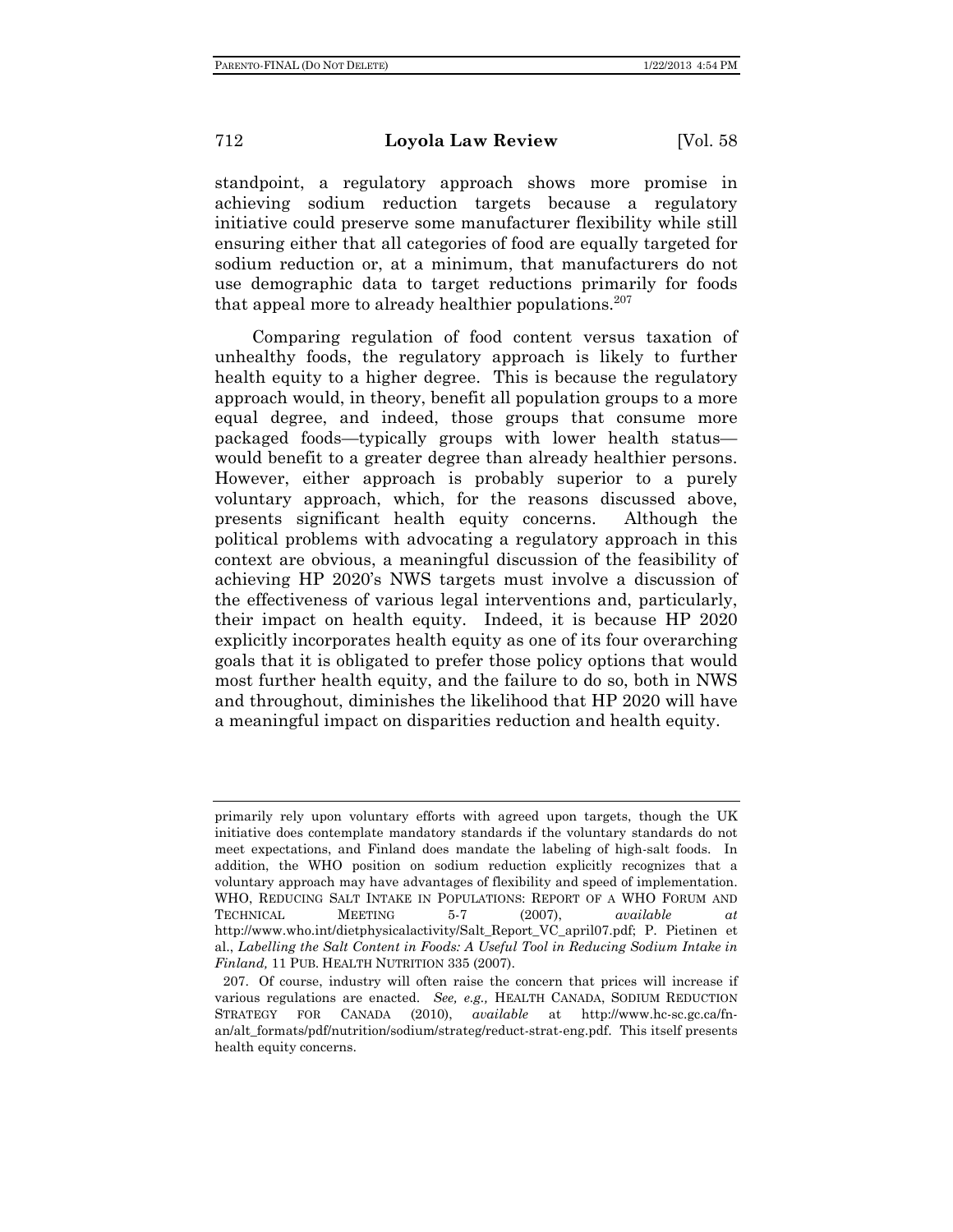### **PART IV**

HP 2020 includes for the first time an explicit focus on the social determinants of health as one of the Project's four overarching goals and as a distinct topic with its own objectives. As the precise objectives for the social determinants of health have not yet been determined, suggestions for incorporation of specific coercive legal mechanisms in the objectives may be useful to fulfilling the broader goal of achieving health equity, given the extensive overlap between the social determinants of health and health disparities.

HP 2020's broad goal regarding the social determinants of health is to "identify ways to create social and physical environments that promote good health for all" across diverse sectors, including education, childcare, housing, business, law, media, community planning, transportation, and agriculture.<sup>208</sup> As many scholars have observed, no amount of health care can provide population health in the absence of measures to remedy disparities in the social determinants of health.<sup>209</sup> Examples of non-health specific factors that influence health include "safe and affordable housing, access to education, public safety, availability of healthy foods, local emergency/health services, and environments free of life-threatening toxins."210

Two interrelated approaches show particular promise in incorporating a broader focus on the social determinants of health in law and policymaking: a "health in all polices" (HiAP) paradigm and the use of health impact assessments to guide policy decisions. Under an HiAP approach, all sectors of society consider the health implications of their policy decisions, including benefits, harms, and health-related costs.211 Kickbusch and Buckett explain HiAP as involving "public service agencies

 <sup>208.</sup> *Social Determinants of Health*, HEALTHY PEOPLE 2020, http://www.healthypeople.gov/2020/topicsobjectives2020/overview.aspx?topicid=39 (last visited Oct. 3, 2012).

 <sup>209.</sup> *See, e.g.*, Gostin, et al., *supra* note 145; Erika Blacksher, *Health Reform and Health Equity: Sharing Responsibility for Health in the United States*, 39 HOFSTRA L. REV. 41 (2011) (arguing that "[h]ealth reform that makes health equity a goal demands a bolder agenda" than merely addressing health care; the approach must also address the social determinants of health).

 <sup>210.</sup> *Social Determinants of Health: Overview*, HEALTHY PEOPLE 2020, http://www.healthypeople.gov/2020/topicsobjectives2020/overview.aspx?topicid=39 (last visited Nov. 1, 2012).

 <sup>211.</sup> *See, e.g.,* INST. OF MED., FOR THE PUBLIC'S HEALTH, *supra* note 80, at 3-5.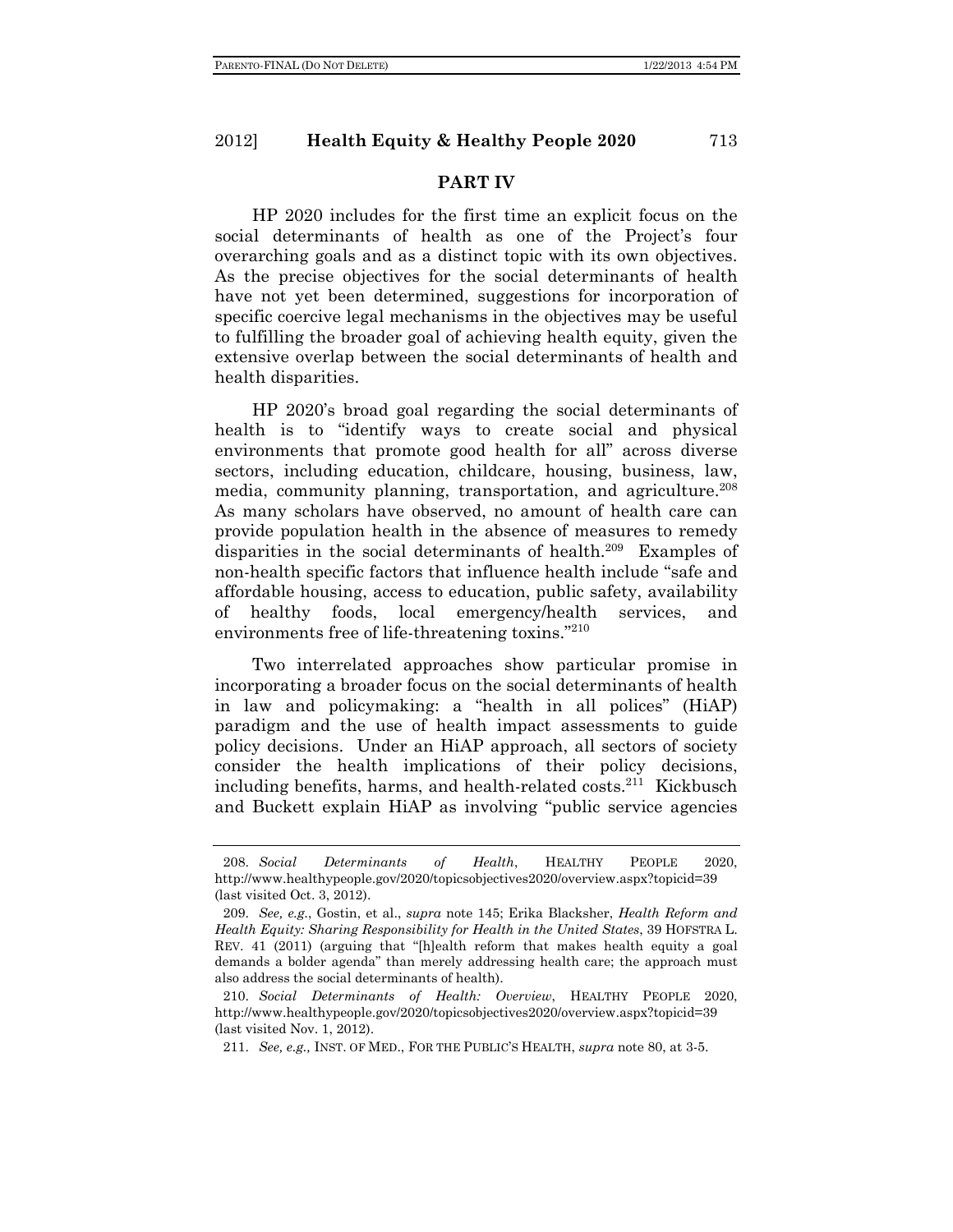working across portfolio boundaries to achieve a shared goal and an integrated government response to particular issues."212 However, as the IOM LPH Report observes, HiAP, taken to its logical conclusion, must include stakeholders in addition to government, particularly in the private sector, whose actions have a significant effect on health and on health equity.<sup>213</sup> HP 2020 refers briefly to an HiAP approach as an "emerging strategy" to address the social determinants of health, but does not elaborate.<sup>214</sup> Encouragingly, however, the ACA created a National Prevention, Health Promotion, and Public Health Council, comprised of seventeen heads of federal executive departments, agencies, and offices and charged with developing a national prevention strategy in which all government sectors work together to improve population health.<sup>215</sup>

Use of HiAP as a framework for policy decisions could dramatically improve health equity by addressing the social determinants of health. For example, zoning restrictions for fast food restaurants would be considered not just in view of their environmental and commercial impact, but also in regard to health effects and how those effects are distributed across population groups. However, the relative coerciveness of an HiAP strategy could significantly impact its ultimate effect on disparities reduction. The IOM offers a view of the various ways in which an HiAP approach could operate, with one end of the spectrum being that HiAP should be seen as, at minimum, a "manifestation of the precautionary principle: first, do no harm to health through policies or laws enacted in other sectors of government."216 However, this approach speaks to population health, not to relative effect on disparities. Nonetheless, HiAP could also be used to require maximization of positive effects of

 <sup>212.</sup> ILONA KICKBUSCH AND KEVIN BUCKETT, GOV'T OF S. AUSTL., DEP'T OF HEALTH, IMPLEMENTING HEALTH IN ALL POLICIES: ADELAIDE 12 (2010), *available at*  http://www.who.int/sdhconference/resources/implementinghiapadel-sahealth-100622.pdf.

 <sup>213.</sup> INST. OF MED., FOR THE PUBLIC'S HEALTH, *supra* note 80, at 3-14.

 <sup>214.</sup> *Social Determinants of Health: Overview*, HEALTHY PEOPLE 2020, http://www.healthypeople.gov/2020/topicsobjectives2020/overview.aspx?topicid=39 (last visited Oct. 3, 2012).

 <sup>215.</sup> NAT'L PREVENTION, HEALTH PROMOTION, AND PUB. HEALTH COUNCIL, 2011 ANNUAL STATUS REPORT 1 (June 30, 2011), *available at* http://www.healthcare.gov/prevention/nphpphc/2011-annual-status-reportnphpphc.pdf.

 <sup>216.</sup> INST. OF MED., FOR THE PUBLIC'S HEALTH, *supra* note 80, at 86.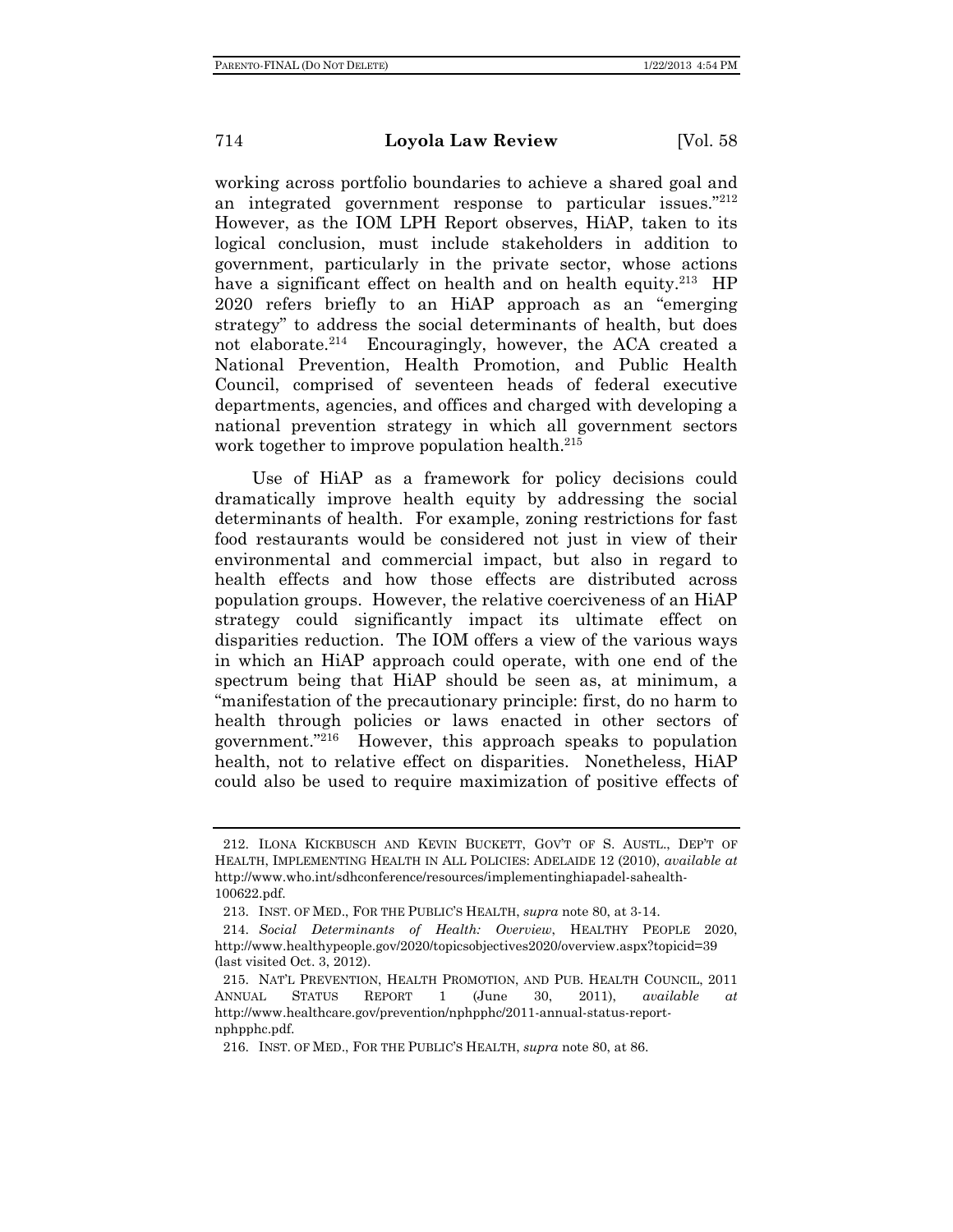non-health policies, and, even more directly, to address the social determinants of health by crafting relevant non-health policy with the goal of improving population health outcomes and health equity.217 The challenge will be in the details, particularly the degree to which various agencies and private interests are required to assess health effects of their projects, and to what extent projects will be required to be modified in view of projected health effects.

Projecting and measuring health effects, particularly those of legal interventions both before and after implementation, present difficulties. However, in that regard, "health impact assessments" (HIAs) are a promising starting point. The Health Impact Project defines an HIA as:

[A] systematic process that uses an array of data sources and analytic methods and considers input from stakeholders to determine the potential effects of a proposed policy, plan, program or project on the health of a population and the distribution of those effects within the population. $218$ 

In addition, an HIA "provides recommendations on monitoring and managing those effects."219 Of course, as the IOM observes, conducting an HIA would require time and resources, and not every policy or intervention will require a full-scale HIA prior to implementation.<sup>220</sup> Thus, to the extent HIAs are required by law, the law will have to set a minimum impact threshold of some sort in order to avoid inflicting needless administrative burdens. However, notwithstanding the procedural difficulties, HP 2020's final objectives for the social determinants of health should include a recommendation for HIAs in appropriate circumstances.

A similar but slightly different proposal for quantifying health effects of both health and non-health policies is the use of a "health disparities index" (HDI) to measure over time how various policies impact disparities. The idea is somewhat analogous to the Gini coefficient and other statistical tools

 <sup>217.</sup> INST. OF MED., FOR THE PUBLIC'S HEALTH, *supra* note 80, at 86.

 <sup>218.</sup> *Resources for Policy Makers,* HEALTH IMPACT PROJECT, http://www.healthimpactproject.org/policy-makers (citing NAT'L RESEARCH COUNCIL, IMPROVING HEALTH IN THE UNITED STATES: THE ROLE OF HEALTH IMPACT ASSESSMENT (2011), *available at* http://www.nap.edu/catalog.php?record\_id=13229)). 219. *Id.*

 <sup>220.</sup> INST. OF MED., FOR THE PUBLIC'S HEALTH, *supra* note 80, at 87-90.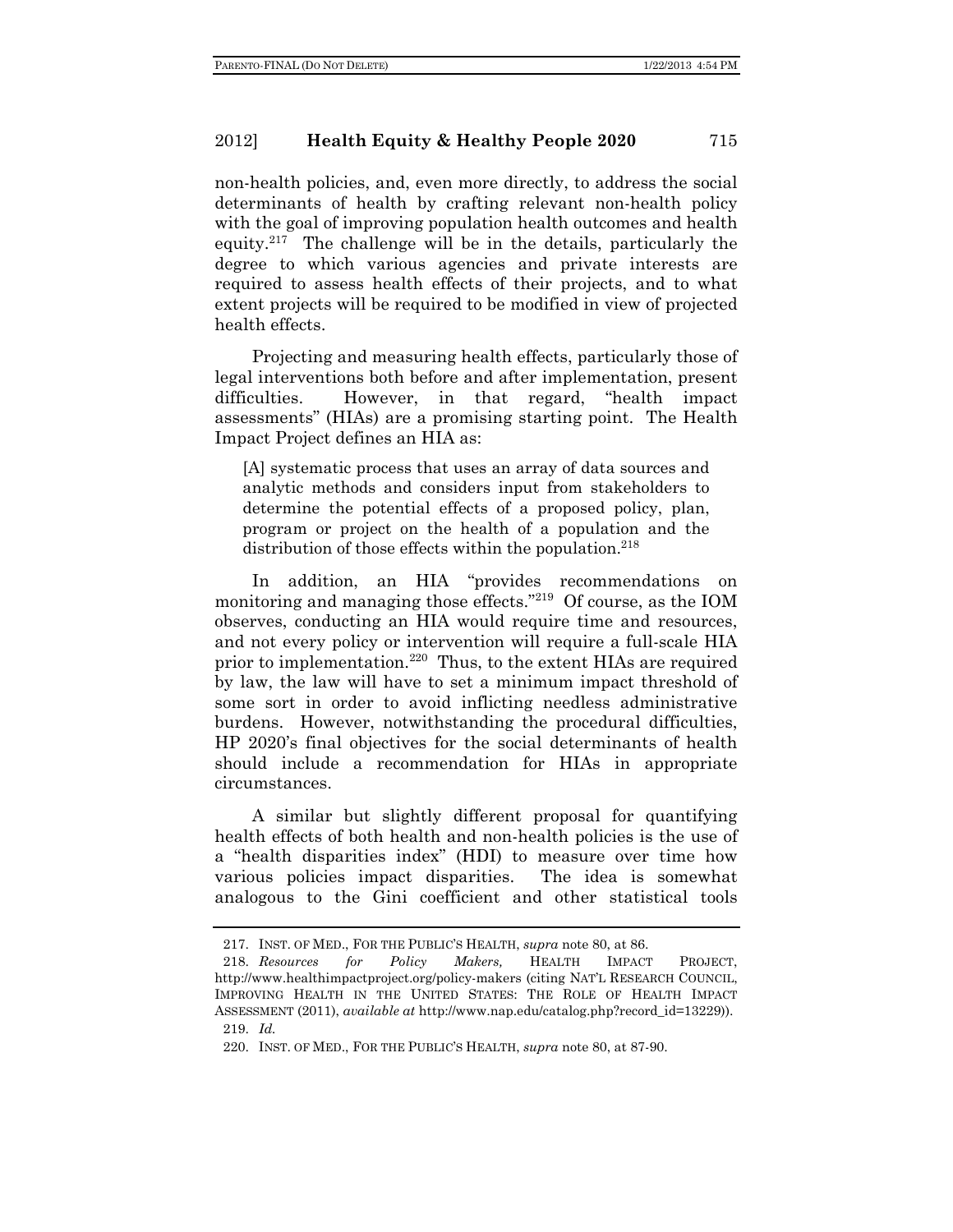developed as a means of measuring the relative level of income inequality within societies. $221$  The HDI authors (Webb et al.) recently conducted a quantitative analysis with three goals:

(1) to establish an index depicting variations in U.S. racial health disparities;

(2) to evaluate the association between this health disparities index (HDI) and known social determinants of health; and

(3) to use statistical correlations to help guide minority health legislative interventions at the state and federal  $levels.<sup>222</sup>$ 

The authors examined racial and ethnic disparities in each state in six priority areas: cancer screening and management, cardiovascular disease, diabetes, HIV/AIDS, immunizations, and infant mortality, and evaluated raw disparities in mortality rates across the six categories in consideration with certain known social determinants of health—income and social status, education and literacy, health services, culture, and social environments.<sup>223</sup> The authors then ranked the states with sufficient data (thirty-two of fifty), finding that certain states had much lower HDI values than others.<sup>224</sup> Moreover, and perhaps unsurprisingly given what is known about the social determinants of health, the authors found the HDI was positively correlated to racial disparities in median household income, state black population, and Medicaid eligibility scores.<sup>225</sup> Particularly interesting in light of current health care debates, the authors found a negative correlation between HDI scores and state health spending, demonstrating that more spending on health without

 <sup>221.</sup> *See* C. GINI, VARIABILITÀ E MUTABILITÀ (Variability and Mutability), *reprinted in* MEMORIE DI METODOLOGICA STATISTICA (E. Pizetti & T. Salvemini, eds. 1955) (1912); *see also* BARR, *supra* note 4, at 87-88 (discussing uses of Gini coefficient to demonstrate correlation between health status and income inequality, as well as discussing other SES inequality measures, including "Robin Hood index," the decile ratio, the income ratio, and the poverty income ratio).

 <sup>222.</sup> Bryant Cameron Webb et al., *From Politics to Parity: Using a Health Disparities Index to Guide Legislative Efforts for Health Equity*, 101 AM. J. PUB. HEALTH 554 (2011).

 <sup>223.</sup> *Id.*

 <sup>224.</sup> *Id.* States with the lowest (best) HDI scores were Massachusetts (0.35), Oklahoma (0.35), Washington (0.39), Nevada (0.53), and Kentucky (0.57), and those with the highest were California (1.17), North Carolina (1.20), Michigan (1.22), Wisconsin (1.32), and Illinois (1.50). A score of 1.0 represents the national average. 225. *Id.*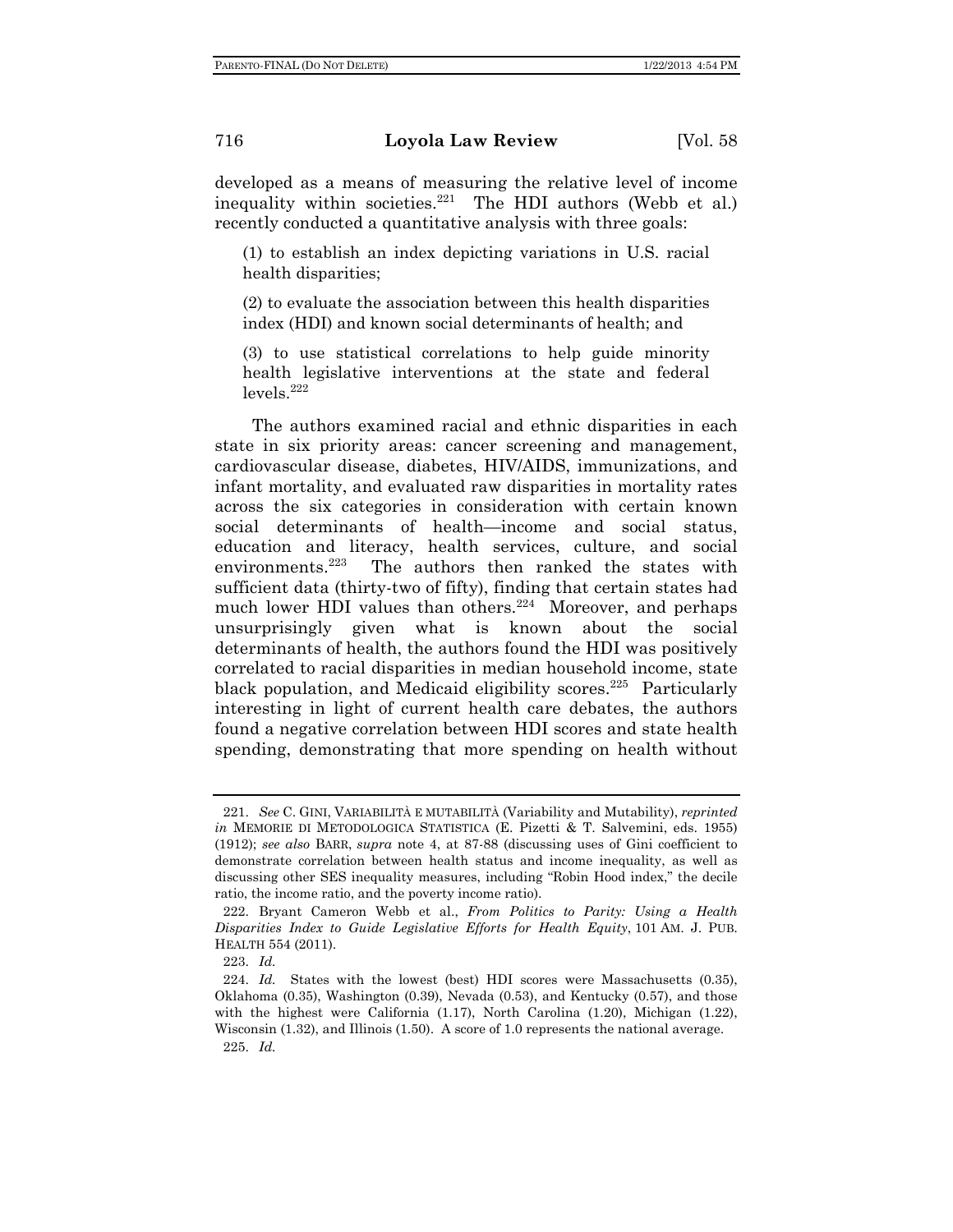strategic efforts to address disparities will not result in better health or a narrowing of disparities.<sup>226</sup>

The authors consider that the HDI can and should be used as a mechanism to measure state progress in reducing health disparities among racial and ethnic groups. $227$  Moreover, the statistical methods employed would allow for the expansion of this methodology to consider health disparities among other classifications, including gender, income, educational status, etc., which would enable precise targeting of policies and laws toward addressing the social determinants of health.

Governments can use tools like the HDI to create legal mechanisms that will assist the effort to reduce health disparities—for example, by creating financial incentives for states and private sector entities to reduce disparities that are drivers of health inequity. In addition, more precise measurements and comparisons among the states regarding health disparities can enable governments to more directly target those variables that seem to be driving the disparities. For example, knowing that Medicaid eligibility positively correlates with racial health disparities would allow governments to make targeted changes to eligibility requirements (and barriers to enrollment) and measure the correlation between those changes and changes in the HDI. Similarly, the lack of correlation between health care spending and HDI rebuts what is already known but often not internalized—that good health is driven only in relatively small part by health care spending and, importantly, that more spending does not necessarily correlate with better health outcomes.

The use of a HiAP approach, including the use of HIAs and the HDI, would be a powerful legal mechanism for furthering the broad disparities reduction and social determinants of health goals of HP 2020. Mandatory use of these tools in certain circumstances is consistent with the principles of health equity, which demands the use of coercive legal mechanisms in instances where voluntary efforts would worsen disparities. Although HP 2020 has not yet specifically urged the adoption of requirements for use of HIAs and/or the HDI, it has the opportunity to do so as

 <sup>226.</sup> Bryant Cameron Webb et al., *From Politics to Parity: Using a Health Disparities Index to Guide Legislative Efforts for Health Equity*, 101 AM. J. PUB. HEALTH 554 (2011).

 <sup>227.</sup> *Id.*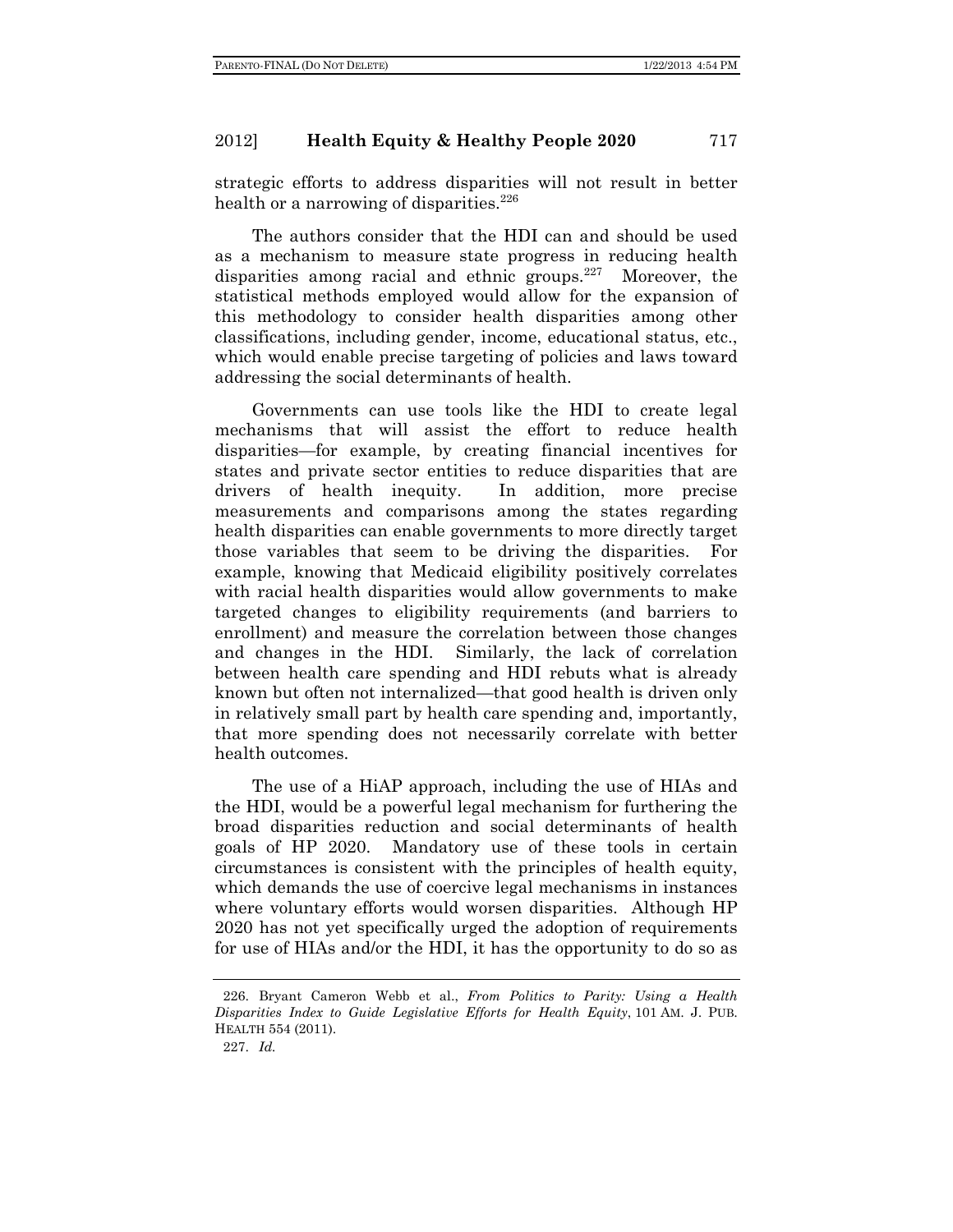it issues its specific objectives regarding the social determinants of health. Much as HP 2020 advocates for legislation in areas of children's access to unhealthy foods at school and in tobacco control, both of which would further health equity, so too should it be advocating for coercive legal mechanisms in other areas where disparities are significant and legal mechanisms are likely to be effective.

# **V. CONCLUSION**

Healthy People 2020 is an ambitious project with broad goals, including the elimination of health disparities and the achievement of health equity. However, HP 2020 fails to fully incorporate the principles of health equity because it generally does not acknowledge the distributive consequences of policy options on the most critical health issues facing the country today, including universal insurance coverage, taxes on unhealthy foods, or regulation of carbon emissions. In many instances, there are clear and predictable distributive effects on disparities when comparing coercive legal mechanisms such as regulation and taxation with voluntary initiatives such as educational campaigns or industry-led efforts. To better serve its self-stated, overarching goal of achieving health equity, the nation's "master blueprint for health"228 should advocate for the mechanisms—which may often be coercive in nature—that are most likely to achieve the desired population health objective while also reducing disparities. That HP 2020 does so in the case of less controversial mechanisms such as school nutrition, helmet laws, and tobacco control demonstrates that HP 2020 is not entirely apolitical. By taking a position as to the desirability and effectiveness of certain coercive legal measures, HP 2020 (and by implication HHS) has inserted itself into the policy debate, as indeed it should—Who better than HHS to opine on the effectiveness of policy options? Having shown that it is willing to advocate for some coercive legal mechanisms, HHS and HP 2020 should more fully incorporate the principles of health equity by advocating for even those politically controversial but demonstrably effective coercive legal mechanisms that could help reduce health disparities on today's most pressing health concerns. As demonstrated herein, law is an essential tool for reduction of health disparities, and in many instances, coercive legal mechanisms are the *only* effective means of addressing

 <sup>228.</sup> *See* Beadle, *supra* note 5.